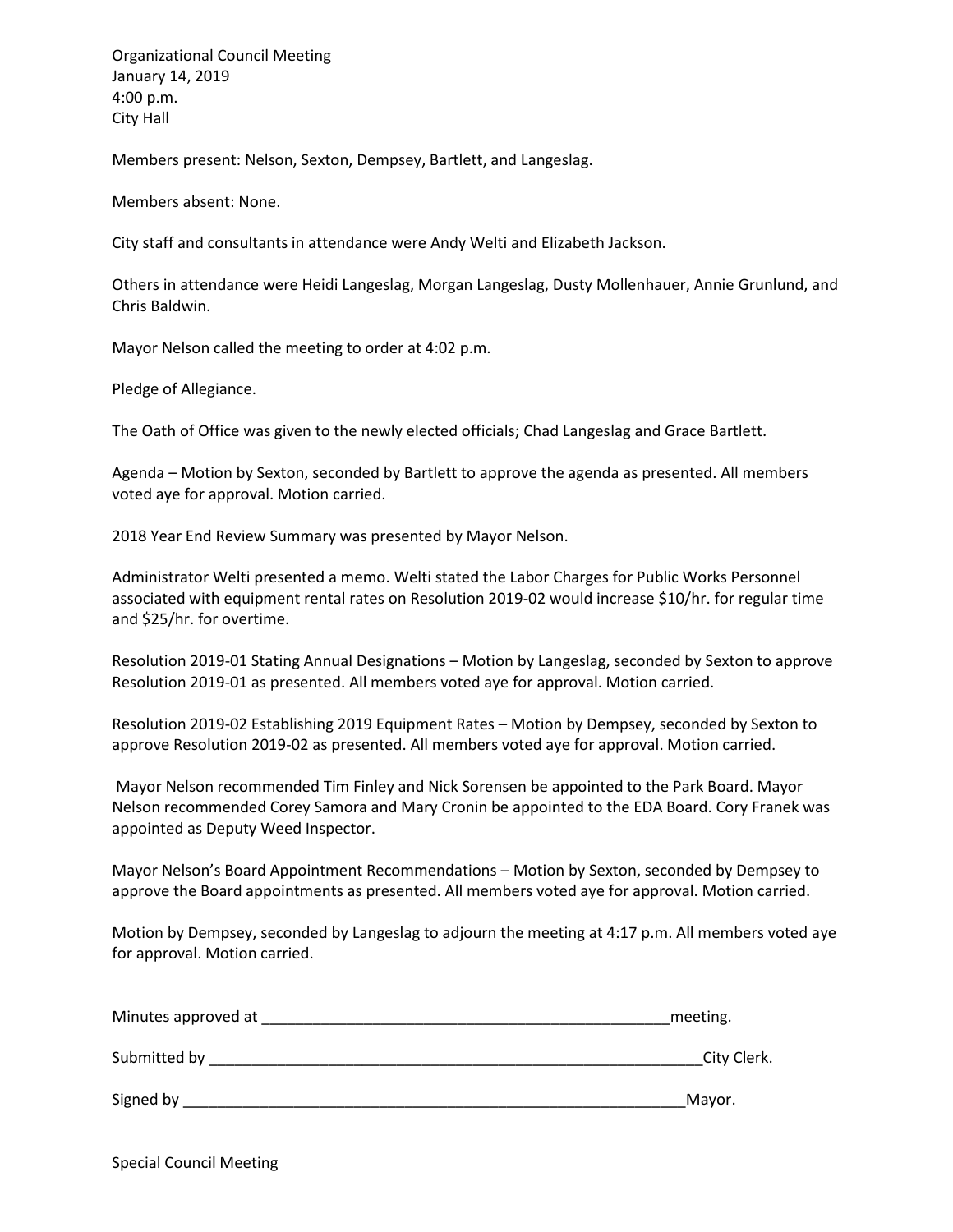January 28, 2019 6:00 p.m. City Hall

Members present were Nelson, Sexton, Bartlett, Dempsey, and Langeslag.

Members absent: none.

City staff and consultants in attendance were Andy Welti, Cory Franek, and Elizabeth Jackson.

Others attending were Richard Quiring, Todd Nelson, Ethan Wilkie, and Annie Granlund.

Mayor Nelson called the meeting to order at 6:00 p.m.

Todd Nelson presented a potential concept plan for apartment complexes, townhomes, and residential lots to be developed on the former school football field. Nelson stated the apartments would be for people 50 years of age and older.

Todd Nelson stated it would be 8-10 years for the total concept plan to be completed.

Council asked several questions regarding sidewalks, pond placement, amenities included in the complexes and rent rates.

No decisions were made at this meeting.

Mayor Nelson adjourned the meeting at 6:54 p.m.

| Minutes approved at | meeting.    |
|---------------------|-------------|
| Submitted by        | City Clerk. |
| Signed by           | Mayor.      |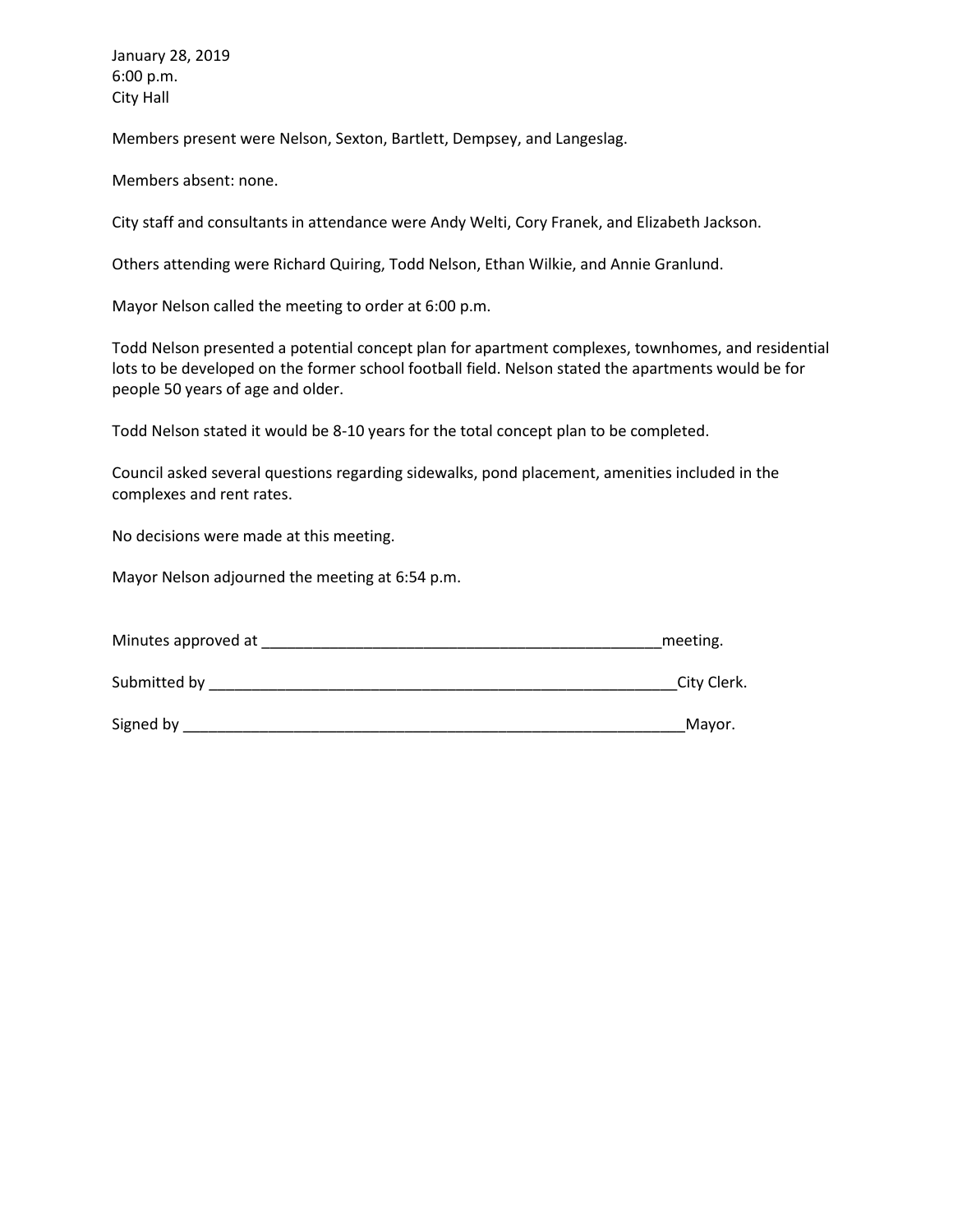Regular Council Meeting January 28, 2019 7:00 p.m. City Hall

Members present were Nelson, Sexton, Dempsey, Bartlett, and Langeslag.

Members absent: none.

City staff and consultants in attendance were Andy Welti, Elizabeth Jackson, Cory Franek, and Mark Rahrick.

Others in attendance were Annie Granlund, Richard Quiring, Ethan Wilkie, Greg Sanborn, and Kelly Schwartz.

Mayor Nelson called the meeting to order at 7:00 p.m.

Pledge of allegiance.

Agenda – Add item D, sale of Dodge Pickup to New Business. Motion by Dempsey, seconded by Langeslag to approve the agenda as amended. All members voted aye for approval. Motion carried.

Consent Agenda – Agenda items are approved by one motion unless a Council member requests separate action.

Approval of the December 17, 2018 special and regular meeting minutes, the December 27, 2018 special meeting minutes, and the January 14, 2019 organizational meeting minutes.

Approval of the December and January city and liquor store bills.

Approval of the December check register numbers E3392-E3414, 15047-15100, and 47023-47103.

Resolution 2019-03 Accepting Donation from Dave and Lois Nelson in the amount of \$25.00 in memory of Ivan Cowell for the Medford Park Endowment Fund.

Resolution 2019-04 Accepting Donation from the Medford Fire Relief Association in the amount of \$20,000.00 for the Medford Fire Department Truck and Equipment Fund.

Resolution 2019-05 Accepting Donation from the Medford Fire Relief Association in the amount of \$7,000.00 for the Medford Pool.

Resolution 2019-06 Accepting Donation from Steele County Parks and Recreation Department in the amount of \$2,500.00 for the Medford Park Improvements.

Employment – Hiring of Dave Schwichtenberg, for the Public Works Worker position at a rate of \$20.41 per hour, beginning February 4, 2019.

Motion by Langeslag, seconded by Sexton to approve the consent agenda as presented. All members voted aye for approval. Motion carried.

Mayor's Report – City Council had no questions concerning Mayor Nelson's report.

Planning & Zoning Board – did not meet due to not having quorum. EDA Board – did not meet.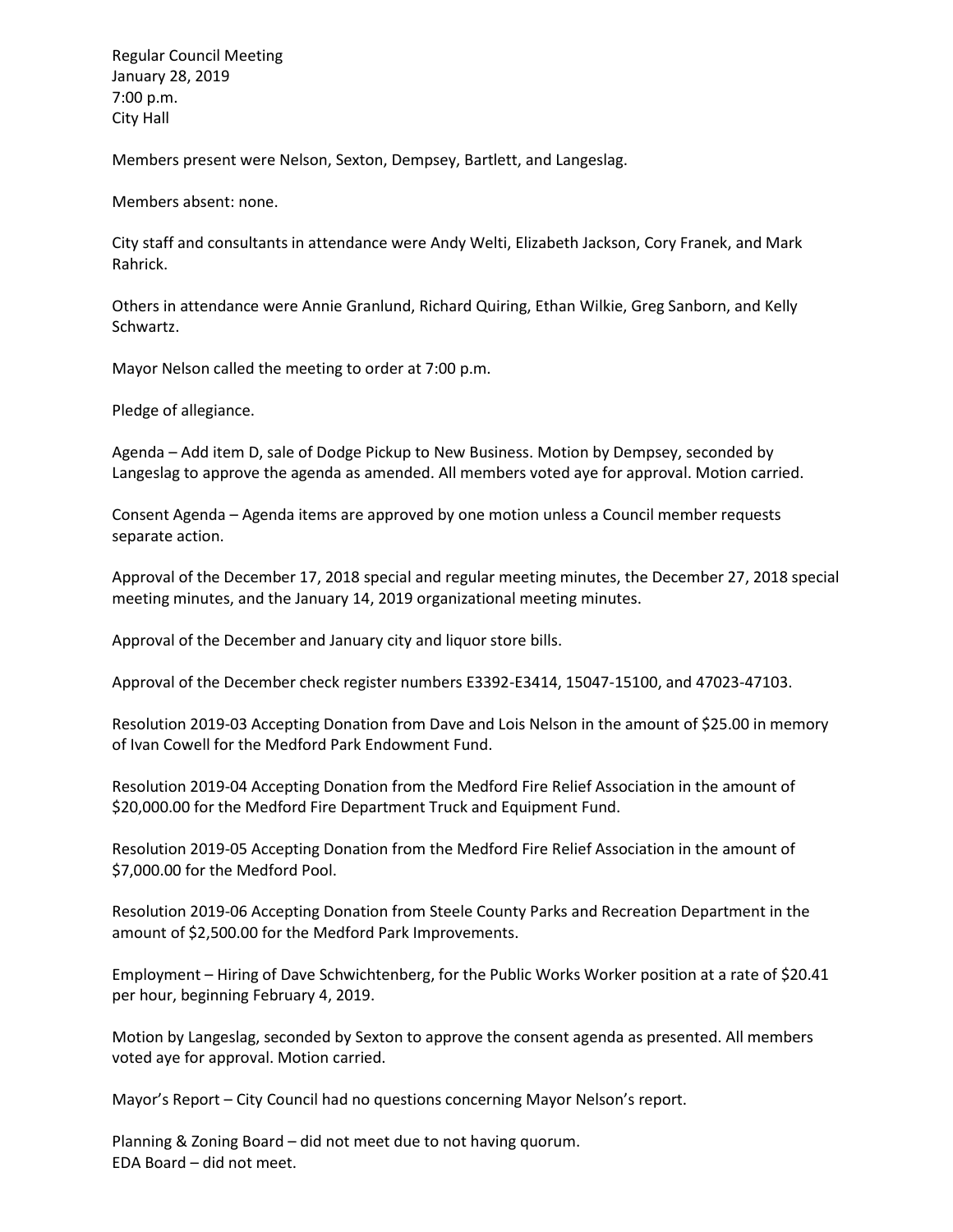Park Board – did not meet.

City Attorney – none.

City Engineer – none.

City Administrator – Administrator Welti presented a memo. Administrator Welti stated Steele County is proceeding with the intersection control evaluation of CSAH 45 and CSAH 12 as the first step of the preliminary engineering of the CSAH 45 reconstruction project. Welti stated he asked Seth Peterson and Joe Duncan, the City Engineers from Bolton & Menk if the City should delay moving forward with the CSAH 45 reconstruction project because of the Medford Wastewater Regionalization Study. The City Engineers suggested the CSAH 45 reconstruction project proceed as scheduled.

Welti stated Steele County was approved for disaster assistance funding from the State Disaster Assistance Fund on December 3, 2018. The City will be receiving reimbursement for the severe weather event that occurred in September 2018.

Welti stated Mike Bubany will present the updated CIP to Council on Monday, February 4, 2019 at 5:00 p.m.

Welti stated final on-site audit work will be conducted on January 30-31 and the City's annual audit will likely be presented in March or April.

City Clerk – none.

Public Works – Supervisor Franek presented a memo. Franek stated his first month with the City had included a lot of observation and settling in. Franek stated Scott Prestegard had been very helpful during the transition.

Franek stated Public Works had been out a handful of times with minimal snow and ice control and the first order of salt/sand had been placed.

Fire Department – none.

Unfinished Business –

Wastewater Treatment Memo – Administrator Welti presented a memo. Welti stated the sewer PFA loan will be paid in full in 2026 and the water PFA loan will be paid in full in 2030.

Welti stated the City of Medford could apply for financial assistance for a water project in 2019. An application would need to be submitted by May. Very little/no grant funds are available for a water project. Financial assistance may be available to buy down the interest rate of the loan. The City Engineer could go through the process and it would require very little additional engineering or planning.

Welti stated the earliest the City of Medford would be ready to apply for financial assistance for a wastewater project would be March 2020. A formal submission would need to be prepared for MPCA, which would likely cost around \$15,000. Grant funding is more likely if a City is expanding a current facility, less likely if regionalizing.

Welti stated wastewater financial assistance is very competitive. Receiving grant funds in very unlikely. Receiving funding for the purpose of buying down interest rate payments is more likely, but not guaranteed.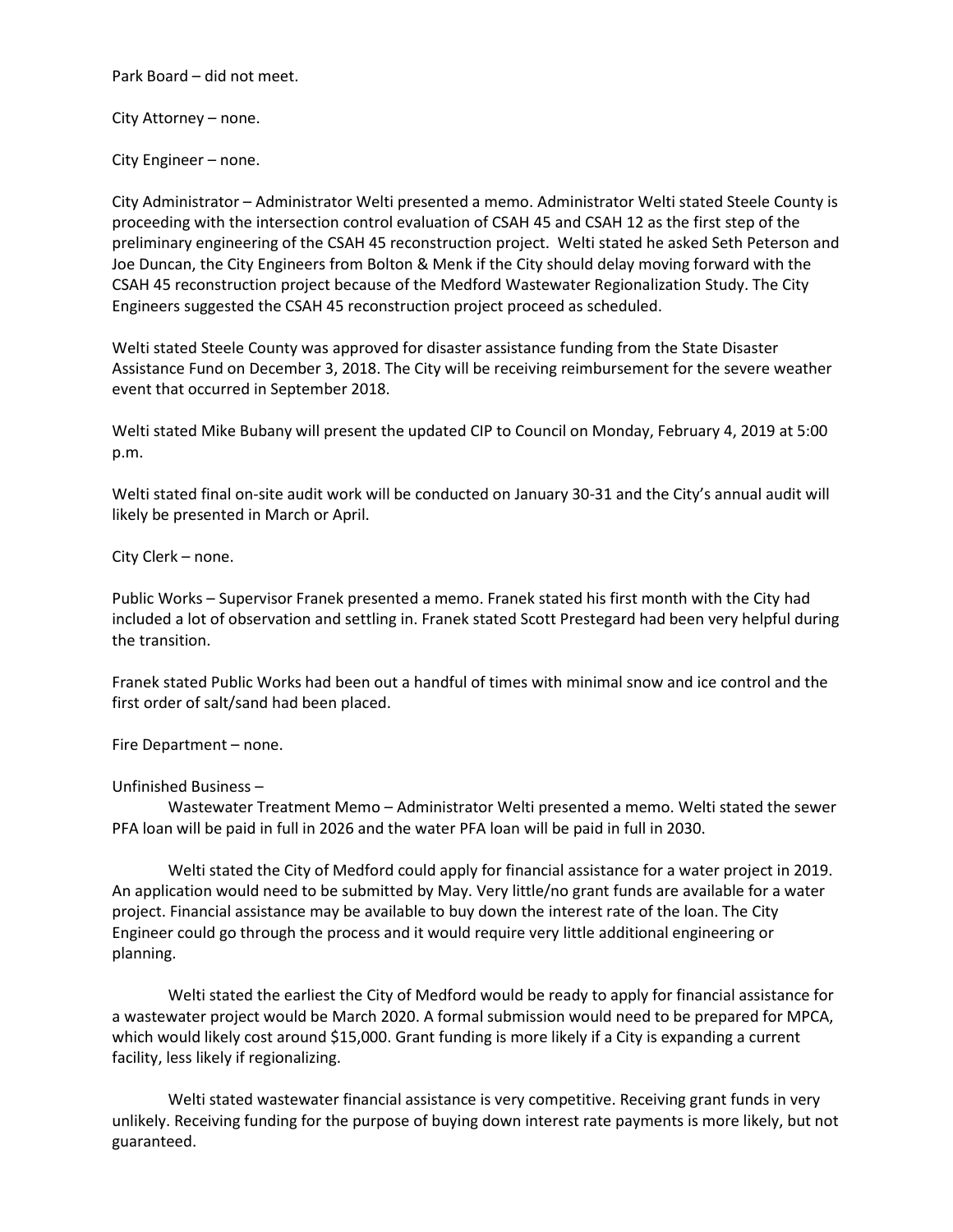#### New Business –

Wastewater or water licenses compensation policy clarification – Administrator Welti presented a memo. Welti recommended Council approve the amended language for the policy as follows:

"The wage increase will take effect in the pay period immediately following the employee providing documentation that the license was earned. The increase will not be calculated from the date of the exam".

Motion by Bartlett, seconded by Sexton to approve amending the language for the Compensation for Obtaining Wastewater or Water Licenses as recommended. All members voted aye for approval. Motion carried.

Request for Planning & Zoning to consider changing sign ordinance for C-3 District – Administrator Welti presented a memo. Welti stated the owners of the Outlet Center had discussions with the City regarding advertising public service announcements, sporting events, and products such as soft drinks on the digital sign. Current City Code does not allow this form of advertisement. To allow this form of advertising, Planning & Zoning would need to hold a public hearing and prepare a recommendation for Council; the City Council would need to amend the City's ordinance to allow the advertising.

Motion by Sexton, seconded by Dempsey to proceed with Planning & Zoning reviewing the sign ordinance for C-3 Districts and holding a public hearing. All members voted aye for approval. Motion carried.

Right-of-Way/Boulevard tree maintenance – Administrator Welti suggested reviewing the proposed policy with Mayor Nelson and Councilmember Sexton. Nelson and Sexton agreed to review the policy.

Sale of Dodge Pickup – Administrator Welti presented a memo. Welti stated Staff is requesting Council authorization to sell the City's Dodge pickup truck.

Motion by Dempsey, seconded by Langeslag to authorize City Staff to put the Dodge pickup truck up for sale. All members voted aye for approval. Motion carried.

Special City Council Meeting/Workshop – Monday, February 4, 2019, 5:00 p.m. Special City Council Meeting /Workshop – Monday, February 25, 2019, 5:30 p.m. Regular City Council Meeting – Monday, February 25, 2019, 7:00 p.m.

Motion by Langeslag, seconded by Dempsey to adjourn the Regular City Council meeting at 7:52 p.m.

| Minutes approved at | meeting.    |
|---------------------|-------------|
| Submitted by        | City Clerk. |
| Signed by           | Mayor.      |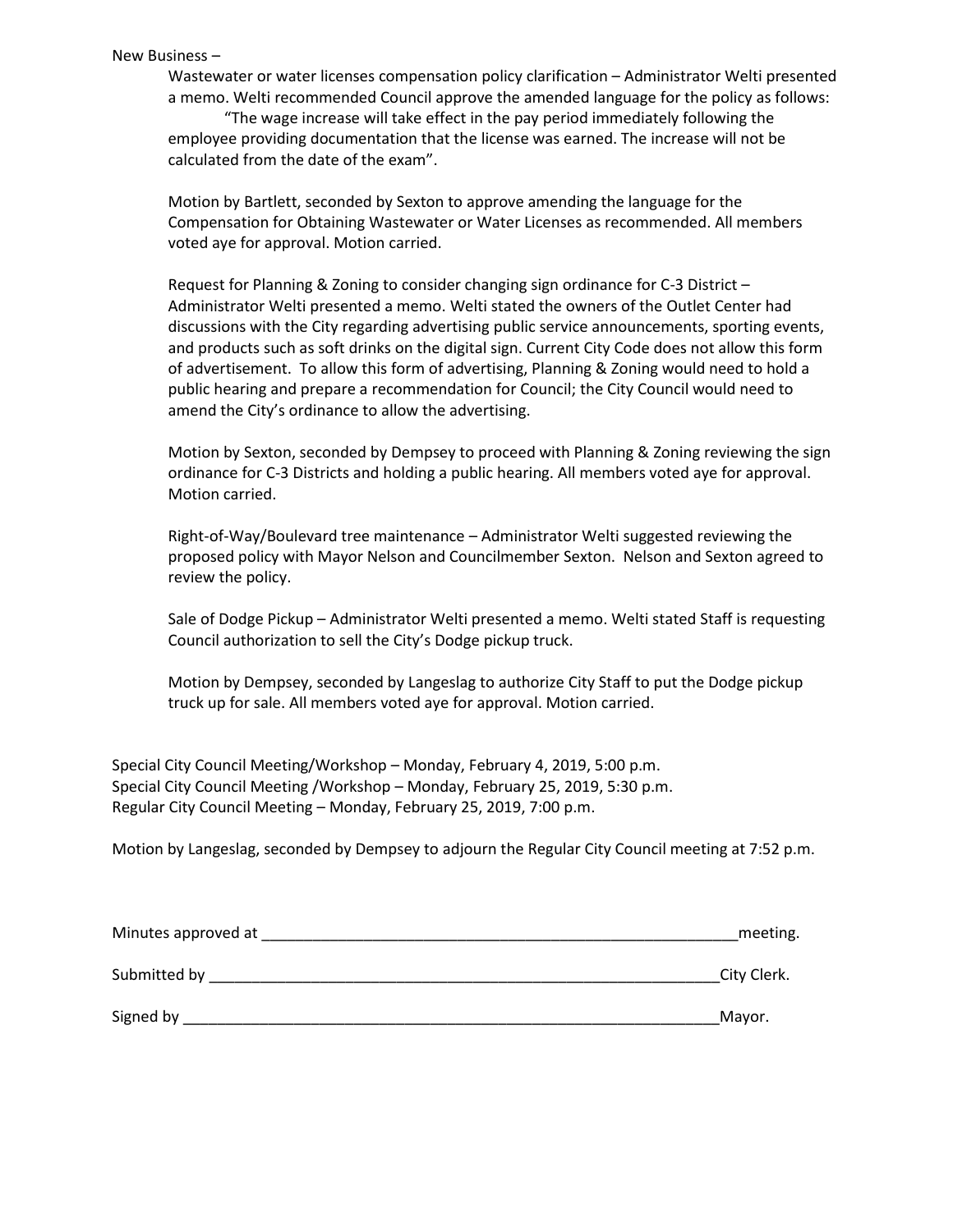Special Council Meeting Work Session February 4, 2019 5:00 pm. City Hall

Members present were Nelson, Sexton, Dempsey, Bartlett, and Langeslag

Members absent: none.

City staff and consultants in attendance were Andy Welti and Elizabeth Jackson.

Others attending were Mike Bubany, Ethan Wilkie, Chris Baldwin, and Rick Hager.

Mayor Nelson called the meeting to order at 5:00 p.m.

Updated Capital Improvement Plan – Administrator Welti gave an overview on the purpose of tonight's meeting. The capital improvement plan will assist the City Council with future planning of capital projects.

Mike Bubany, David Drown Associates, presented the updated capital improvement plan. The plan illustrates four main projects and the impact to the levy with each one. The projects focused on are, CSAH 45 (Main Street) reconstruction project, the municipal complex, the water treatment project, and the wastewater treatment project. Mr. Bubany has developed an interactive presentation that shows the impact to the levy and property taxes with scenarios proposed by Council.

Council discussed the priority of and timeline of projects.

No decisions were made at this work session.

Mayor Nelson adjourned the work session at 6:20 p.m.

| Minutes approved at | meeting.    |
|---------------------|-------------|
| Submitted by        | City Clerk. |
| Signed by           | Mayor.      |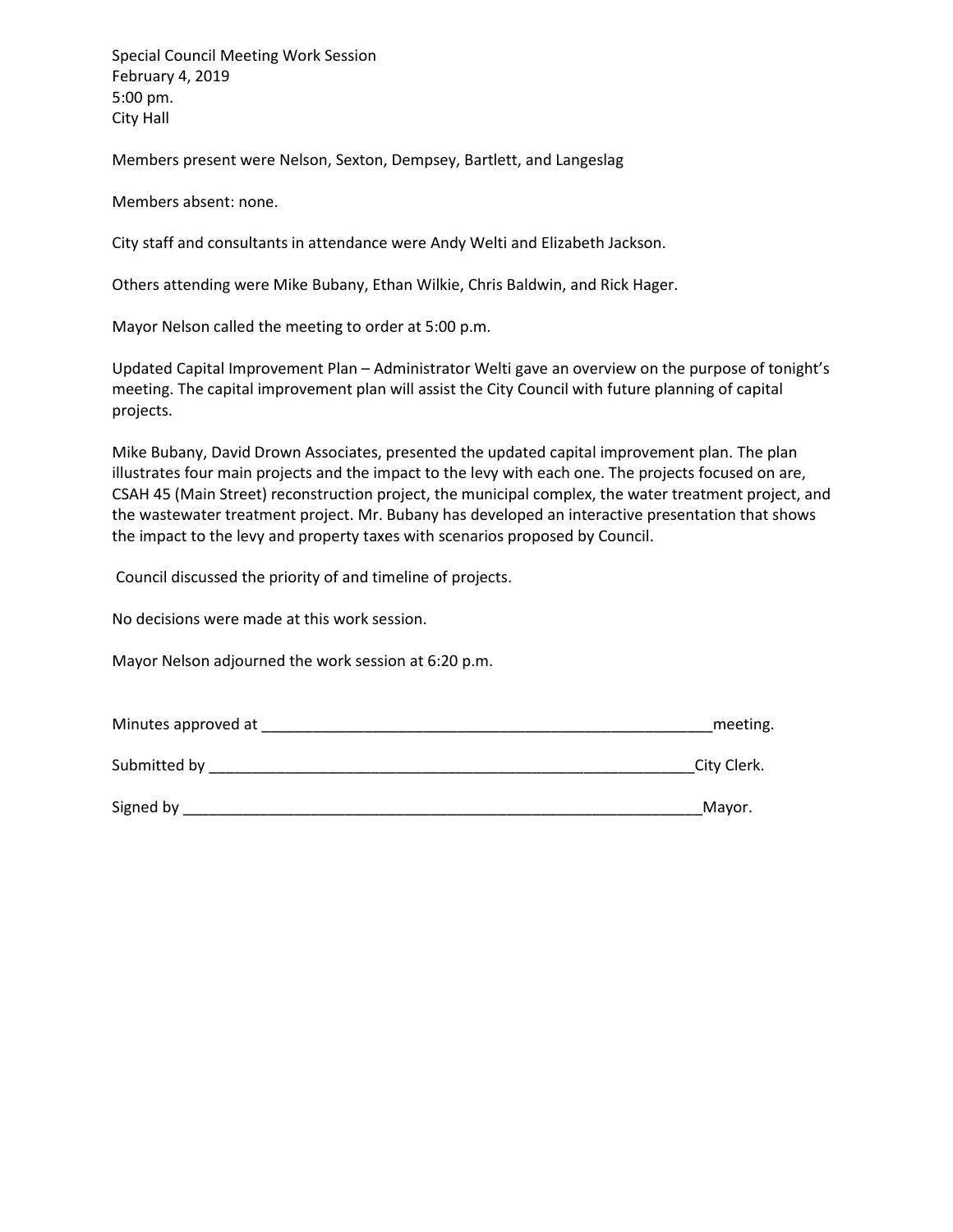Special Council Meeting February 22, 2019 3:50 p.m. City Hall

Members present were Nelson, Sexton, Bartlett, and Langeslag.

Members absent were Dempsey.

City staff and consultants in attendance were Andy Welti and Elizabeth Jackson.

Others attending were: none.

Mayor Nelson called the meeting to order at 3:50 p.m.

The purpose of this special meeting was to approve the resignation of Dave Schwichtenberg and the hiring of Miles Brannan.

Motion by Sexton, seconded by Bartlett to accept Dave Schwictenberg's resignation from the full-time Public Works Worker position effective February 11, 2019. All members voted aye for approval. Motion carried.

Motion by Langeslag, seconded by Bartlett to approve hiring Miles Brannan for the position of Public Works Worker, at a rate of \$20.41 per hour effective February 22, 2019. All members voted aye for approval. Motion carried.

Motion by Sexton, seconded by Langeslag to adjourn the special council meeting at 3:53 pm. All members voted aye for approval. Motion carried.

| Minutes approved at |  | meeting. |
|---------------------|--|----------|
|---------------------|--|----------|

Submitted by European City Clerk.

Signed by \_\_\_\_\_\_\_\_\_\_\_\_\_\_\_\_\_\_\_\_\_\_\_\_\_\_\_\_\_\_\_\_\_\_\_\_\_\_\_\_\_\_\_\_\_\_Mayor.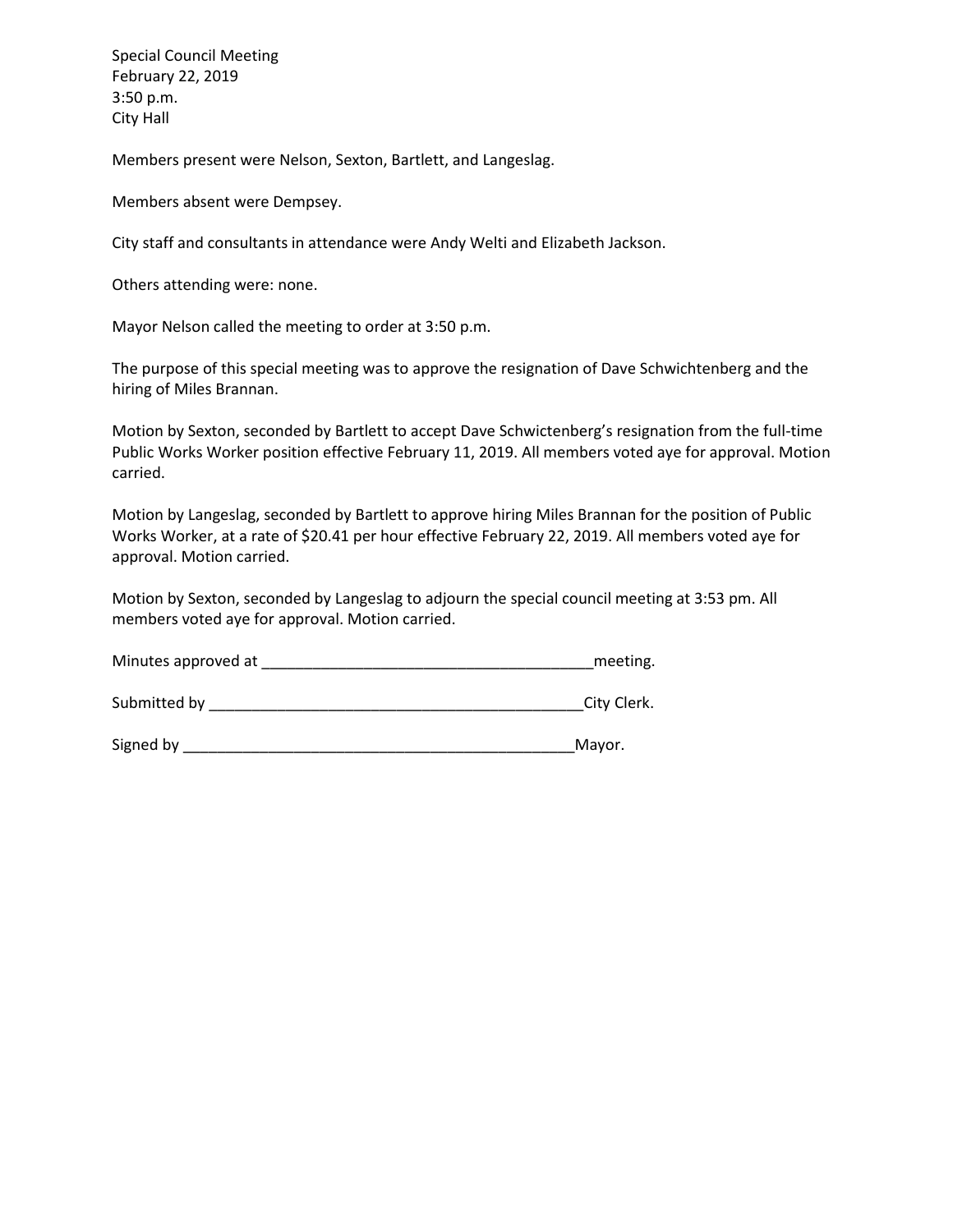Special Council Meeting February 25, 2019 5:30 p.m. City Hall

Members present were Nelson, Sexton, Dempsey, Langeslag, and Bartlett.

Members absent were: none.

City staff and consultants in attendance were Andy Welti, Seth Petersen, Joe Duncan, and Cory Franek.

Others attending were Rick Hager.

Mayor Nelson called the meeting to order at 5:30 p.m.

The purpose of this special meeting is to discuss wastewater and water utilities.

Mayor Nelson reviewed the history of projects and topics discussed over the past several years.

City Council had a question and answer period with Bolton & Menk engineer, Seth Petersen.

A summary of the questions asked were:

- 1. What things would be needed to update the current wastewater treatment facility?
- 2. Would the City need to purchase more land to update the current wastewater treatment facility?
- 3. Would the City of Medford stay a Class B license wastewater treatment facility?
- 4. Is a 250,000 gallon flow enough for the next 20 years?
- 5. Are both Owatonna and Faribault still open to the idea of the City of Medford connecting?
- 6. What would happen to the current wastewater treatment facility if the City of Medford connected to a neighboring community?

No official action was taken at this meeting.

Motion by Langeslag, seconded by Sexton to adjourn the special Council meeting at 6:37 p.m.

| Minutes approved at |  | meeting. |
|---------------------|--|----------|
|---------------------|--|----------|

Submitted by \_\_\_\_\_\_\_\_\_\_\_\_\_\_\_\_\_\_\_\_\_\_\_\_\_\_\_\_\_\_\_\_\_\_\_\_\_\_\_\_\_\_\_City Clerk.

Signed by **Example 20** Signed by **Mayor.**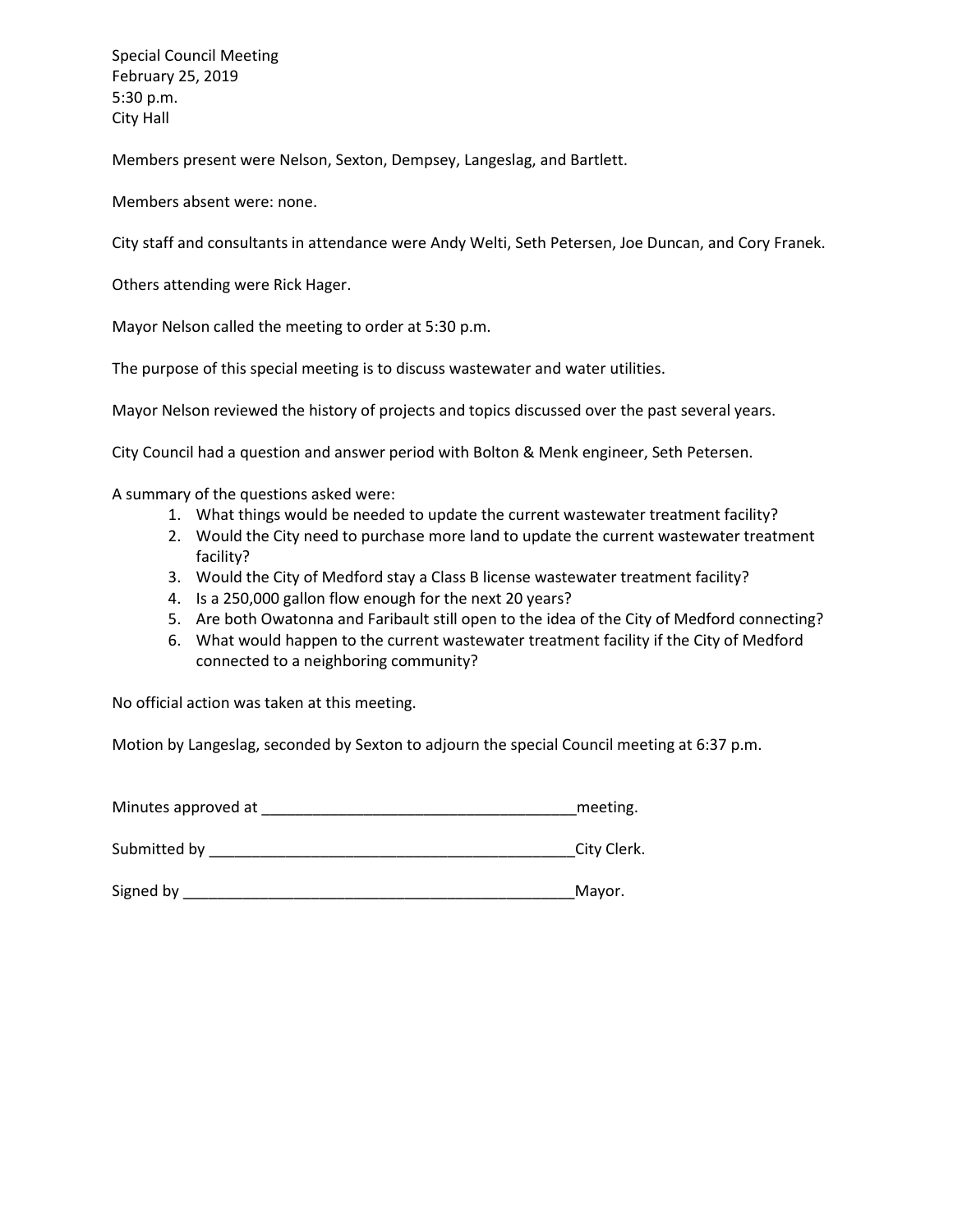Regular Council Meeting February 25, 2019 7:00 p.m. City Hall

Members present were Nelson, Sexton, Dempsey, Langeslag, and Bartlett.

Members absent were: none.

City staff and consultants in attendance were Andy Welti and Cory Franek, Mark Rahrick, Rick Hager, and Joe Duncan.

Others attending were Dan Meier, Jon Stelter, Kelly Schwartz, and Chris Baldwin.

Mayor Nelson called the meeting to order at 7:00 p.m.

Pledge of Allegiance.

Concerns/Requests from the General Public and Organizations: None.

Agenda – with additions of motions for wastewater options and developers agreements. Motion by Sexton, seconded by Dempsey to approve the agenda as amended. All members voted aye for approval. Motion carried.

Steele Waseca Co-op Electric – Dan Meier and Jon Stelter presented the street light proposal to Council. Two options were presented to Council. Option 1 would install 93 new LED lights in the City of Medford and Steele Waseca Co-Op Electric would be responsible for the maintenance. Option 1 had an estimated project cost of \$36,761, with an estimated rate reduction over the next 2 ½ years of \$75.72.

Option 2 would install 93 new LED lights in the City of Medford and the City of Medford would be responsible for the maintenance. Option 2 had an estimated project cost of \$36,761, with an estimated rate reductions over the next 2 ½ years of \$3,439.91.

Motion by Sexton, seconded by Bartlett to proceed with Option 1. All members voted aye for approval. Motion carried.

Consent agenda – Agenda items are approved by one motion unless a Council member requests separate action.

Approval of the January 28, 2019 special meeting and regular meeting minutes. Approval of the February 4, 2019 special meeting minutes.

Approval of the January and February city and liquor store bills.

Approval of the January check register numbers E3415-E3434, 15101-15130, and 47104-47179.

Healthy Seniors of Steele County Temporary Gambling Permit Application.

Motion by Dempsey, seconded by Langeslag to approve the consent agenda as presented. All members voted aye for approval. Motion carried.

Mayor's Report – City Council had no questions concerning Mayor Nelson's report.

Planning & Zoning Board – did not meet.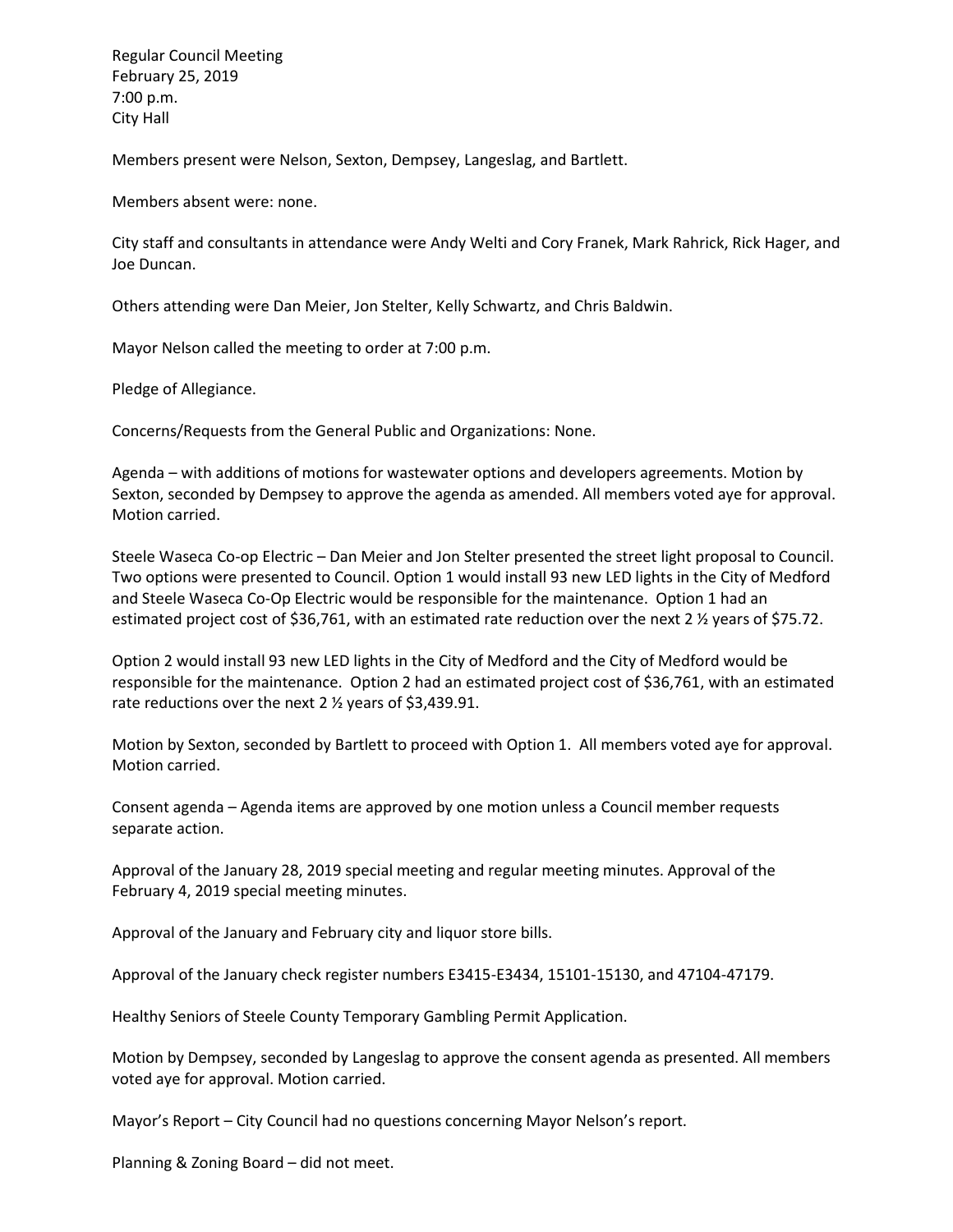EDA Board – Administrator Welti presented the meeting minutes from February 13, 2019. Welti stated the 2019 elected officers were:

Tom Heisler – President Corey Samora – Vice President Grace Bartlett – Secretary Mary Cronin – Treasurer

Park Board – did not meet.

City Attorney – none.

City Engineer –

2018 Street Improvement Project – Contractor's Pay Request (Estimate No. 2) – City Engineer Joe Duncan, Bolton & Menk stated Estimate No. 2 had been reviewed with Administrator Welti and recommended Council approve the pay request in the amount of \$25,543.81. Motion by Sexton, seconded by Dempsey to proceed with the pay request No. 2 in the amount of \$25,543.81. All members voted aye for approval. Motion carried.

Main Street Reconstruction Project – 2021 – City Engineer Joe Duncan presented a memo. Duncan's memo listed the preliminary schedule as follows:

| April-June 2019       | Schedule, Advertise, and Conduct Public Open House.                                  |
|-----------------------|--------------------------------------------------------------------------------------|
| August-September 2019 | Compile Results from Open House and present options and related estimated            |
|                       | costs at a City Council work session.                                                |
| Mar. - April 2020     | Prepare feasibility report that incorporated final project scope, cost participation |
|                       | and proposed assessments.                                                            |
| May-December 2020     | Final Plan Preparation and State-Aid Approval                                        |
| January-March 2021    | Conduct Bidding Process and Concurrent Approval of Bid                               |
| April 2021-July 2022  | Construction                                                                         |

Motion by Dempsey, seconded by Sexton authorizing City Engineer Joe Duncan to proceed with the Main Street Reconstruction Project as outlined in the memo. All members voted aye for approval. Motion carried.

City Administrator – Administrator Welti presented a memo. Welti stated he attended the MAOSC meeting. Welti stated the City's annual audit is being prepared. Welti stated Mayor Nelson and Administrator Welti met with Superintendent Ristau for the regular meeting updates. Welti stated preparations for the 2019 pool season are underway and lifeguard positions are being posted. Welti stated the Orderly Annexation Agreement between the City of Medford and Medford Township is up for review. Welti proposed that Planning & Zoning review the agreement at the March meeting and provide recommendations for Council's consideration.

City Clerk – none.

Public Works – Public Works Supervisor Franek presented a memo. Franek stated the Minnesota Department of Health was here for an inspection of the water plant, wells, towers, and booster station. The City of Medford passed very well with just a couple of minor suggestions. Franek stated Public Works continues to keep up with general maintenance in between snow events. Franek stated the annual report for the Department of Natural Resources had been completed.

Fire Department – none.

Old Business –

Motion by Nelson, seconded by Sexton authorizing Seth Petersen, Bolton & Menk to continue with engineering analysis of wastewater options. All members voted aye for approval. Motion carried.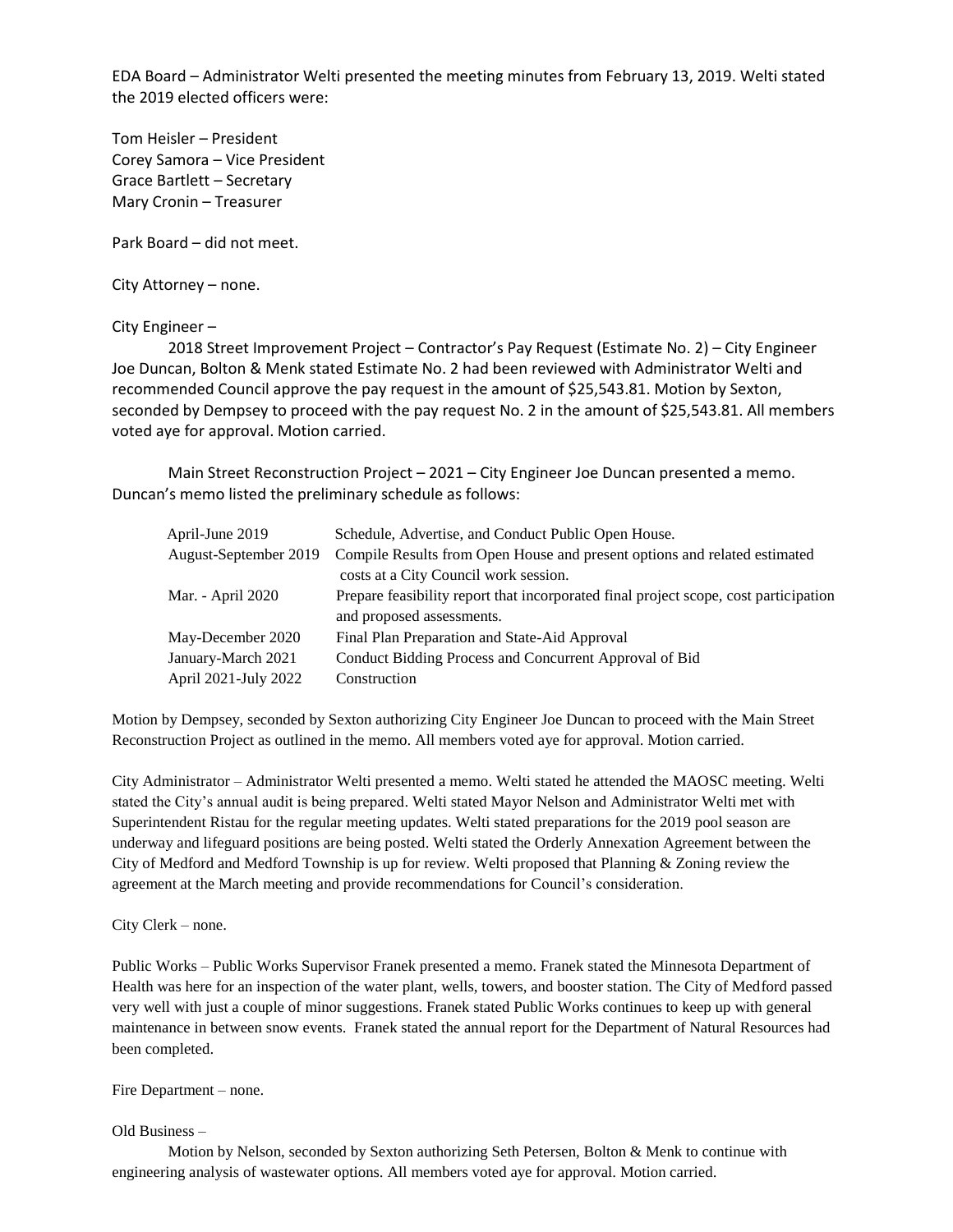Motion by Langeslag, seconded by Sexton authorized Administrator Welti to start preliminary developer agreement discussions with potential developers. All members voted aye for approval. Motion carried.

New Business –

Ordinance 2019-01 Boulevard Tree Maintenance – Administrator Welti presented a memo. Welti stated at this time City Attorney Mark Rahrick was still working on the ordinance and it would be presented at a later Council meeting.

Bond Update – Administrator Welti presented a memo. Welti updated Council with the various City's bonds, balances, and payoff dates for informational purposes.

Motion by Dempsey, seconded by Langeslag to adjourn the meeting. Motion carried.

Regular City Council Meeting – Monday, March 25, 2019, 7:00 p.m. Board of Appeal and Equalization – Wednesday, April 24, 2019, 7:00 p.m.

| Minutes approved at | meeting.    |
|---------------------|-------------|
|                     |             |
| Submitted by        | City Clerk. |

| Signed |  |
|--------|--|
|        |  |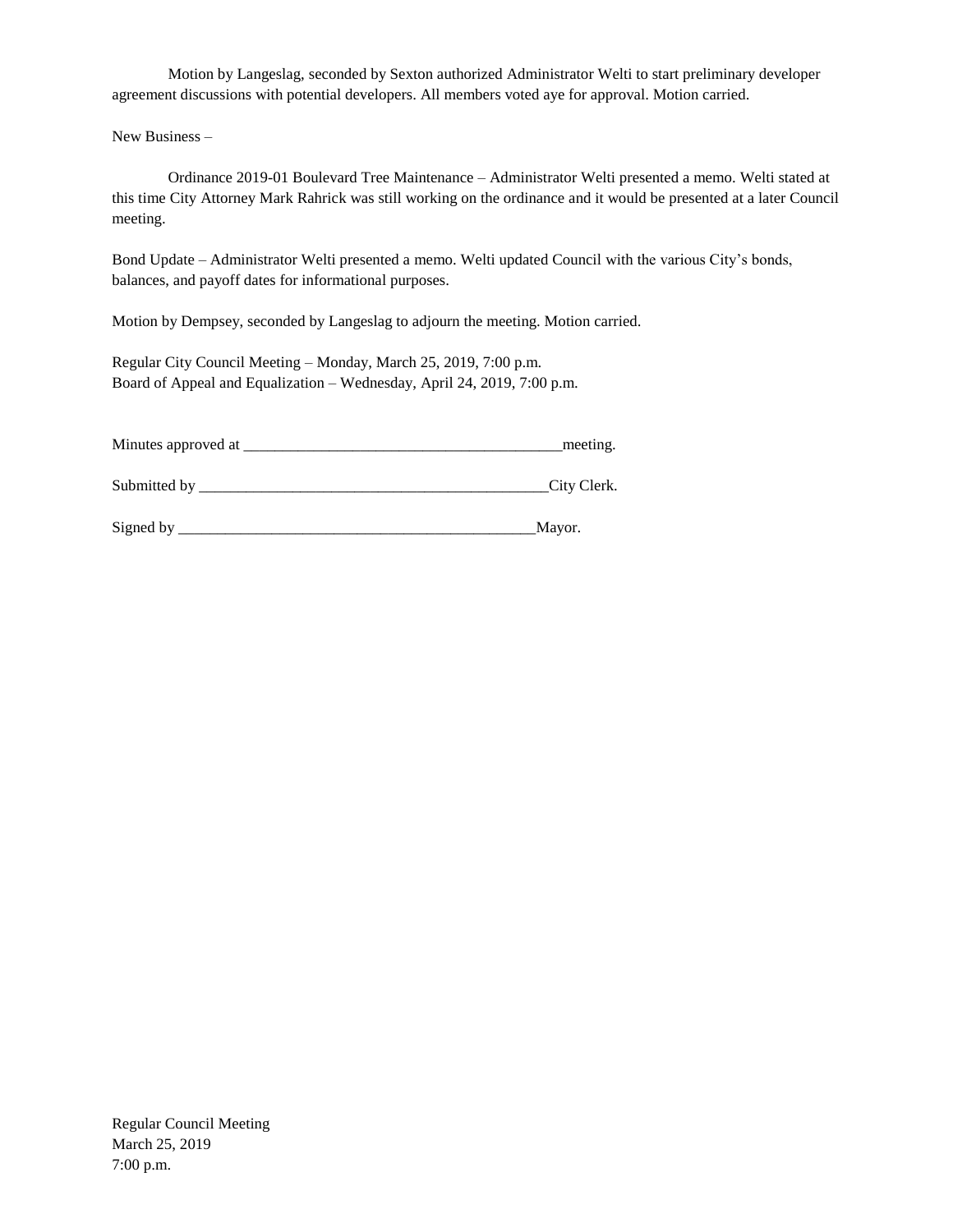City Hall

Members present were Nelson, Sexton, Dempsey, Langeslag, and Bartlett.

Members absent: none.

City staff and consultants in attendance were Andy Welti, Elizabeth Jackson, and Cory Franek.

Others in attendance were Simon Hellevik, Rick Hager, Greg Sanborn, Chris Baldwin, Tom Olinger, and Kelly Schwartz.

Mayor Nelson called the meeting to order at 7:00 p.m.

Pledge of Allegiance.

Concerns/Requests from the General Public and Organizations: none.

Agenda - Addition of Item E under New Business, Council member for policy work group. Motion by Sexton, seconded by Dempsey to approve the agenda as amended. All members voted aye for approval. Motion carried.

Auditors 2018 Final Audit Report – Tom Olinger presented the management letter to the City Council. Mr. Olinger gave a brief recap of how all the funds did for 2018. General Fund revenues came in higher than expenditures.

The cash balance of the water and sewer funds continued to increase.

Motion by Sexton, seconded by Dempsey to accept the 2018 Final Audit as presented by Tom Olinger. All members voted aye for approval. Motion carried.

Consent Agenda – Agenda items are approved by on motion unless a Council member requests a separate action.

Approval of the February 22, 2019 special meeting minutes and the February 25, 2019 special and regular meeting minutes.

Approval of the February and March city and liquor store bills.

Approval of the February check register numbers E3435-E3456, 15131-15161, and 47180-47248.

Medford Firemen's Relief Association Gambling Permit Request.

Motion by Bartlett, seconded by Langeslag to approve the consent agenda as presented. All members voted aye for approval. Motion carried.

Mayor's Report – City Council had no questions concerning Mayor Nelson's report.

Planning & Zoning Board – Administrator Welti presented the minutes. Welti stated the Planning & Zoning Board held a Public Hearing for Proposed Ordinance Amending the Prohibition Against Off-Parcel Signs, Medford City Code Section 4.84.

Planning & Zoning recommended Council amend the ordinance as presented in Ordinance 2019-02. Motion by Sexton, seconded by Langeslag to approve Ordinance 2019-02. All members voted aye for approval. Motion carried.

Orderly Annexation Agreement review – Planning & Zoning recommended Council consider appointing two representatives of the City to meet with two representatives of the township to discuss these modifications: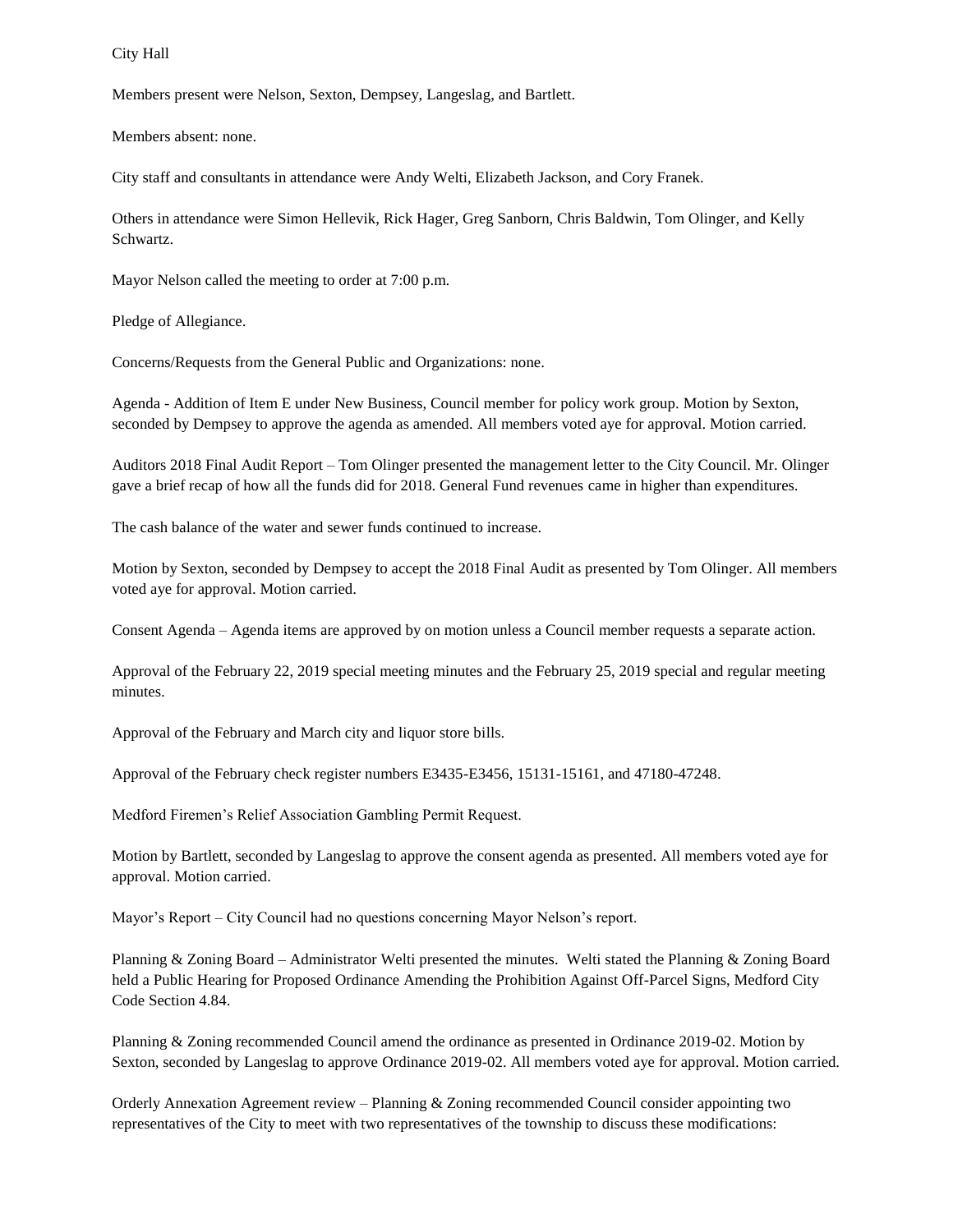1. Modifications to the language to not restrict the designated area to only that which is included in the comprehensive plan.

2. Modifications changing the extension to a period of greater than five years.

3. Modifications to section 8B. Revisit this provision to determine intent.

4. Modifications to the phrase "The City and Township shall establish a Joint Planning Board" to "The City and Township may establish a Joint Planning Board".

5. Request Medford Township consider adding sections on the western edge of the current designated sections to the agreement.

Motion by Langeslag, seconded by Sexton to set a meeting with the Township to discuss the possible modification points. All members voted aye for approval. Motion carried.

EDA Board – did not meet.

Park Board – Councilmember Sexton presented the minutes from the March 11, 2019 Park Board meeting.

City Attorney – none.

City Engineer – none.

City Administrator – Administrator Welti presented a memo. Welti stated Steele County submitted an application for the Local Road Improvement Program for the 2021 Main Street Project.

Administrator Welti stated the Minnesota Pollution Control Agency notified the City that the wastewater operator and facility qualify for the Minnesota Pollution Control Agency's Wastewater Treatment Facility Operation Award.

Administrator Welti stated Public Works had spent the majority of the week of March 11 preparing for potential flooding.

Administrator Welti stated Congressman Hagedorn's staff will be at City Hall from 12:00-2:00 on Thursday, April 4, 2019 to provide constituent services.

Mike, Johnson, Steele County's Emergency Management Director is planning and Emergency Management training session on April 16, 2019.

City Clerk – none.

Public Works – Supervisor Franek presented a memo. Franek Public Works had been focusing on opening catch basins, preparing for potential flooding, monitoring the pump and line plug in the effluent line at the wastewater treatment plant, and preparing to repair potholes.

Fire Department- none.

New Business-

Ordinance 2019-01, Establishing Medford City Code Section 8.10, Regulating Tree Maintenance – Administrator Welti presented a memo. Welti stated there are approximately 550 trees located within boulevards of the City of Medford. Welti stated the ordinance would serve as a reference or guide for the City's employees and residents when questions arise regarding the responsibility and cost of maintaining boulevard trees.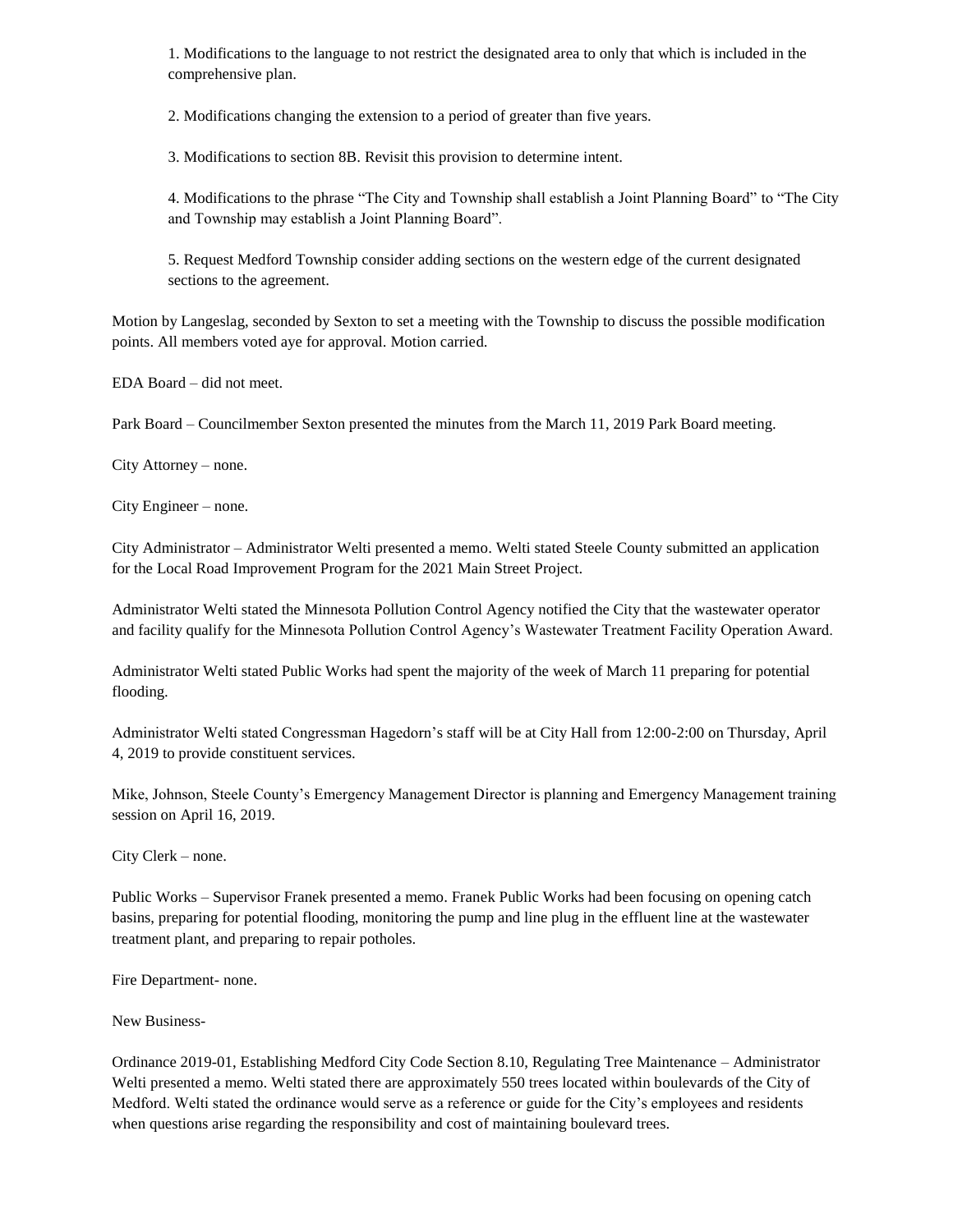Motion by Langeslag, seconded by Bartlett to approve Ordinance 2019-01. All members voted aye for approval. Motion carried.

Frozen Water Lines – Administrator Welti presented a memo. Welti stated the City received a call from a resident living in the NW section of Medford informing the City the property owner's water line was frozen. The City notified residents that water line freezing could be an issue and asked residents to take the temperature of their water and advise City Hall if the resident was running their water to prevent line freezing.

City Staff recommended Council authorize using residents' February water and sewer usage to determine their water and sewer charges for March.

Motion by Dempsey, seconded by Bartlett to authorize City Staff to use February water and sewer usage to determine March water and sewer charges. All members voted aye for approval. Motion carried.

General Capital Projects Fund Balance – Administrator Welti presented a memo and spreadsheet for informational purposed only to Council.

Resolution 2019-07 Supporting the 2020 Census Partnership. Motion by Dempsey, seconded by Sexton to approve Resolution 2019-07. All members voted aye for approval. Motion carried.

Addition of Councilmember to Policy Review Group – Any Councilmember interested in joining the Policy Review Group will contact Administrator Welti.

Regular City Council Meeting – Monday, April 22, 2019, 7:00 p.m. Board of Appeal & Equalization Meeting – Wednesday, April 24, 2019, 7:00 p.m.

Motion by Bartlett, seconded by Dempsey to adjourn the Regular City Council meeting at 8:40 p.m.

| Minutes approved at | meeting.     |
|---------------------|--------------|
| Submitted by        | _City Clerk. |
| Signed by           | Mayor.       |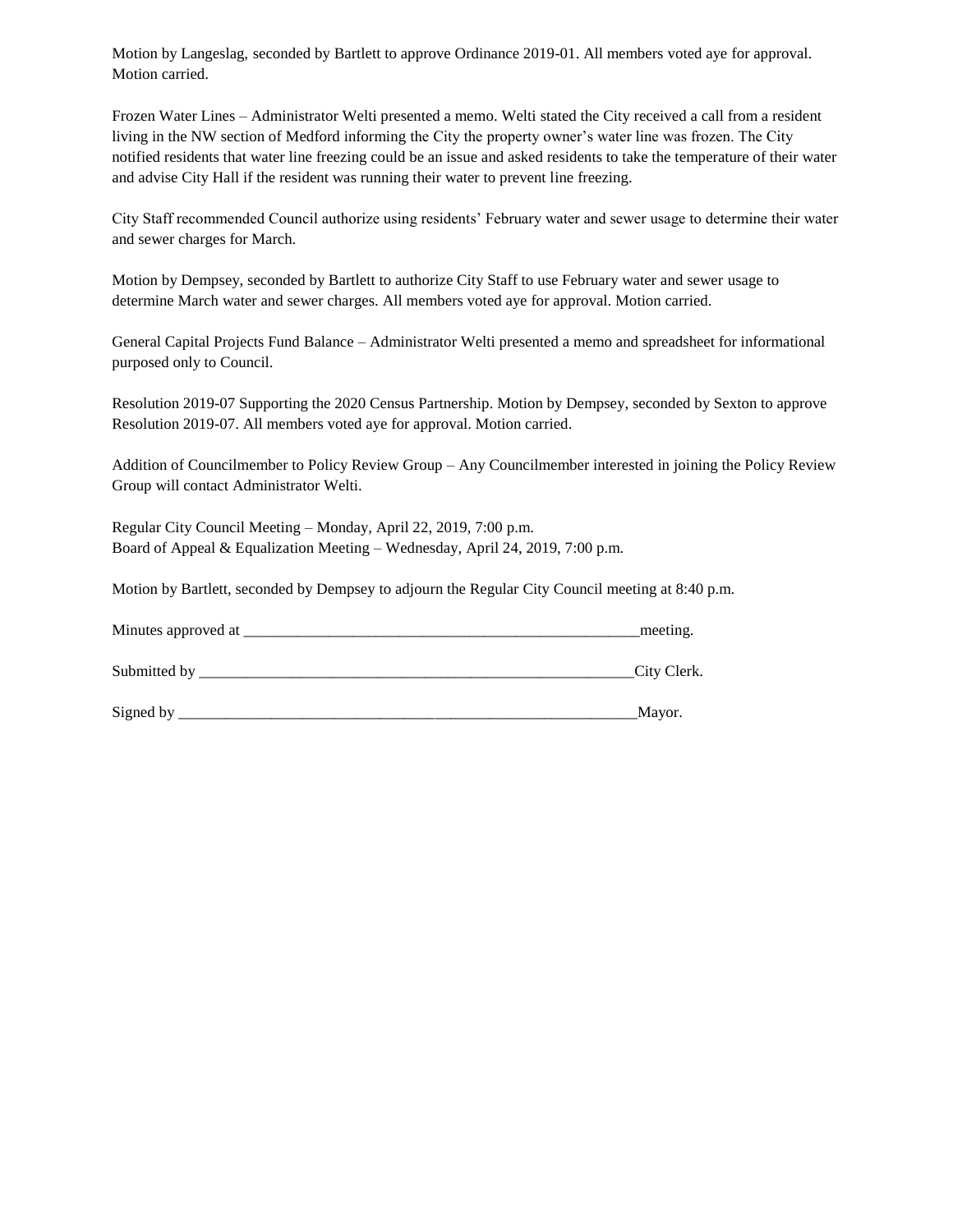Special Council Meeting April 11, 2019 4:00 p.m. City Hall

Members present were Nelson, Langeslag, and Sexton.

Members absent were Bartlett and Dempsey.

City staff and consultants in attendance were: none.

Others attending were: none.

Mayor Nelson called the meeting to order at 4:04 p.m.

Motion by Langeslag, seconded by Sexton to accept the resignation of Cory Franek effective April 30, 2019. All members voted aye for approval. Motion carried.

Motion by Sexton, seconded by Langeslag to post the Public Works Supervisor position at the rate of \$26.27-\$35.46 per hour and if the position is not filled by the May meeting with a viable candidate to discuss alternative possibilities. All members voted aye for approval. Motion carried.

Motion by Langeslag, seconded by Sexton to adjourn at 4:08 p.m. All members voted aye for approval. Motion carried.

| Minutes approved at | meeting.     |
|---------------------|--------------|
| Submitted by __     | _City Clerk. |
| Signed by           | Mayor.       |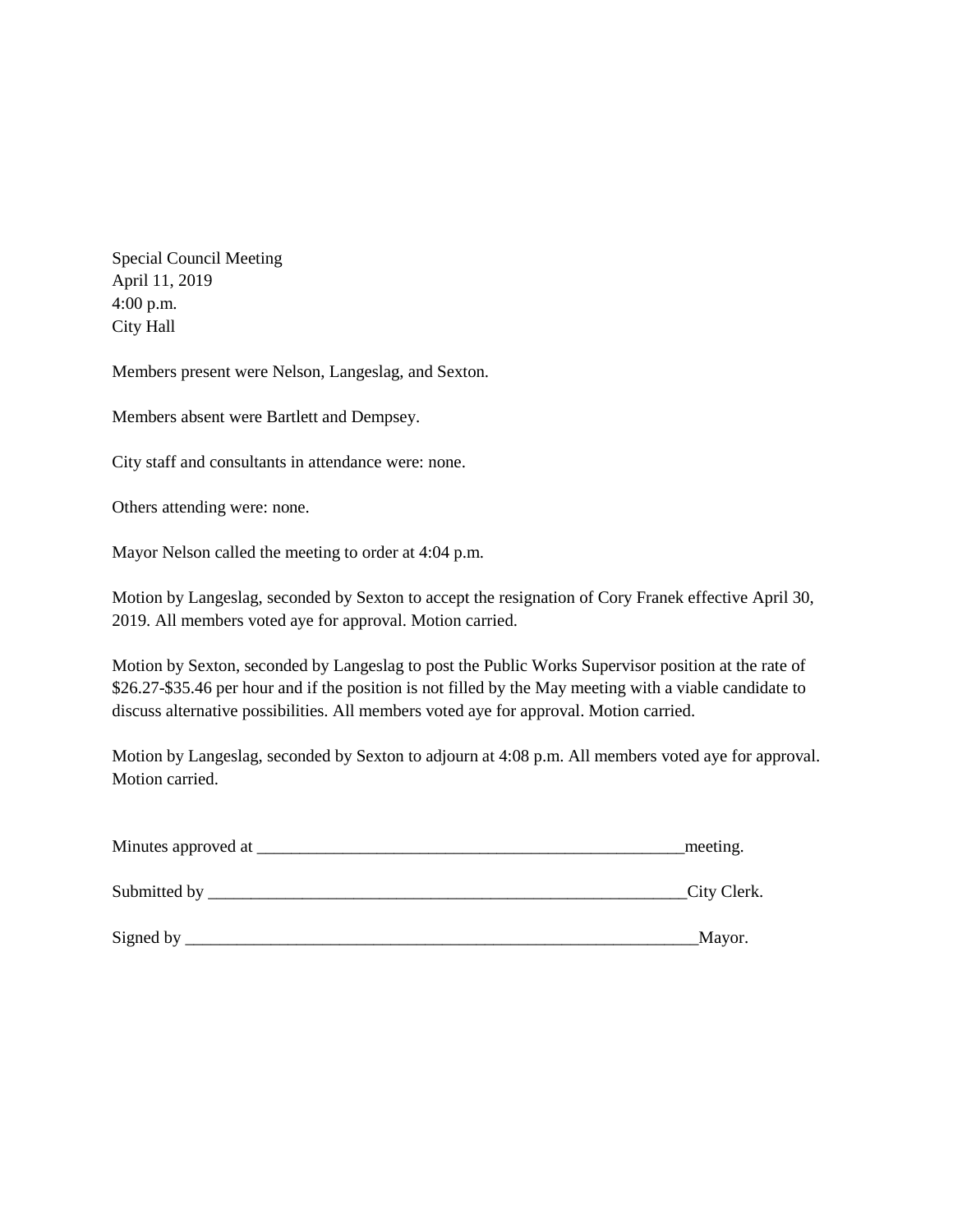Special Council Meeting April 22, 2019 5:45 p.m. City Hall

Members present were Nelson, Sexton, Dempsey, Langeslag, and Bartlett.

Members absent were: none.

City staff and consultants in attendance were Andy Welti, Elizabeth Jackson, Joe Duncan, and Seth Peterson.

Others attending were Rick Hager.

Mayor Nelson called the meeting to order at 5:45 p.m.

The purpose of this special council meeting was to discuss interim public works responsibilities, public works policy proposal, and wastewater and water utilities update.

Interim public works responsibilities – Administrator Welti presented a memo. Welti recommended Council proceed with posting and hiring a part time Public Works Worker (temporary position, pay based on experience).

Motion by Nelson, seconded by Langeslag to post and hire a part time Public Works Worker (temporary position, pay based on experience). All members voted aye for approval. Motion carried.

Motion by Langeslag, seconded by Bartlett authorizing Administrator Welti and one Council member to interview and hire an individual for the part time temporary Public Works Worker position. All members voted aye for approval. Motion carried.

Public Works Rounds Policy – Administrator Welti presented a memo. Welti stated the HR work group and Welti met to discuss the issue of public works rounds.

The HR work group and Welti proposed Council approve the following policy:

"The employee responsible for working weekend rounds will take one day off during the week and write in 4 hours on Saturday and 4 hours on Sunday."

Motion by Sexton, seconded by Dempsey to approve the Public Works Rounds Policy and recommended by the HR work group and Administrator Welti. All members voted aye for approval. Motion carried.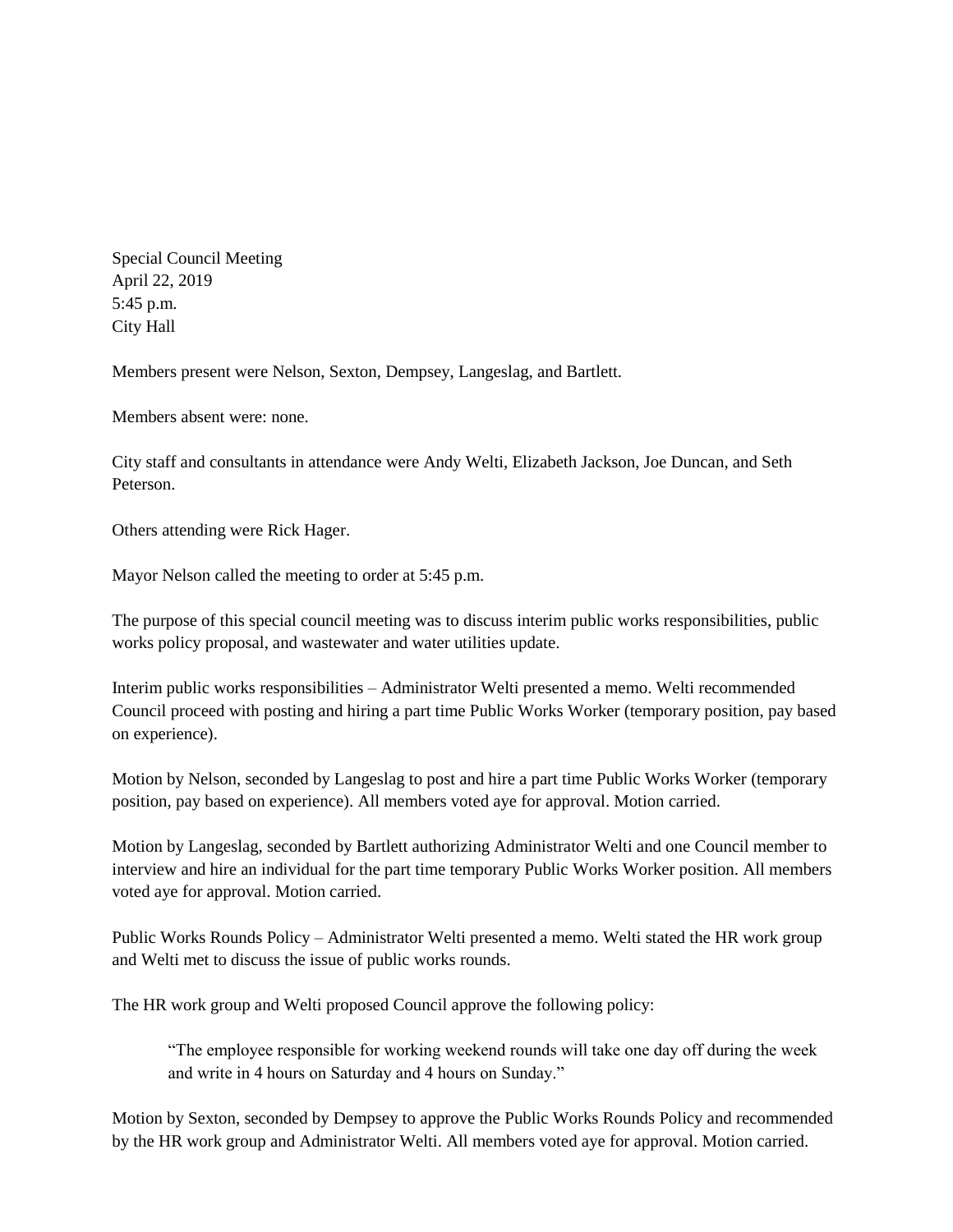Wastewater and Water Utilities Update – Seth Peterson, Bolton & Menk presented a memo. Peterson presented updated costs for the three options assuming a future flow of 250,000 gallons per day. The costs were updated based on the discussions had with both communities.

The Life-Cycle Present Worth Cost of Capital and Operations (20 year period) of the three options was:

Medford Upgrade Wastewater Treatment Facility = \$17,000,000 Regionalize with Faribault =  $$13,600,000$ Regionalize with Owatonna  $= $15,800,000$ 

Based on the information provided, the option of regionalizing with Faribault is the most cost-effective option by over \$2 million.

Motion by Dempsey, seconded by Bartlett to thank Owatonna for the information and cooperation and inform Owatonna that Medford will no longer pursue regionalizing with the City of Owatonna. All members voted aye for approval. Motion carried.

Motion by Sexton, seconded by Dempsey to adjourn the Special Council Meeting at 6:45 p.m.

| Minutes approved at | meeting.    |
|---------------------|-------------|
| Submitted by        | City Clerk. |
| Signed by           | Mayor.      |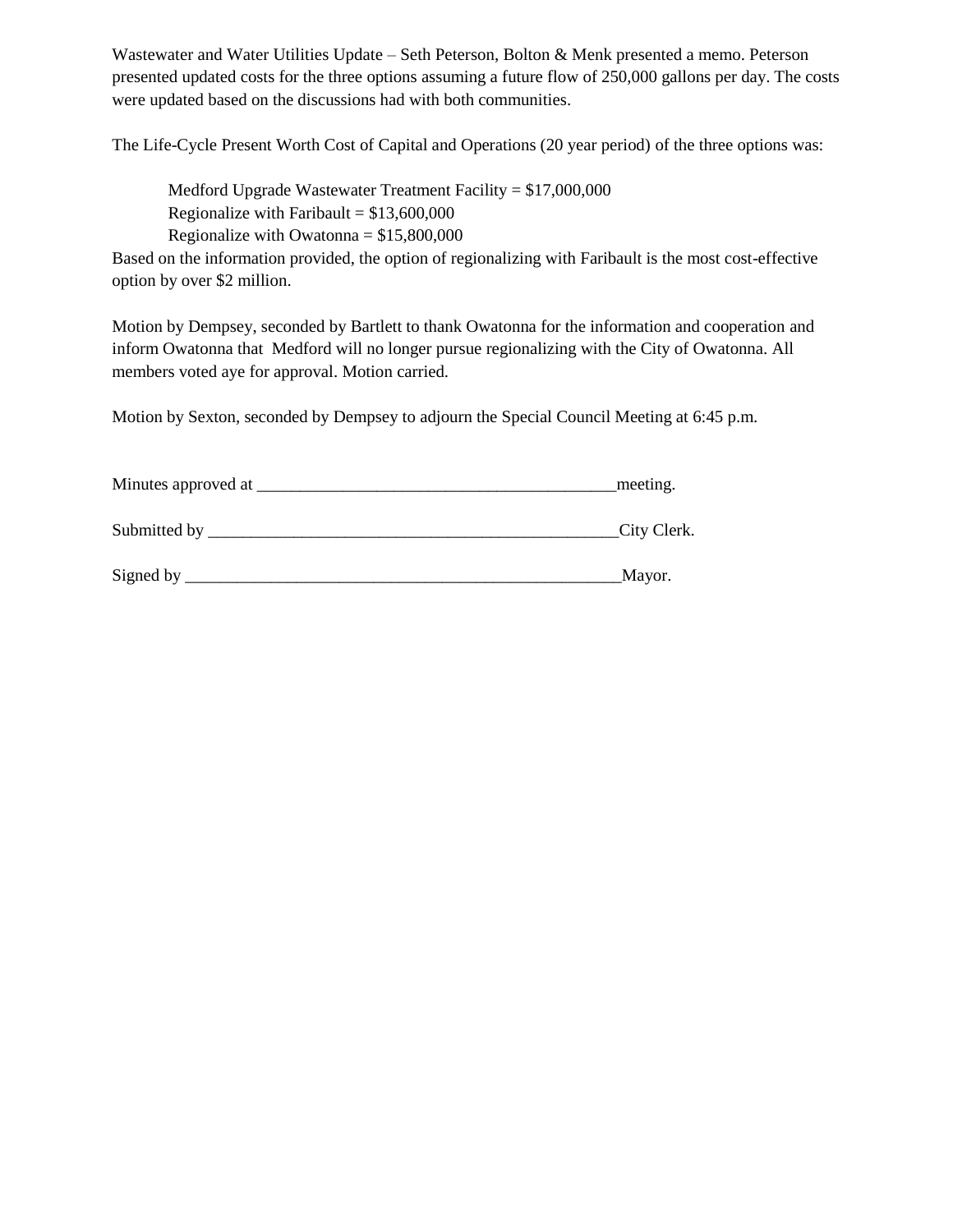Regular Council Meeting April 22, 2019 7:00 p.m. City Hall

Members present were Nelson, Sexton, Dempsey, Langeslag, and Bartlett.

Members absent were: none.

City staff and consultants in attendance were Andy Welti, Elizabeth Jackson, Mark Rahrick, and Joe Duncan.

Others attending were Rick Hager, Annie Granlund, John Anhorn, Ron Karow, Braxton Skalicky, Ben Aase, Cartier Oatway, Alex Oatway, Vicki Oatway, Chris Baldwin, Aslin Aase, and Matt Skalicky.

Mayor Nelson called the meeting to order at 7:00 p.m.

Pledge of Allegiance.

Concerns/Requests from the General Public and Organizations – Ron Karow asked what the City's plan was for fixing the potholes in the City of Medford. Administrator Welti explained the cold patch had just been delivered and pothole repair was a priority for the Public Works Department.

John Anhorn stated that Anhorn's Service Station is having a 70<sup>th</sup> anniversary celebration on June 15, 2019 during Straight River Days. Anhorn asked for Council approval to close Main Street in front of Anhorn's Service Station on Saturday, June 15, 2019 for the various activities planned for the 70<sup>th</sup> anniversary celebration. Council gave approval for John Anhorn's request.

Agenda – Mayor Nelson stated Item E under New Business, City Administrator Performance Evaluation requested by the City Administrator would be added to the agenda.

Motion by Sexton, seconded by Dempsey to approve the agenda as amended. All members voted aye for approval. Motion carried.

Straight River Days Update -

Parade Permit Request and waiving the parade permit fee.

The Civic Club is requesting temporary golf cart permits for the weekend of Straight River Days.

Motion by Sexton, seconded by Dempsey to approve the parade permit and golf cart passes for the Civic Club for Straight River Days, waiving the parade and golf cart permit fees. All members voted aye for approval. Motion carried.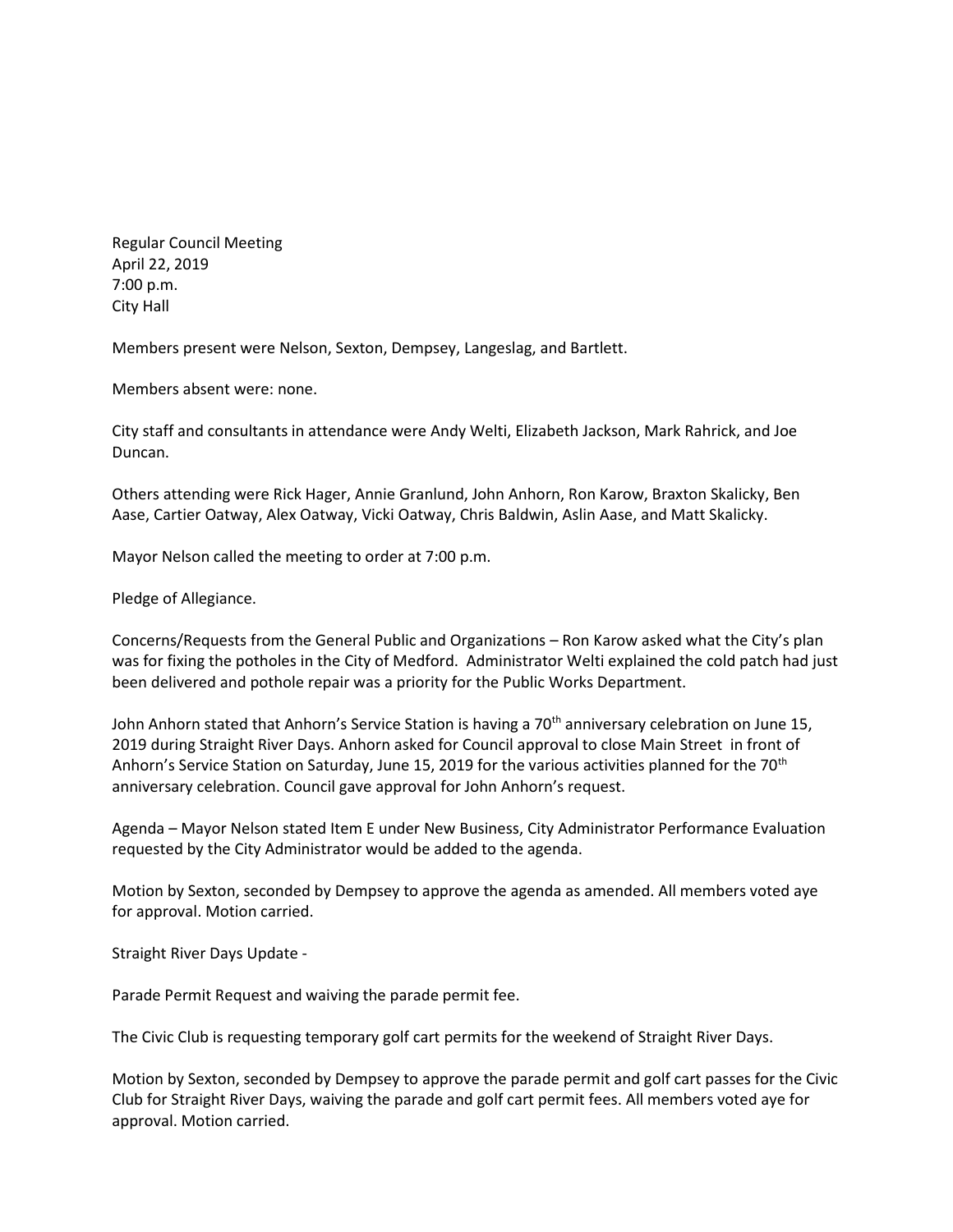Consent Agenda – Agenda items are approved by one motion unless a Council member requests separate action.

Approval of the March 25, 2019 regular meeting minutes and the April 11, 2019 special meeting minutes.

Approval of the March and April city and liquor store bills.

Approval of the March check register numbers E3457-E3481, 15162-15193, and 47249-47330.

Motion by Dempsey, seconded by Bartlett to approve the consent agenda as presented. All members voted aye for approval. Motion carried.

Mayor's Report – City Council has no questions concerning Mayor Nelson's report.

Planning & Zoning Board – did not meet.

EDA Board – meeting was cancelled due to weather.

Park Board – did not meet.

City Attorney – none

City Engineer –

Main Street open house proposed agenda – Joe Duncan, City Engineer from Bolton & Menk gave a brief update. Duncan stated the Main Street open house could possibly be the third week of June. Administrator Welti and City Engineer Duncan will set the final date and venue for the Main Street open house.

City Administrator – Administrator Welti presented a memo. Administrator Welti stated Medford's CGI Sign Group announced the unveiling and dedication of the new signs would be held on June 2, 2019 at the sign by the Medford Pool.

Administrator Welti stated the meeting with representatives of the Medford Township Board and the City of Medford to discuss the orderly annexation agreement had occurred. Welti stated the Township Board did not agree with expanding the "designated area" of the orderly annexation agreement but said the Board would be willing to discuss annexation of the identified area of possible development if or when development is proposed within those parcels.

Administrator Welti stated swimming lesson registration will be held at the Medford School on Monday, May 13, 2019 from 5:30-6:30 p.m.

Administrator Welti stated discussions had taken place regarding a potential sand bag or flood response policy.

City Clerk – none.

Public Works – Administrator Welti presented a memo. Administrator Welti stated Midnight Sun Spas were scheduled to install the pool heater for the kids' pool.

Welti stated the cold mix had been purchased and pothole repair would continue.

Welti stated the well pump quit at the wastewater plant and had to be replaced, in addition, the sump pump had to be replaced in the basement of the sludge building.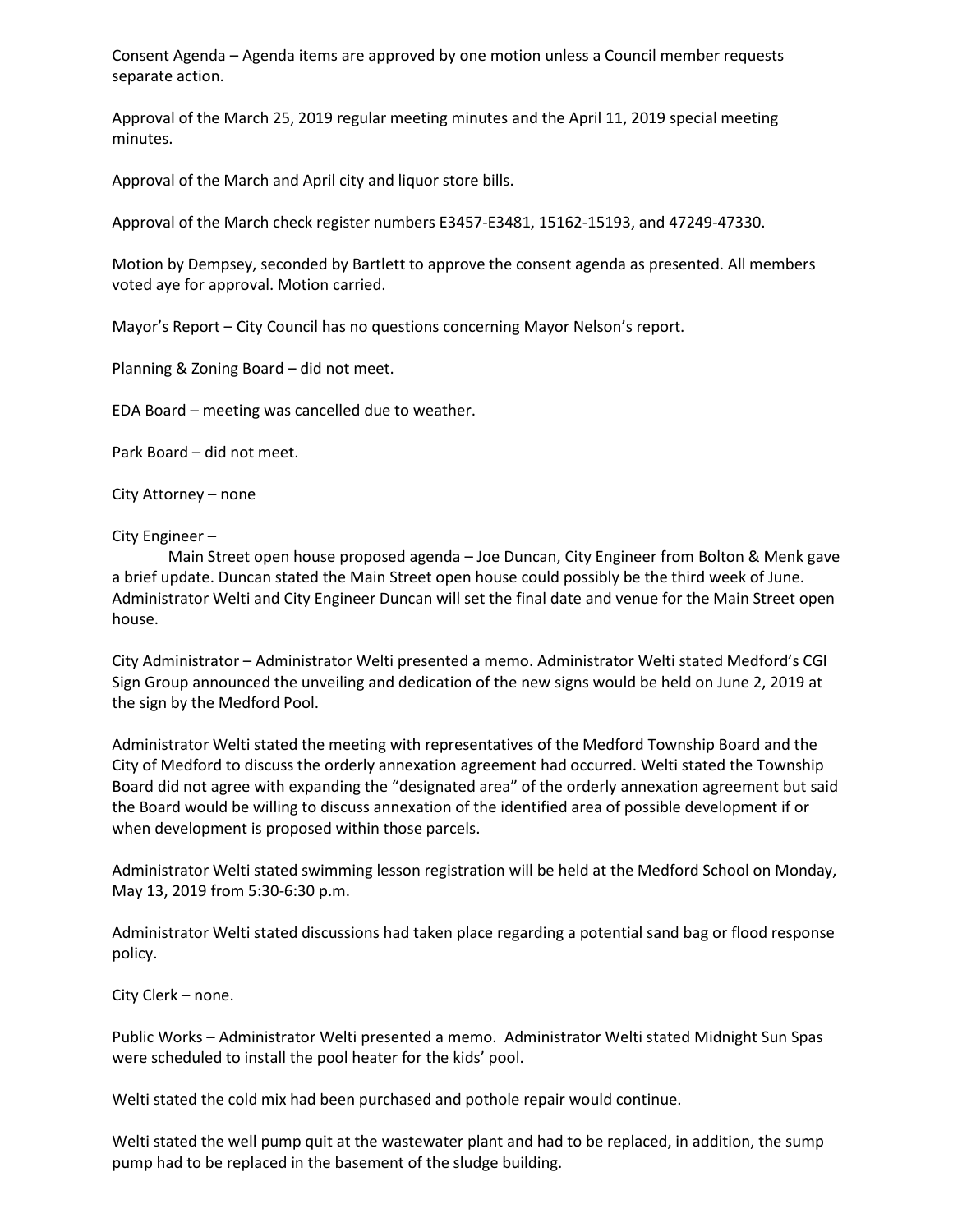Welti stated the pavilions at the park have been swept and the picnic tables put back in place.

Welti stated Miles Brannan had taken the CPO class and is now a Certified Pool Operator.

Fire Department – none.

New Business –

2019 Pool Season Staffing – Administrator Welti recommended the City Council hire Morgan Langeslag, pool manager, Madison Schletty, assistant pool manager, Ben Sutcliffe, Mikayla Savig, Brock Merritt, Brayden Beede, Gunner White, Jacob Gasner, MacKenzie Kellen, and Justin Ristau as lifeguards.

2019 Pool Season Staff Wages: Pool Manager \$13.50/hour Assistant Pool Manager \$11.50/hour WSI & Teach Lessons \$11.00/hour WSA (if applicable) \$10.50/hour Returning Lifeguard \$10.50/hour New Lifeguard \$10.25/hour

Motion by Dempsey, seconded by Bartlett to approve the recommendations for the hiring of the 2019 pool season employees. Nelson, Sexton, Dempsey, and Bartlett voted aye for approval. Langeslag abstained. Motion carried.

Biosolids Capacity – Administrator Welti presented a memo for informational purposes only. Welti stated if the City moves forward with the proposed development of housing upon the Medford athletic field site, an event center and/or a restaurant prior to a wastewater solution being online, the City will likely exceed biosolids capacity in the spring and fall.

Welti stated two biosolids solutions to allow development to continue were:

- 1) Haul up to (35,000 gallons) to Faribault's wastewater treatment plant. The City of Faribault would charge the City \$.065/gallon or up to \$2275. The cost to transport the biosolids would be approximately \$1700.
- 2) Install a permanent decanter system on the biosolids storage tank. If the City connected to a neighboring community, the decanter system would not be needed. If the City upgraded its current facility, the decanter system would likely be used. An estimate to install the system is approximately \$44,000-\$48,000.
- 3)

No action was taken by Council concerning biosolids capacity.

Capital Plans – Administrator Welti presented a memo. Administrator Welti stated the capital plans for Public Works, Parks, and the Liquor Store were for Council review only. No action is required by Council.

Planning & Zoning consideration of amendment to R-2 district – Administrator Welti presented a memo. Welti stated upon reviewing Medford City Code, R-2 ordinance (multi-family housing), the code does not appear to be clearly written. Current City Code only allows one accessory building up to 1,000 sq. feet (garage) to be built upon a parcel. Current code requires 3 parking spaces per unit. Welti recommended Council request Planning & Zoning to review the R-2 ordinance.

Motion by Dempsey, seconded by Langeslag to request Planning & Zoning review the R-2 ordinance. All members voted aye for approval. Motion carried.

City Administrator Requested Performance Evaluation –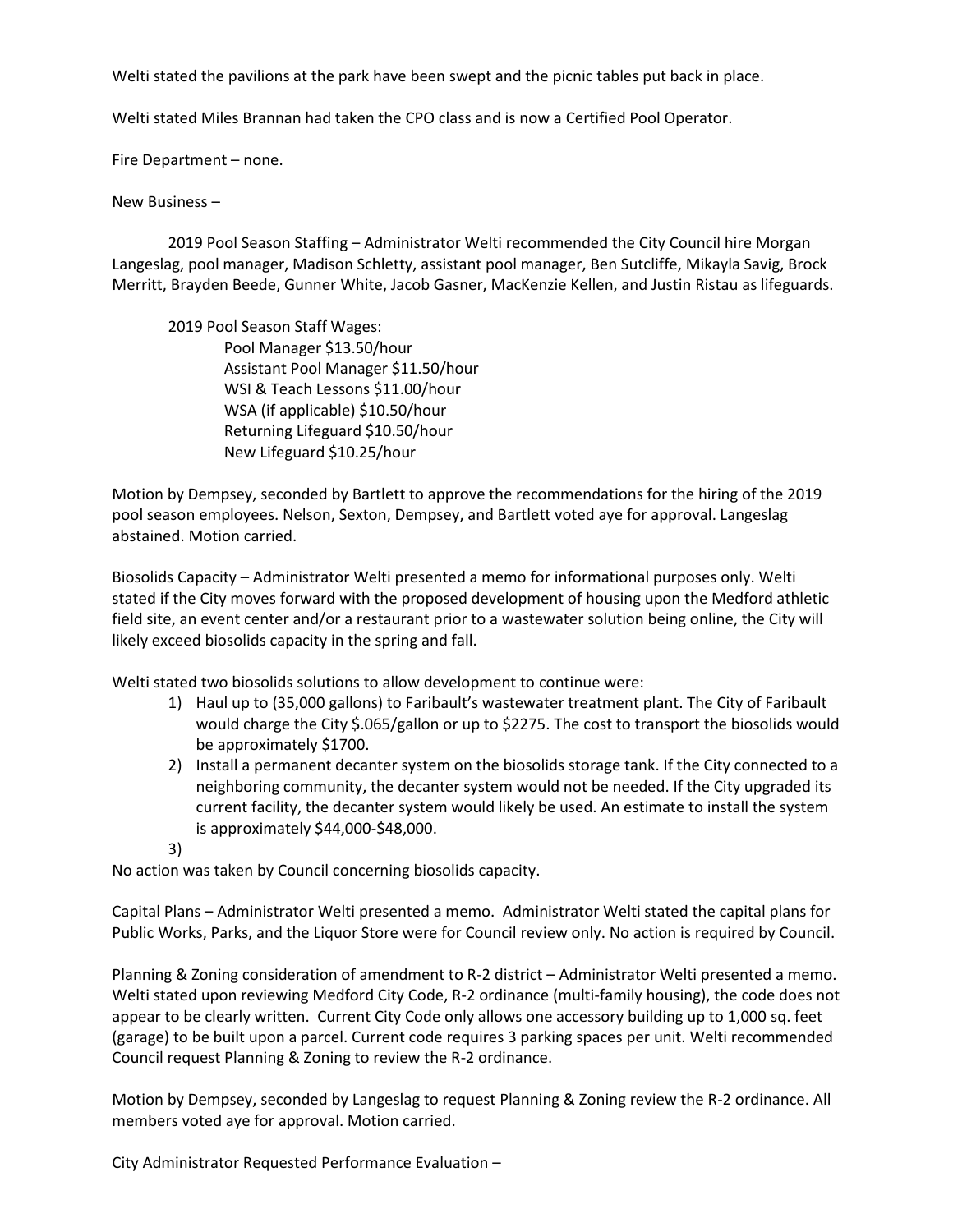Administrator Welti requested the meeting be closed to the public. The basis for closing the meeting is to conduct a performance appraisal pursuant to Minn Stat Sec 13D.05 Subd.3.

Mayor Nelson requested Elizabeth Jackson exit the meeting room for the discussion.

Motion by Langeslag, seconded by Bartlett to close the meeting at 7:47 p.m. All members voted aye for approval. Motion carried.

Council came out of closed session at 8:30 p.m.

Mayor Nelson gave a brief summary of the meeting. No official action was taken.

Motion by Sexton, seconded by Langeslag to adjourn the meeting at 8:33 p.m. All members voted aye for approval. Motion carried.

Regular City Council Meeting – Monday, May 20, 2019, 7:00 p.m. Board of Appeal and Equalization – Wednesday, April 24, 2019, 7:00 p.m.

Minutes approved at **Example 20** and the meeting.

Submitted by **Example 20** Submitted by **Example 20** Submitted by **Example 20** Submitted by **Example 20** Submitted by **Example 20** Submitted by **Example 20** Submitted by **Example 20** Submitted by **Example 20** Submitted by

Signed by \_\_\_\_\_\_\_\_\_\_\_\_\_\_\_\_\_\_\_\_\_\_\_\_\_\_\_\_\_\_\_\_\_\_\_\_\_\_\_\_\_\_\_\_\_\_\_\_\_\_\_\_Mayor.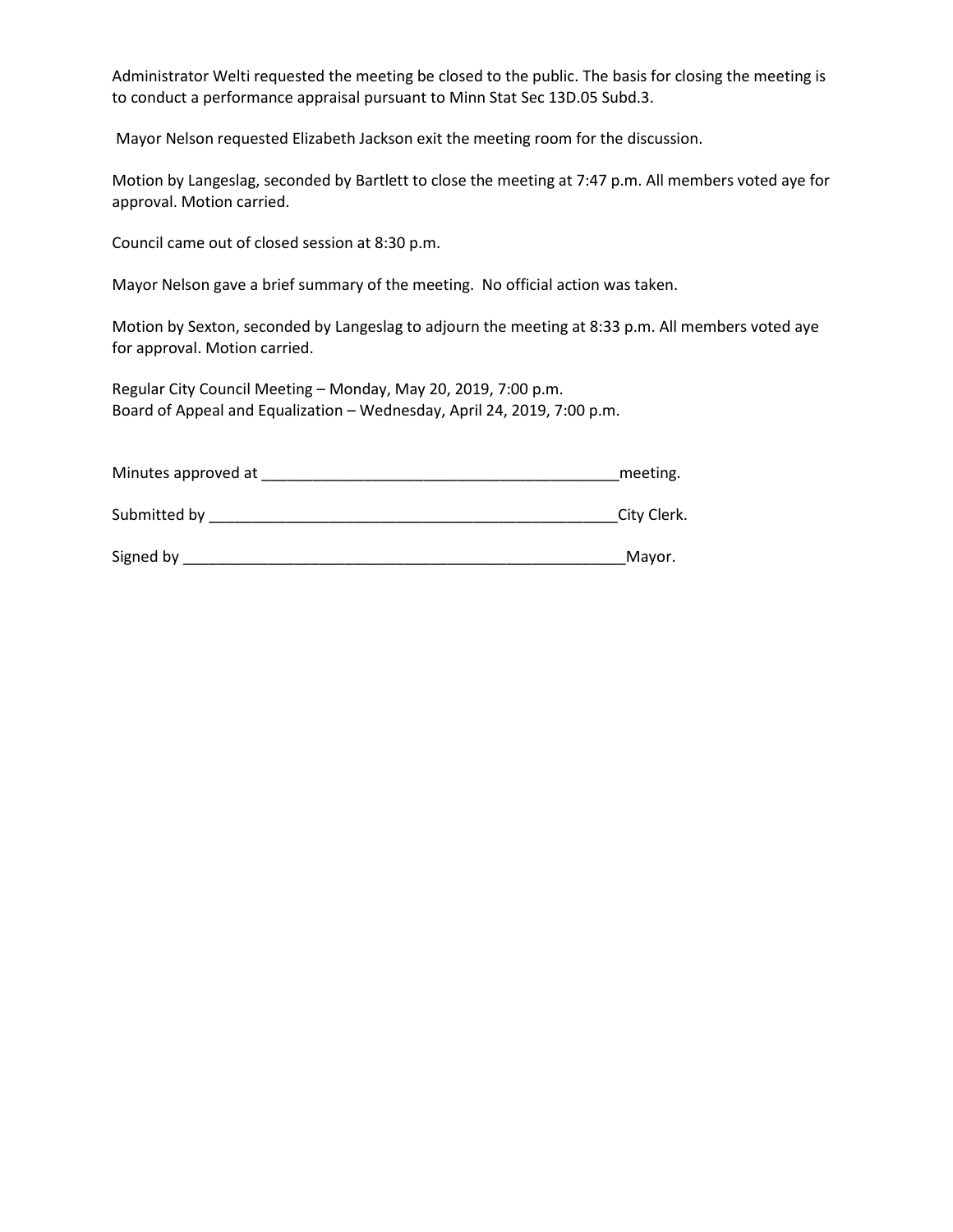City Council Board of Appeal and Equalization April 24, 2019 7:00 p.m. City Hall

Members present were Nelson, Sexton, and Langeslag.

Members absent were Dempsey and Bartlett.

City staff and consultants in attendance were Andy Welti and Elizabeth Jackson.

Others attending were William Effertz, Steele County Assessor's Office, and Brian Anderson, Steele County Appraiser.

Mayor Nelson called the meeting to order at 7:01 p.m.

The purpose of Board of Appeal and Equalization is to allow property owners the opportunity to review their market value for tax purposes as set by the Steele County Assessor's office.

William Effertz presented the hightlights of the 2018 assessment report. The total estimated market value of the City of Medford increased 1.37%. There were 21 home sales in Medford in 2018. New construction increased.

The Assessor's Office made no recommendations concerning any properties in the City of Medford.

Public in attendance: none.

Mayor Nelson stated there were no public in attendance for comment.

Motion by Langeslag, seconded by Sexton to close the meeting to public comment at 7:35 p.m. All members voted aye for approval. Motion carried.

No action taken by Council.

Motion by Sexton, seconded by Langeslag to adjourn the Board of Appeal and Equalization meeting at 7:37 p.m. All members voted aye for approval. Motion carried.

| Minutes approved at | meeting.    |
|---------------------|-------------|
|                     |             |
| Submitted by        | City Clerk. |

Signed by \_\_\_\_\_\_\_\_\_\_\_\_\_\_\_\_\_\_\_\_\_\_\_\_\_\_\_\_\_\_\_\_\_\_\_\_\_\_\_\_\_\_\_\_\_\_\_\_\_\_Mayor.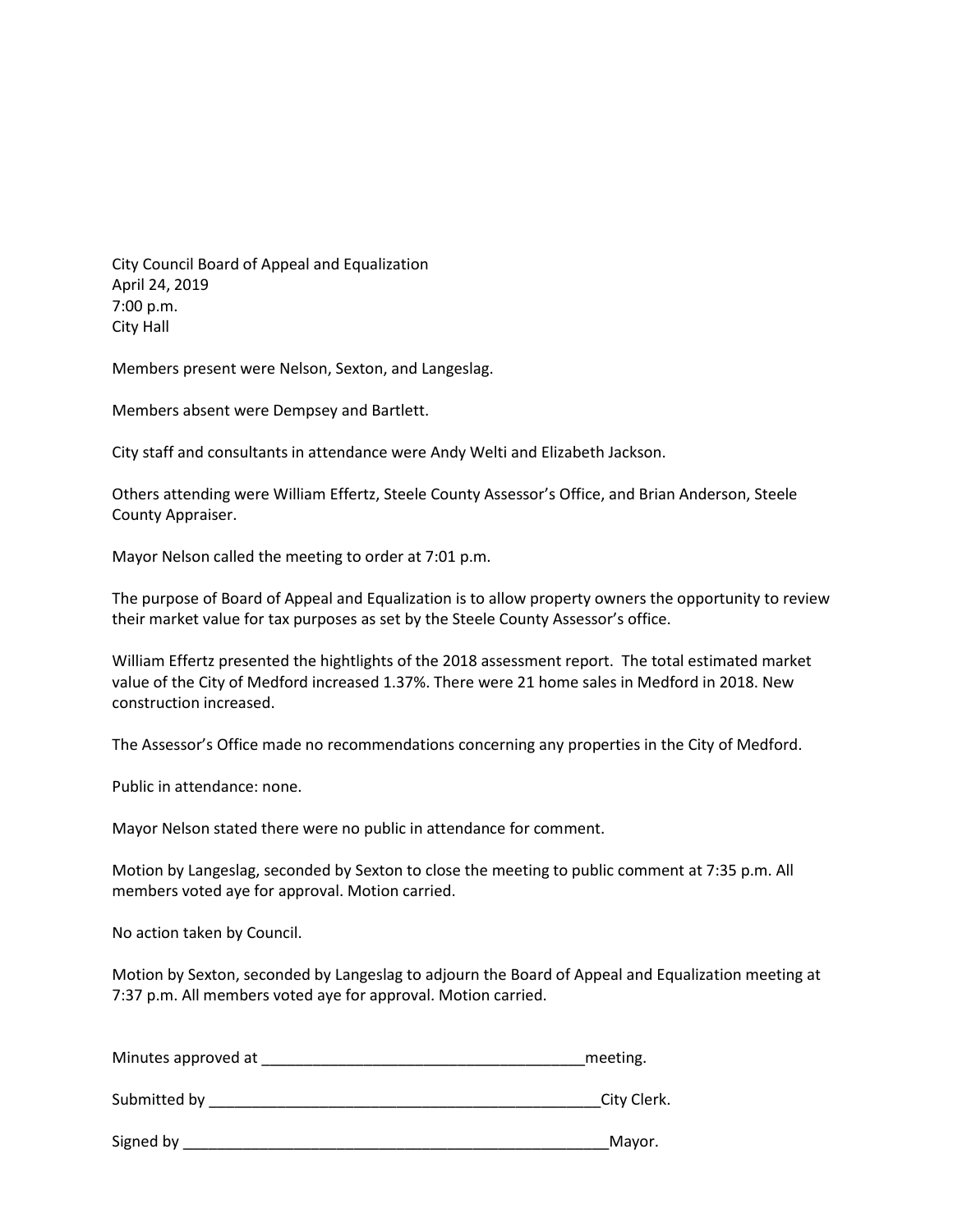Regular City Council Meeting May 20, 2019 7:00 p.m. City Hall

Members present were Nelson, Sexton, Dempsey, Bartlett, and Langeslag.

Members absent were: none.

City staff and consultants in attendance were Andy Welti, Elizabeth Jackson, and Mark Rahrick.

Others attending were Kelly Schwartz, Brenden Mueller, Henry Hanender, Amanda Mueller, Rich Quiring, Chris Baldwin, and Greg Sanborn.

Mayor Nelson called the meeting to order at 7:00 p.m.

Pledge of Allegiance.

Concerns/Requests from the General Public and Organizations – Brenden Mueller read a letter to Council requesting a "children at play" sign to be placed on 2<sup>nd</sup> Avenue SE. Administrator Welti stated the Steele County Sheriff's department would be contacted and asked to patrol  $2^{nd}$  Avenue.

Richard Quiring asked Council about the maintenance of the roundabouts. Administrator Welti stated the City's employee responsible for lawn mowing had been on vacation and the roundabouts would be taken care of as soon as possible.

Agenda – Motion by Sexton, seconded by Dempsey to approve the agenda as presented. All members voted aye for approval. Motion carried.

Consent Agenda – Agenda items are approved by one motion unless a Council member requests separate action.

Approval of the April 22, 2019 regular and special meeting minutes, and the April 24, 2019 Board of Appeal and Equalization meeting minutes.

Approval of the April and May city and liquor store bills.

Approval of the April check register numbers E3482-E3507, 15194-15225, and 47331-47416.

Approval of hiring of part-time temporary Public Works Worker, Scott Mittelstaedt at a rate of \$20.41 per hour with \$100 per week on-call pay.

Approval of LMCIT Liability Coverage – Waiver Form.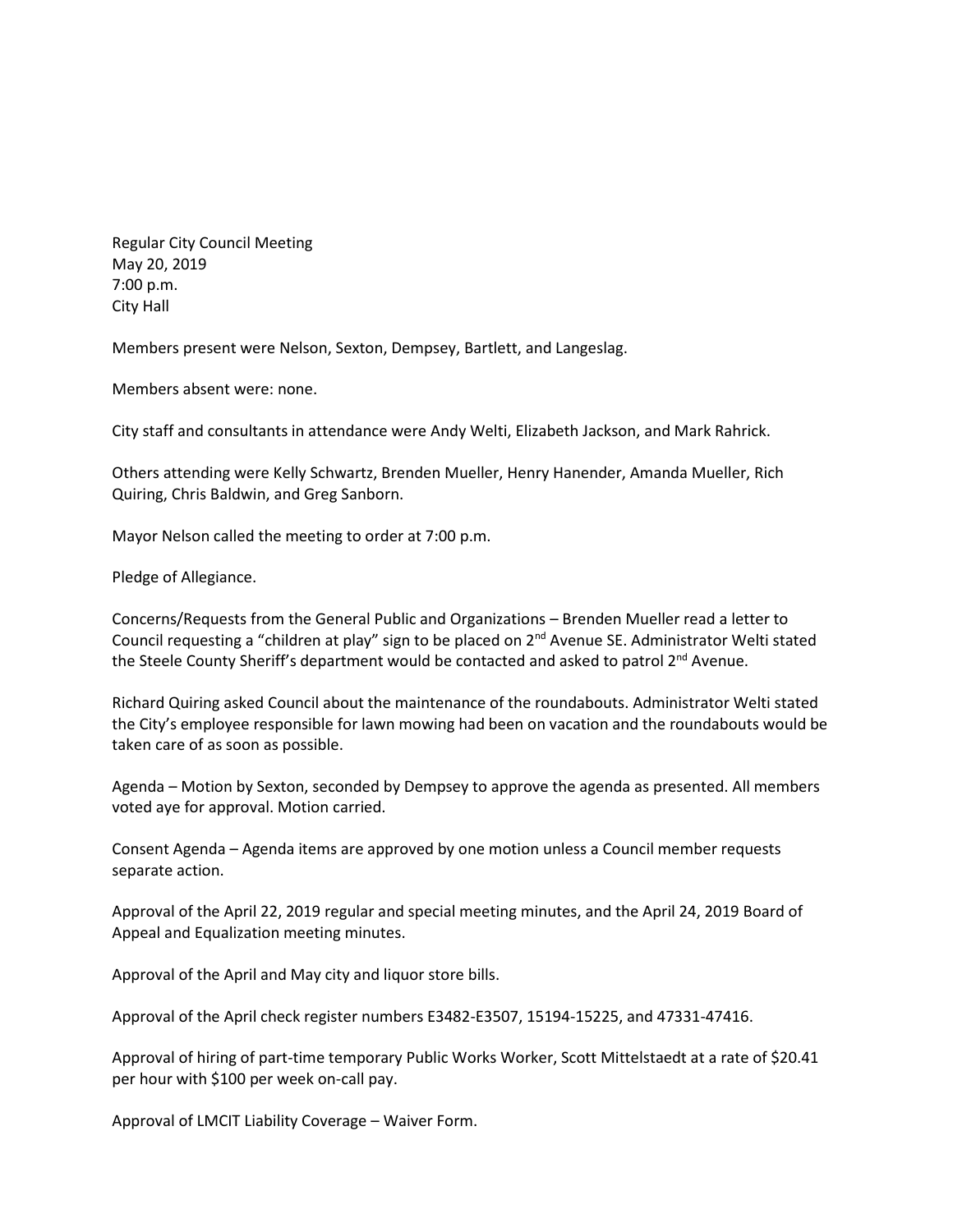Motion by Sexton, seconded by Dempsey to approve the consent agenda as presented. All members voted aye for approval. Motion carried.

Mayor's Report – City Council had no questions concerning Mayor Nelson's report.

Planning & Zoning Board – Chairman Quiring gave a brief overview of the Public Hearing held on May 13, 2019.

Planning & Zoning recommended Council adopt Ordinance 2019-03, amendments to the R-2 district.

Motion by Dempsey, seconded by Bartlett to approve Ordinance 2019-03 along with amending the maximum garage door height to not exceed 10 feet. All members voted aye for approval. Motion carried.

Resolution 2019-08 Publication by title and summary the ordinance amending Section 4.26, and ordinance governing R-2 districts. Motion by Langeslag, seconded by Dempsey to approve Resolution 2019-08. All members voted aye for approval. Motion carried.

Chairman Quiring presented the minutes from the Planning & Zoning Board meeting on May 13, 2019.

EDA Board – did not meet.

Park Board – did not meet.

City Attorney – none.

City Engineer – none.

City Administrator – Administrator Welti presented a memo. Welti stated the City of Medford would host an open house for the proposed Main Street reconstruction project at the Medford School on Wednesday, June 19, from 5:00-7:00 p.m.

Administrator Welti stated swimming lesson registration was held at the Medford School on Monday, May 13, 2019. The pool is scheduled to open June 8, 2019.

Administrator Welti stated he is planning on attending the annual LMC meeting June 26-28.

Administrator Welti stated he attended the regional Clerks/Finance Officers Training in Janesville on May 2, 2019.

Administrator Welti congratulated City Clerk Jackson on completing her third and final year of the Minnesota Clerk's Institute.

City Clerk – Clerk Jackson stated swimming lesson registration was approximately the same in past years. Jackson stated family pool passes were below last year.

Public Works – Administrator Welti presented Scott Prestegard's memo to Council. Welti stated the Public Works department had opened the park bathrooms for the season. Biosolids had been completed. Public Works continues to prepare for the pool season and patch potholes.

Fire Department – none.

New Business –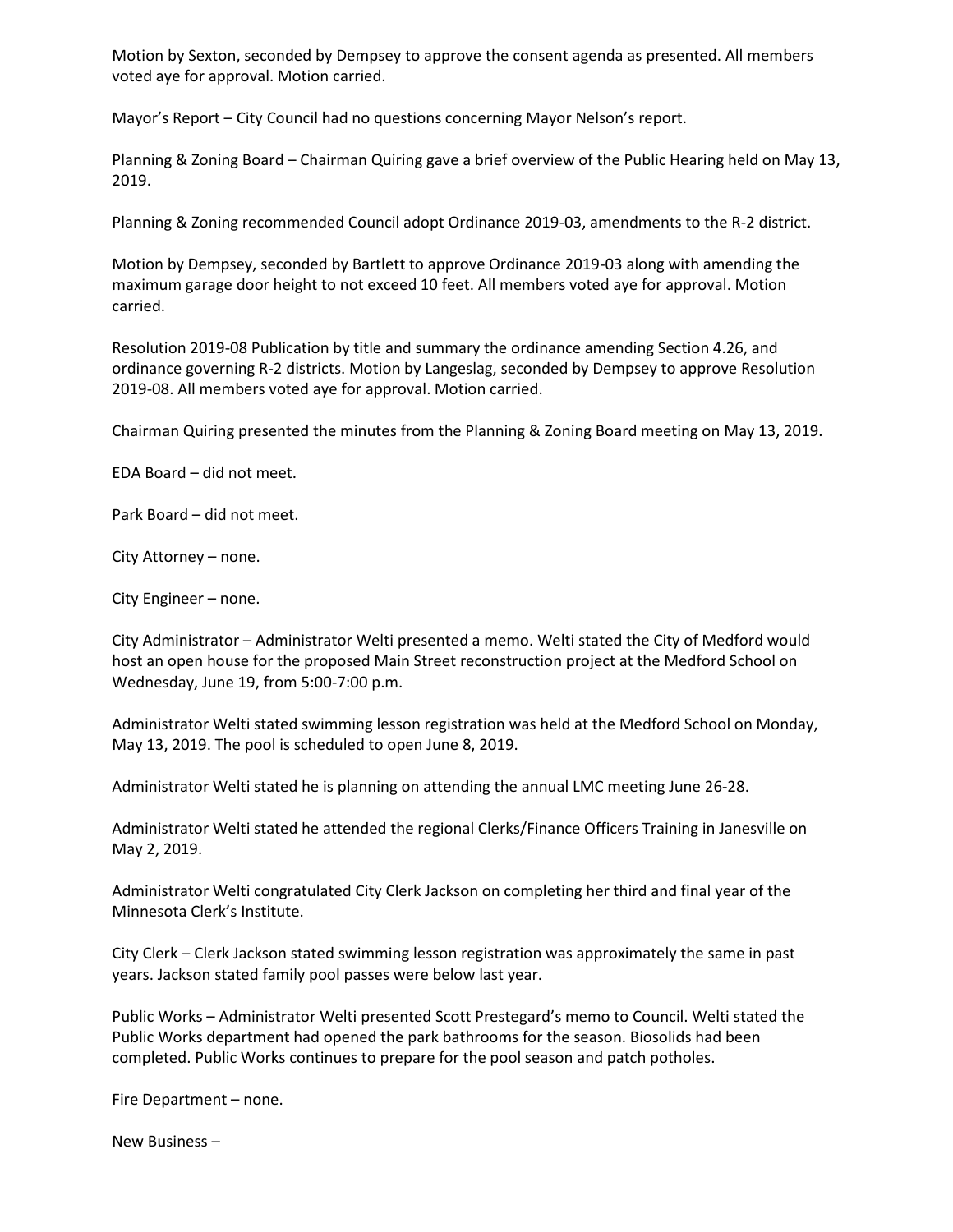AWAIR and Right to Know Program Policy Updates – Administrator Welti presented a memo. Welti stated the City's AWAIR program was updated to reflect the programs and trainings offered by the City for work performed by employees, and the processes that have been implemented in the past by the City. The safety committee meeting information was updated to reflect the process currently being implemented. The Right to Know Program was updated by inserting references to positions rather than names of employees. In addition, the program has been updated to reflect current training.

Motion by Dempsey, seconded by Bartlett to approve the updates to the City's AWAIR and Right to Know Programs. All members voted aye for approval. Motion carried.

Wastewater rate study – Administrator Welti presented a memo. Welti stated Seth Peterson and Administrator Welti propose the following timeline:

Obtain answers to wastewater capacity questions and rate charges from Faribault.

Create a rate analysis for Council review.

Draft an agreement with Faribault.

Create a timeline for project implementation.

Welti stated Mike Bubany, the City's financial advisor would create a wastewater rate study for the potential Faribault wastewater connection. Bubany would charge a fee not to exceed \$5,000.

Motion by Bartlett, seconded by Sexton to proceed with contracting with Mike Bubany for a wastewater rate study not to exceed \$5,000. All members voted aye for approval. Motion carried.

Public Works – Administrator Welti presented a memo. Welti stated the HR work group met to discuss the public works responsibilities during the interim as the City works to fill the Public Works Supervisor position. The HR work group and Administrator Welti recommended Council approve increasing Scott Prestegard's pay by \$3 an hour (which would be the equivalent of the first step of the Public Works Supervisor position) as Scott is taking on the increased responsibilities due to the Public Works Supervisor vacancy. Scott Prestegard's pay would return to his current wage upon the Public Works Supervisor position being filled.

Motion by Langeslag, seconded by Bartlett to approve the recommendation of increasing Scott Prestegard's pay by \$3 per hour. Nelson, Bartlett, and Langeslag voted aye. Dempsey and Sexton voted nay. Motion carried.

Wastewater and Water Contract Operator Contract – Administrator Welti presented a memo. Welti stated he contacted six contract operators and received three quotes for contract operations. Andrew Fischer, a qualified and licensed operator, provided the quote at the best rate.

Andrew Fischer - \$995 per month, plus \$45 per hour for time above monthly contract rate. Administrator Welti stated he felt Fischer met the qualifications to be a water and wastewater contract operator for the City of Medford.

Administrator Welti recommended Council contract with Andrew Fischer to be the City's wastewater and water contract operator beginning June 17, 2019. Welti recommended Council allow Andrew Fischer to begin orientation the week prior, and that Andrew Fischer be paid at his hourly rate stipulated in the contract for time spent in orientation.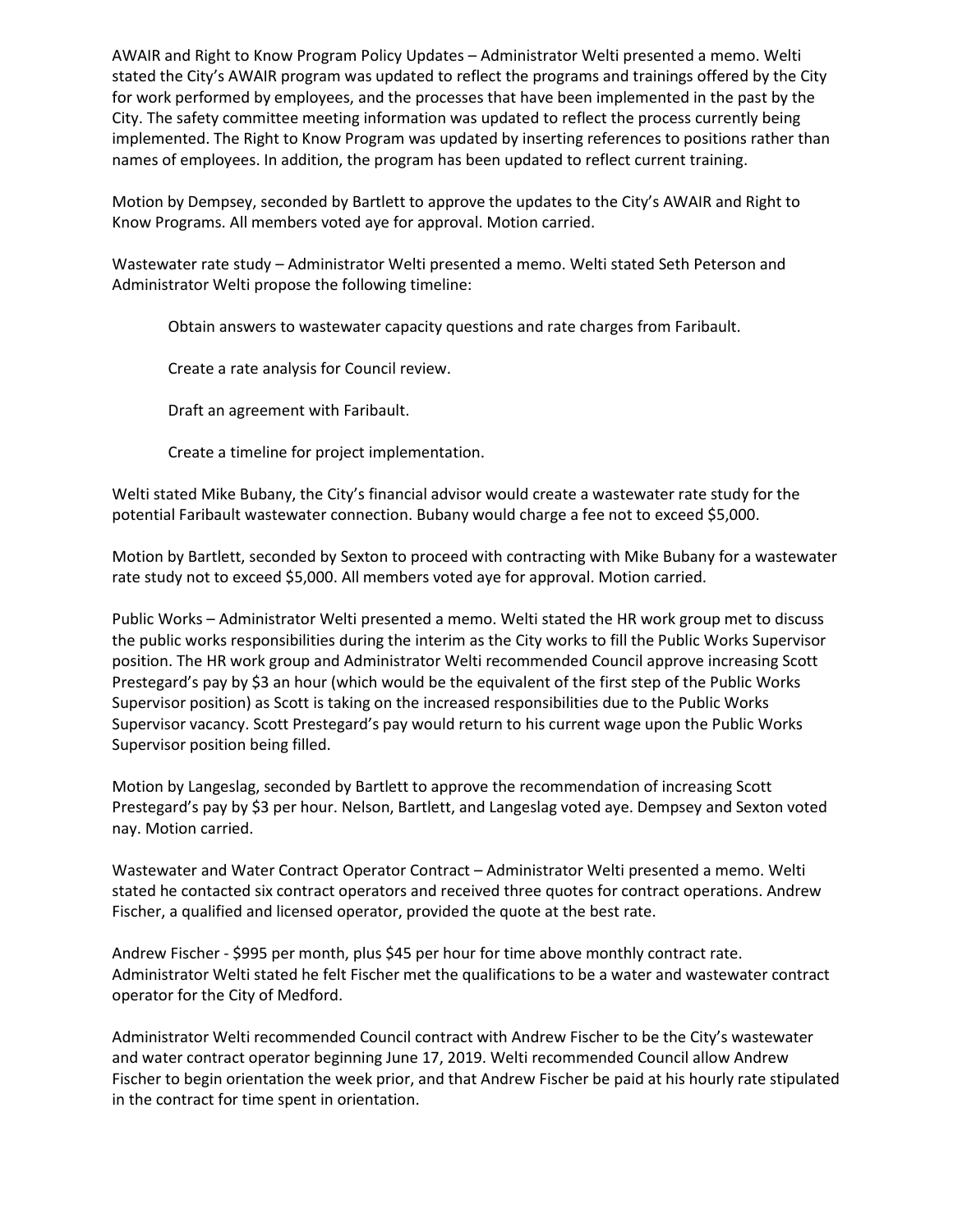Motion by Dempsey, seconded by Bartlett to approve the contract with Andrew Fischer beginning June 17, 2019 with orientation beginning the week prior. All members voted aye for approval. Motion carried.

Lift Station Rebuild – Administrator Welti presented a memo. Welti stated the company Medford hired to perform annual lift station inspections completed the review. During inspection of the "Baker" lift station, the rails were found to be rusted through and one of the pumps was in need of replacement.

Welti stated he sought quotes from two companies. The second company indicated it would have a quote available after Monday, May 20, 2019. Welti stated Council could either choose to call a special meeting to approve a quote or authorize the City Administrator to set a dollar threshold not to be exceeded. Welti recommended the threshold not to exceed \$24,000.

Motion by Sexton, seconded by Dempsey to authorize Administrator Welti to accept and approve a quote for the Baker Lift Station repairs/rebuild not to exceed \$24,000. All members voted aye for approval. Motion carried.

Motion by Langeslag, seconded by Dempsey to adjourn the Regular City Council meeting at 8:25 p.m.

Regular City Council Meeting – Monday, June 24, 2019, 7:00 p.m.

| Minutes approved at | meeting.    |
|---------------------|-------------|
| Submitted by        | City Clerk. |
| Signed by           | Mayor.      |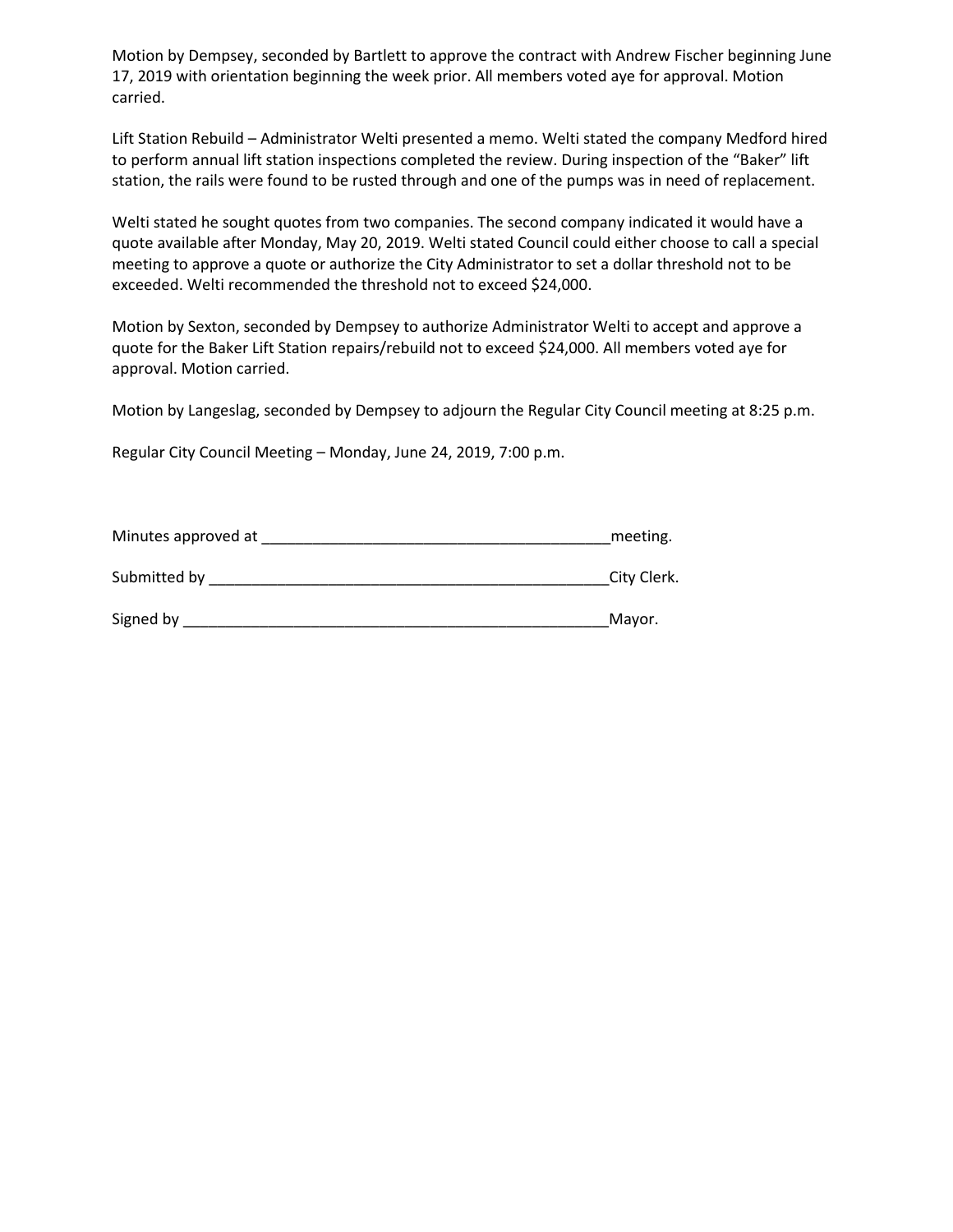Special Council Meeting Work Session June 24, 2019 6:00 p.m. City Hall

Members present were Nelson, Sexton, Bartlett, Langeslag, and Dempsey.

Members absent: None.

City Staff and consultants in attendance were Andy Welti and Elizabeth Jackson

Others attending were Rick Hager, Rich Kucera, Greg Sanborn, John Anhorn, and Kelly Schwartz..

Mayor Nelson called the meeting to order at 6:00 p.m.

The purpose of tonight's meeting was to discuss the Municipal Building.

Mayor Nelson gave a brief history of the proposed Municipal Complex and the defeat of the referendum in November 2016's election.

The City Council and members of the Medford Fire Department discussed the design, price, size, and building materials of the proposed Municipal Building.

City Council and members of the Medford Fire Department also discussed if the project should still be a Municipal Complex, containing a fire hall and city hall or if the project should be just a fire hall.

No consensus was reached.

Motion by Dempsey, seconded by Nelson to adjourn the meeting at 7:00 p.m. All members voted aye for approval. Motion carried.

Minutes approved at \_\_\_\_\_\_\_\_\_\_\_\_\_\_\_\_\_\_\_\_\_\_\_\_\_\_\_\_\_\_\_\_\_\_\_\_\_\_meeting.

Submitted by \_\_\_\_\_\_\_\_\_\_\_\_\_\_\_\_\_\_\_\_\_\_\_\_\_\_\_\_\_\_\_\_\_\_\_\_\_\_\_\_\_City Clerk.

Signed by \_\_\_\_\_\_\_\_\_\_\_\_\_\_\_\_\_\_\_\_\_\_\_\_\_\_\_\_\_\_\_\_\_\_\_\_\_\_\_\_\_\_\_\_Mayor.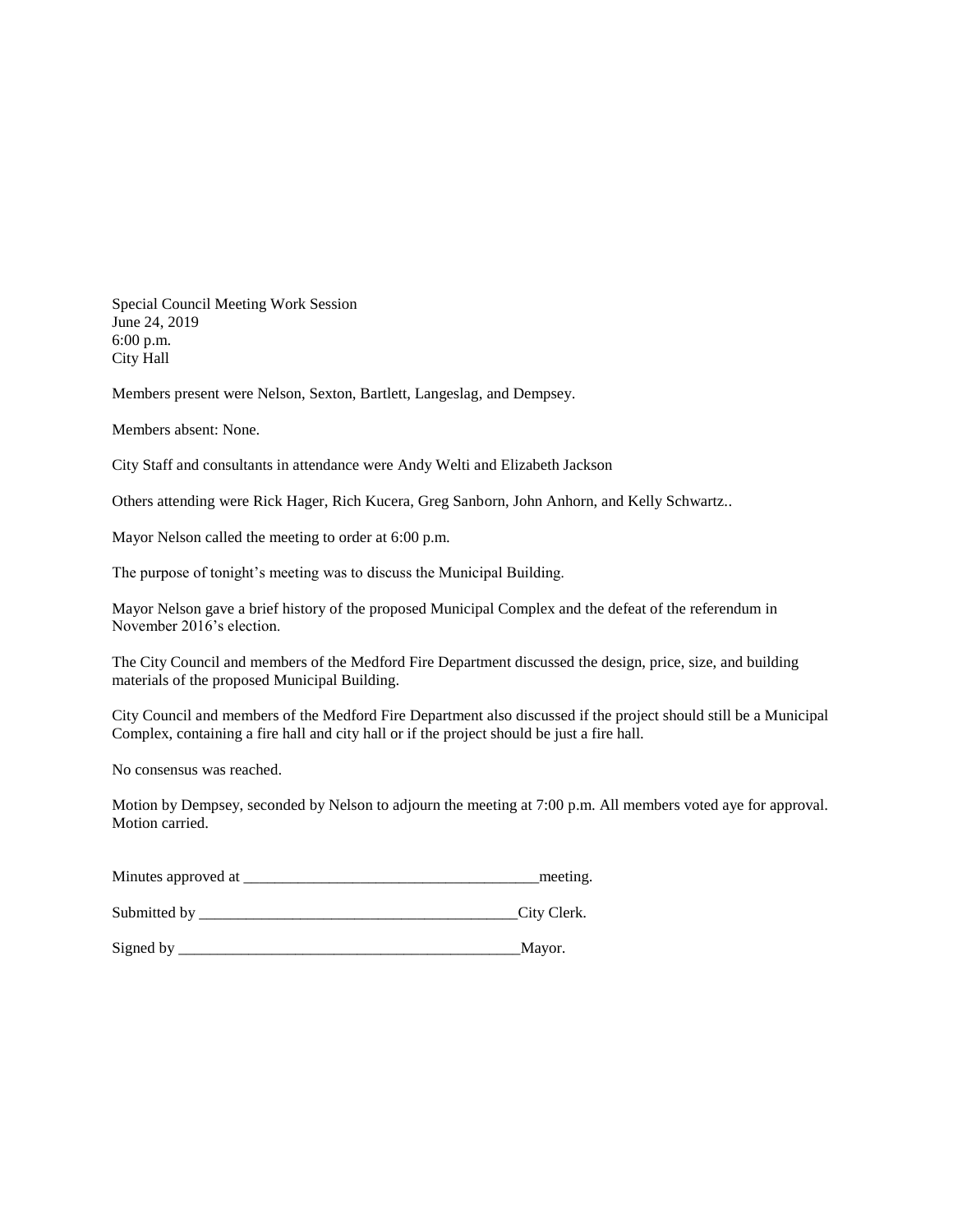Regular City Council Meeting June 24, 2019 7:00 p.m. City Hall

Member present were Nelson, Sexton, Dempsey, Bartlett, and Langeslag.

Members absent were: none.

City staff and consultants in attendance were Andy Welti, Elizabeth Jackson, and Mark Rahrick.

Others attending were Kelly Schwartz, Todd Nelson, Annie Granlund, and Chris Baldwin.

Mayor Nelson called the meeting to order at 7:00 p.m.

Pledge of Allegiance.

Concerns/Requests from the General Public and Organizations – John Anhorn reminded Council they have veto power, especially for things like the Main Street Reconstruction Project.

Agenda - Motion by Dempsey, seconded by Langeslag to approve the agenda as presented. All members voted aye for approval. Motion carried.

Consent Agenda – Agenda items are approved by one motion unless a Council member requests separate action.

Approval of the May 20, 2019 regular meeting minutes.

Approval of the May and June city and liquor store bills.

Approval of the May check register numbers E3508-E3533, 15226-15270, and 47417-47501.

Approval of the Medford Fire Relief Association Temporary Liquor License Request.

Approval of Resolution 2019-10 Accepting Grant Award from Central Farm Service Foundation Inc. for new grain rescue equipment for the Medford Fire Department in the amount of \$2,500.00

Approval of Medford CGI Sign Project Fund Account.

Motion by Sexton, seconded by Dempsey to approve the consent agenda as presented. All members voted aye for approval. Motion carried.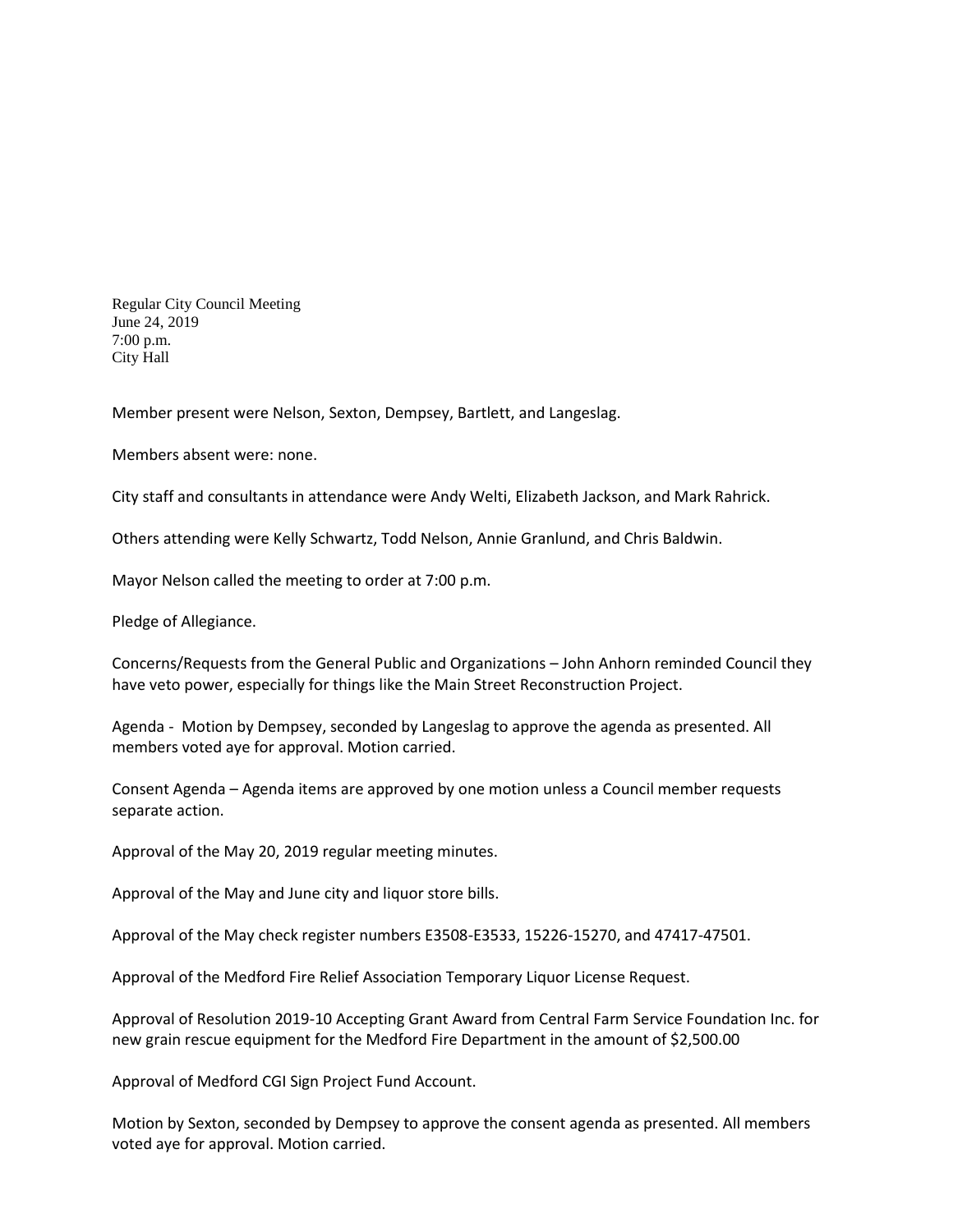Mayor's Report – City Council had no questions concerning Mayor Nelson's report.

Planning & Zoning Board – did not meet.

EDA Board – Council member Bartlett presented the minutes from the June 5, 2019 EDA Board Meeting.

Park Board – did not meet.

City Attorney - none.

City Engineer – none.

City Administrator – Administrator Welti presented a memo. Welti stated the open house for the proposed Main Street reconstruction project was held on Wednesday, June 19, 2019. City Engineer, Joe Duncan will present a summary to Council likely in July.\

Welti stated the pool season started on June 8, 2019 and thanked Chad and Heidi Langeslag for volunteering to paint and install diaper changing stations in the bathrooms. Welti also thanked Chad Langeslag for his maintenance expertise and assistance with the heating systems at the pool.

Welti thanked community members, Civic Club, Fire Department, City Staff, and other volunteers for making Straight River Days 2019 a success.

Welti stated Dan Murphy had been hired as a building official for Steel County.

City Clerk – none.

Public Works – Administrator Welti presented Scott Prestegard's memo. Public works staff worked on pot hole patching, painted the entire pool and all the prep and cleaning to get the pool ready for the season.

Fire Department – none.

New Business –

Todd Nelson Developer Agreement – Administrator Welti presented a memo. Welti stated upon Council's approval of the developer's agreement, Mr. Nelson would seek to rezone the majority of the property as an R-2 (multi-family housing) district. After the property is rezoned, Mr. Nelson will submit a preliminary plat, final plat, required plans, and pay the fees prior to construction occurring on the property.

Administrator Welti gave a brief overview of the main points in the Developer's agreement. Welti stated a wording change under Item B, Water Meter Installation was needed. "The cost of each dwelling shall be determined at the time of installation"

Motion by Sexton, seconded by Bartlett to approve the Developer's Agreement with the wording change outlined by Administrator Welti. All members voted aye for approval. Motion carried.

Resolution 2019-09 Accepting work of Improvement No. 2018-01. – Moved to the July 22, 2019 Regular City Council Meeting.

Performance standards code amendment for multi-family housing parking requirements – Administrator Welti presented a memo. Welti stated the parking standards in Section 4.33 of City Code need to be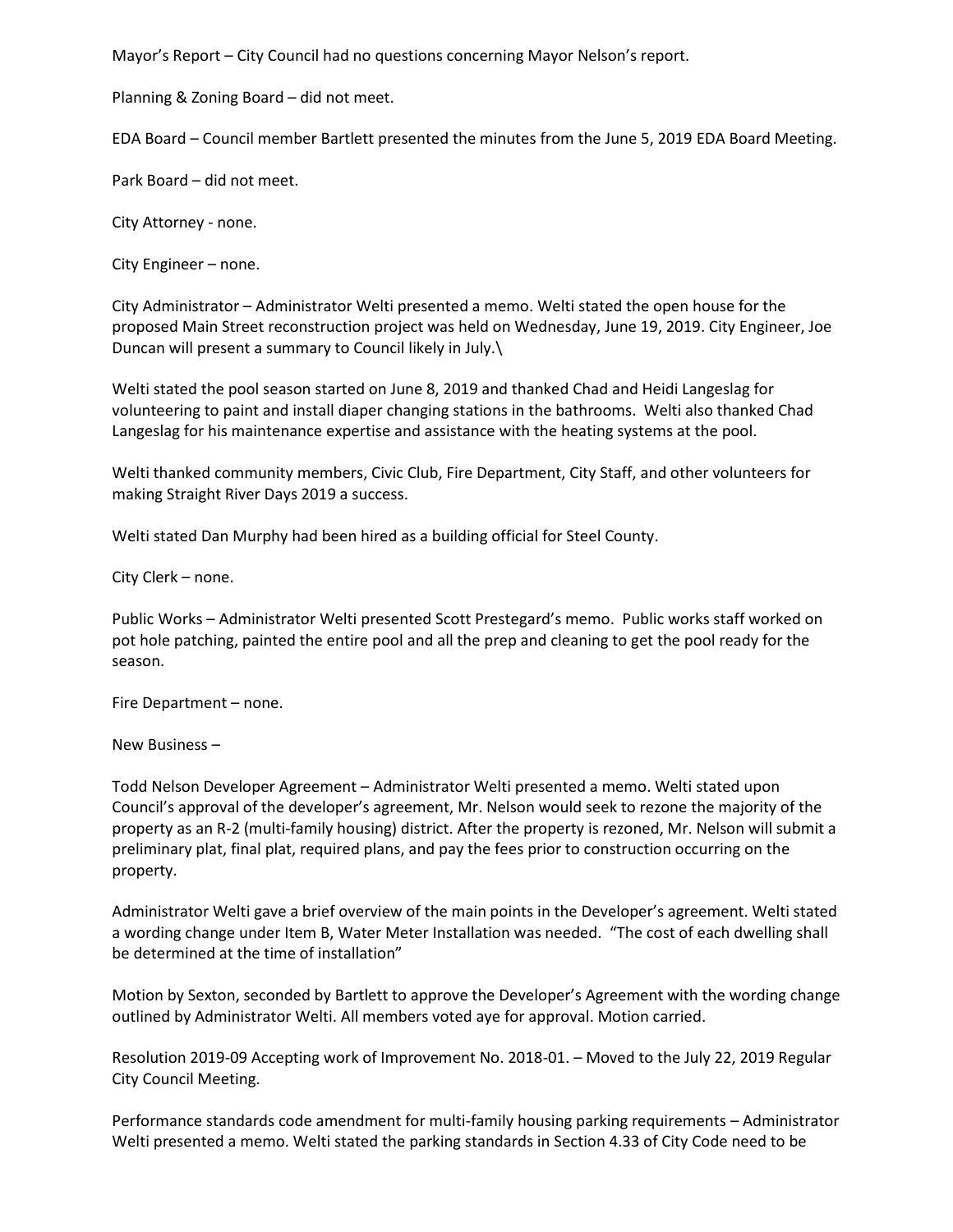updated to match the parking standards recently adopted by Council for Section 4.26, Multi-family residential district (R-2).

Welti stated to amend the ordinance, Planning & Zoning would need to hold a public hearing, prepare a recommendation to Council, and City Council would need to amend the City's ordinance.

Motion by Langeslag, seconded by Dempsey to refer this to the Planning & Zoning Board for consideration. All members voted aye for approval. Motion carried.

Sale of 2002 Dodge Pickup – Administrator Welti presented a memo. Welti stated the City received 7 bids for the pickup. The highest bid amount was received from Reed Sands for \$2850.

Motion by Dempsey, seconded by Bartlett to award the sale of the 2002 Dodge Pickup to Reed Sands for the amount of \$2850. All members voted aye for approval. Motion carried.

2019 Street Maintenance – Administrator Welti presented a memo. Welti recommended Council authorize the bid from Pearson Bros. Inc. for \$37,037.30. In addition, Welti recommended Council authorize Pearson Bros. Inc. to also perform maintenance of the streets identified by the City's Engineer for a total amount not to exceed \$40,000.

City Engineer, Joe Duncan identified 2<sup>nd</sup> Street SE from 2<sup>nd</sup> Ave SE to 3<sup>rd</sup> Ave SE, 3<sup>rd</sup> Ave NE from 2<sup>nd</sup> Street NE to 3<sup>rd</sup> Street NE, and 3<sup>rd</sup> Street NE from 1<sup>st</sup> Ave NE to 2<sup>nd</sup> Ave NE.

Motion by Sexton, seconded by Bartlett to approve the bid from Pearson Bros. Inc. not to exceed \$40,000 for street maintenance. All members voted aye for approval. Motion carried.

Wastewater treatment option update – Administrator Welti presented a memo. Welti stated Seth Peterson from Bolton & Menk had the following update for the City of Medford

" For the per 1,000/gal rate we used the Roberd's Lake agreement that charged a 5% surcharge. Based on Travis' email below the City will be charging Medford a 50% surcharge. The impact is an additional \$120,000/year in rate fees. See the tables below….Even with this rate change the option of going to Faribault is still the most cost effective option"

Council consensus was to move forward with the rate analysis from Mike Bubany.

Regular City Council Meeting – Monday, July 22, 2019, 7:00 p.m. Council Work Session/Budget Review – Monday, July 22, 2019, 5:00 p.m.

Motion by Langeslag, seconded by Bartlett to adjourn the Regular City Council Meeting at 8:30 p.m.

| Minutes approved at | meeting.    |
|---------------------|-------------|
| Submitted by        | City Clerk. |
| Signed by           | Mayor.      |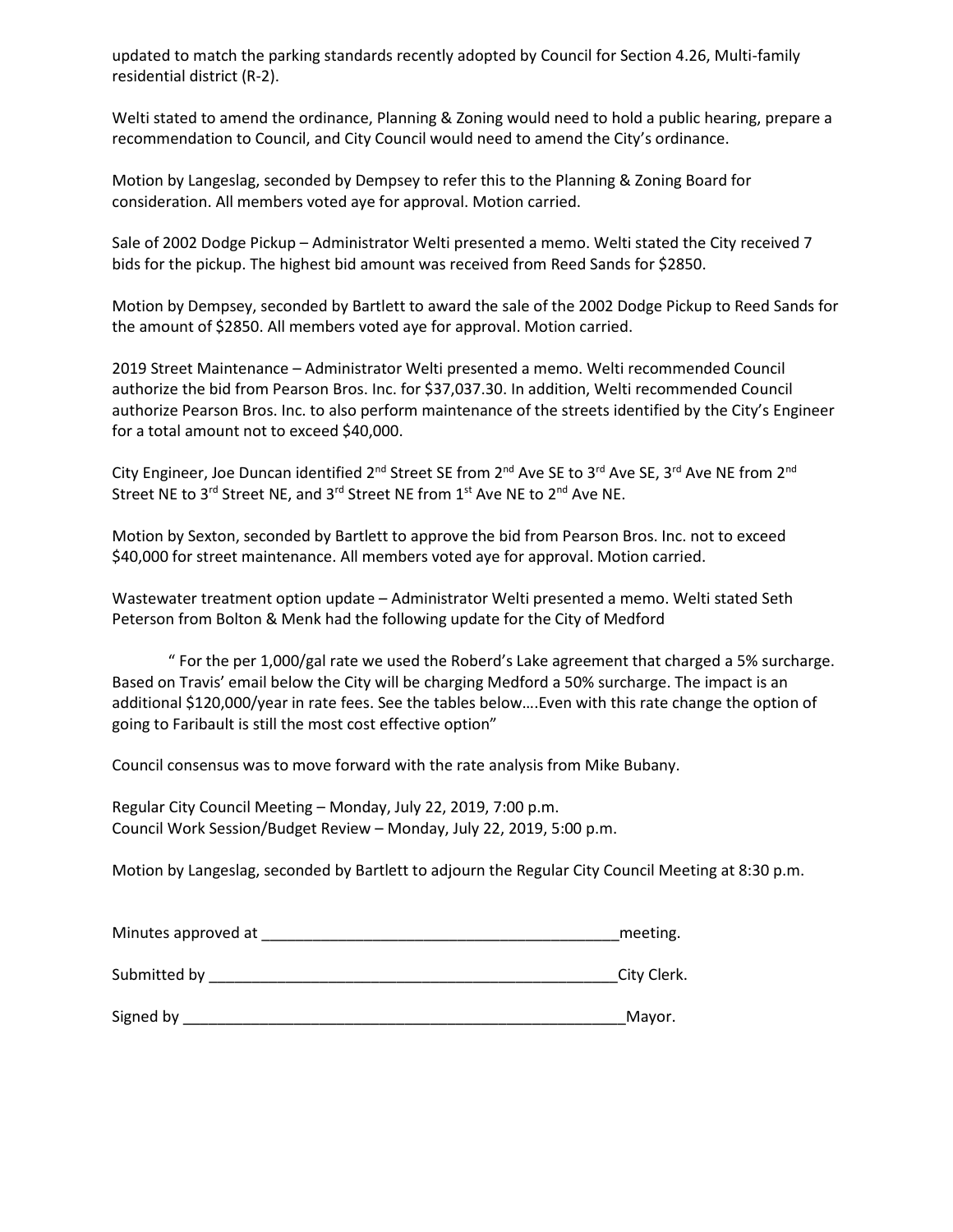Special Council Meeting July 11, 2019 4:00 p.m. City Hall

Members present were Nelson, Bartlett, and Sexton.

Members absent were Langeslag and Dempsey.

City staff and consultants in attendance were Andy Welti.

Others attending were: none.

Mayor Nelson called the meeting to order at 4:00 p.m.

Motion by Bartlett, seconded by Sexton to approve hiring of James Wicks, pending verifications, the fulltime position of Public Works Supervisor, at a salaried rate of \$27.29 per hour (\$56,763). James anticipated start days is Monday, July 15, 2019. All members voted aye for approval. Motion carried.

Motion by Sexton, seconded by Bartlett to adjourn at 4:07 p.m. All members voted aye for approval. Motion carried.

| Minutes approved at | meeting. |
|---------------------|----------|
|                     |          |

Submitted by \_\_\_\_\_\_\_\_\_\_\_\_\_\_\_\_\_\_\_\_\_\_\_\_\_\_\_\_\_\_\_\_\_\_\_\_\_\_\_\_\_\_\_\_\_City Clerk.

Signed by \_\_\_\_\_\_\_\_\_\_\_\_\_\_\_\_\_\_\_\_\_\_\_\_\_\_\_\_\_\_\_\_\_\_\_\_\_\_\_\_\_\_\_\_\_\_\_\_\_Mayor.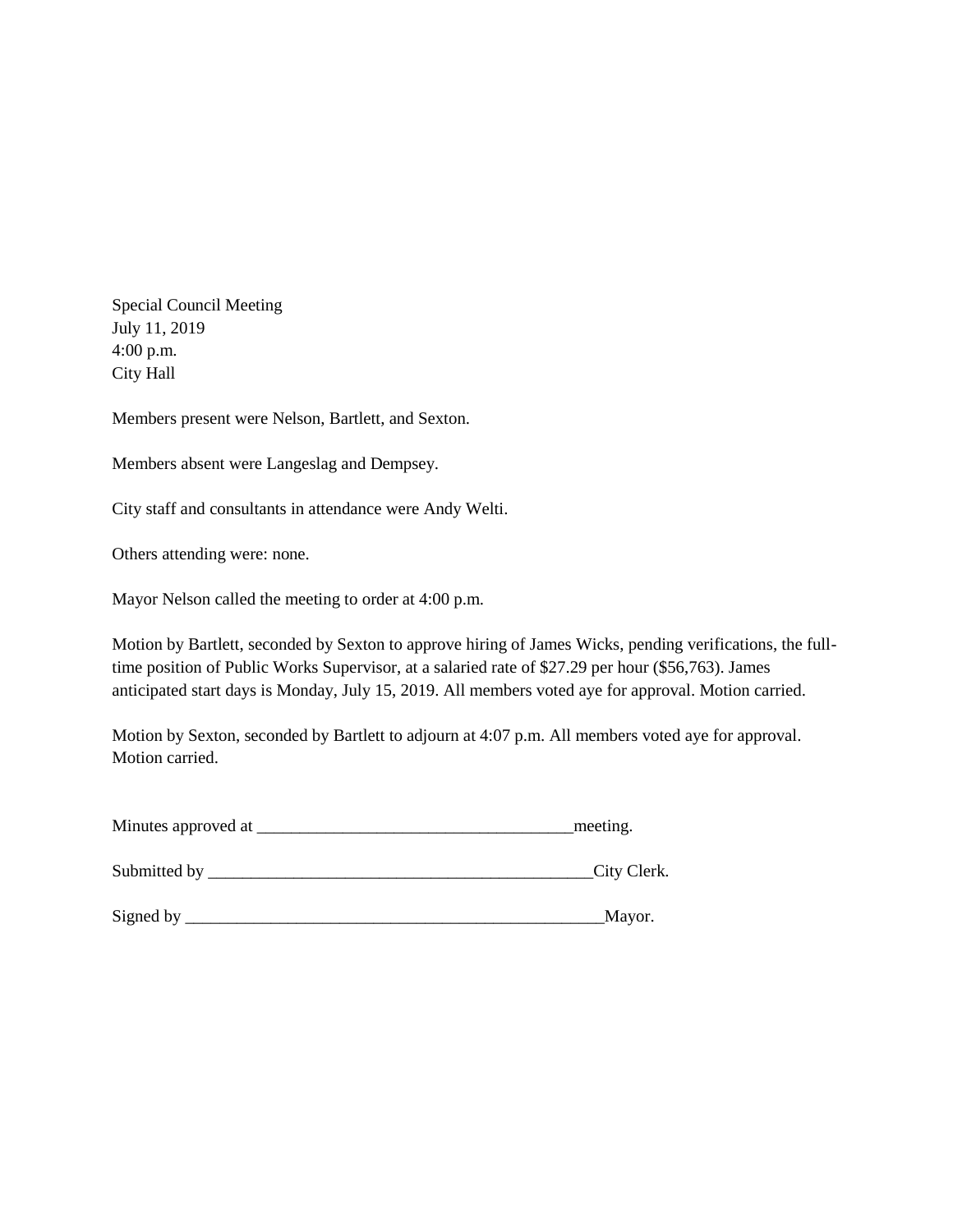Special City Council Meeting July 22, 2019 5:30 p.m. City Hall

 $\lambda$ 

-

Members present were Nelson, Sexton, Dempsey, Bartlett, and Langeslag.

Members absent were: none.

City staff and consultants in attendance were Andy Welti and Elizabeth Jackson.

Others in attendance were Rick Hager.

Mayor Nelson called the meeting to order at 5:30 p.m.

2020 Preliminary Budget and Levy.

Administrator Welti presented a memo explaining the significant changes made from the 2019 budget. All changes over \$300.00 will be highlighted.

The 2020 Levy is proposed at \$657,893.00.

2020 Proposed Preliminary Levy

| General Fund        | \$587,015.00 |
|---------------------|--------------|
| <b>Fire Relief</b>  | \$20,000.00  |
| 2014 Central Ave    | \$19,250.00  |
| 2015 Scenic Heights | \$1,200.00   |
| 2018 Street Project | \$17,143.00  |
| <b>EDA</b>          | \$13,285.00  |
| Total               | \$657,893.00 |

Total levy increase is 2.1% over 2019.

No action was taken on the preliminary budget and levy. Final approval of the Preliminary Budget and Levy will be at the August 26, 2019 regular City Council meeting.

Water/Sewer Rates:

Administrator Welti proposed a \$.05 increase per thousand gallons for water usage rate and \$.05 increase per thousand gallons for sewer usage and a \$3.00 increase in flat sewer fee.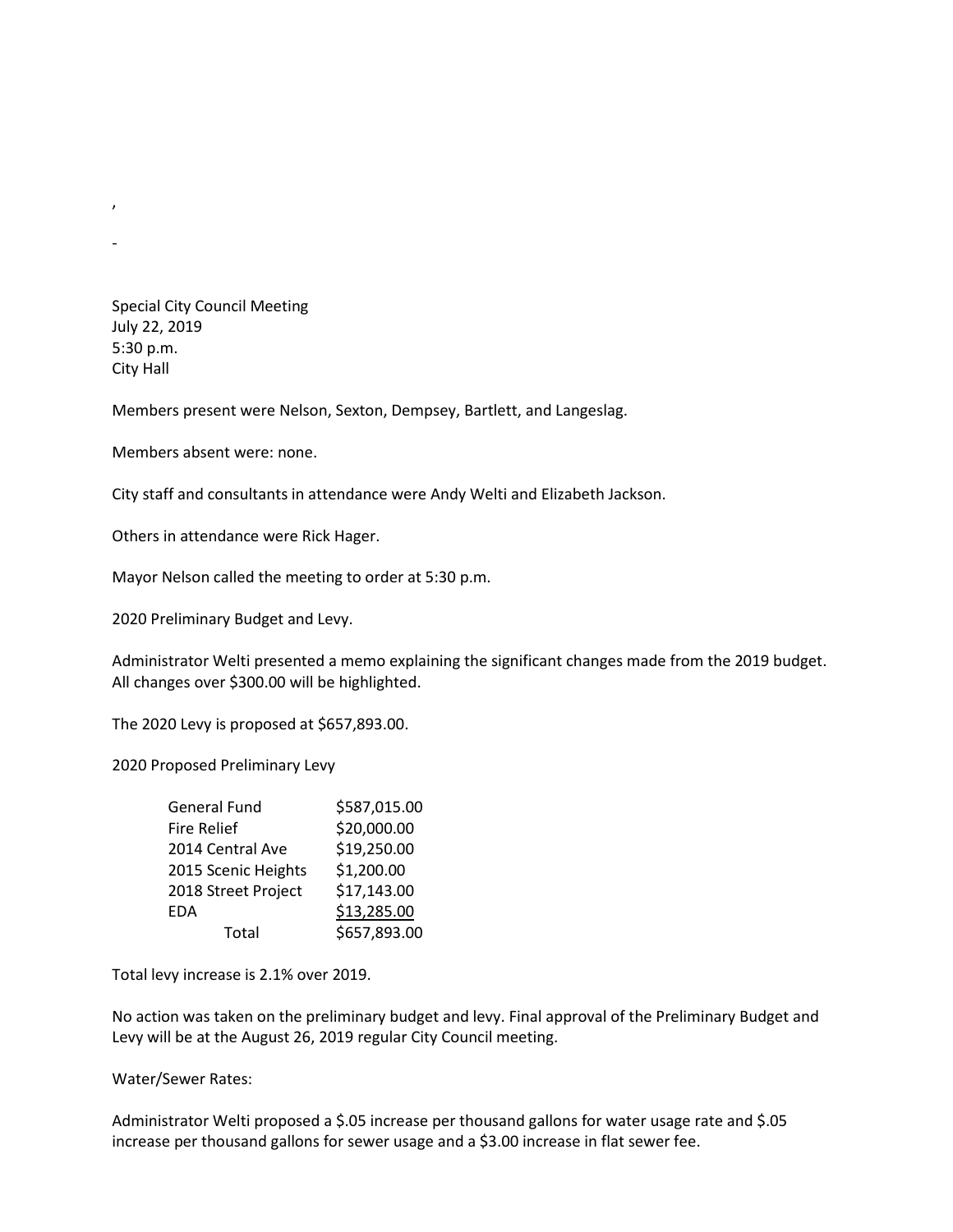The water usage rate would be \$4.35 per thousand gallons. The sewer usage rate would be \$6.30 per thousand gallons. The sewer flat fee would be \$11.00.

The increased usage rates will help cover inflation in operating costs. The increased sewer flat fee will build reserve funds that will be needed to pay for a future wastewater plant upgrade or connection.

Ordinance 2019-04 Amending Section 2.65 of the Master Fee Schedule – Ordinance reflects the \$.05 increase for water usage and sewer usage rates per thousand gallons and the \$3.00 increase in the sewer flat fee.

Motion by Dempsey, seconded by Bartlett to approve Ordinance 2019-04. All members voted aye for approval. Motion carried.

Resolution 2019-11 Publication by Title & Summary the Ordinance Amending the Master Fee Schedule – Motion by Langeslag, seconded by Dempsey to approve Resolution 2019-11. All members voted aye for approval. Motion carried.

Motion by Sexton, seconded by Dempsey to adjourn the work session at 6:40 p.m. All members voted aye for approval. Motion carried.

| Minutes approved at |  | meeting. |
|---------------------|--|----------|
|---------------------|--|----------|

Submitted by \_\_\_\_\_\_\_\_\_\_\_\_\_\_\_\_\_\_\_\_\_\_\_\_\_\_\_\_\_\_\_\_\_\_\_\_\_\_\_\_\_\_\_\_\_\_\_\_\_\_\_City Clerk.

| Signed by | iviavo |
|-----------|--------|
|-----------|--------|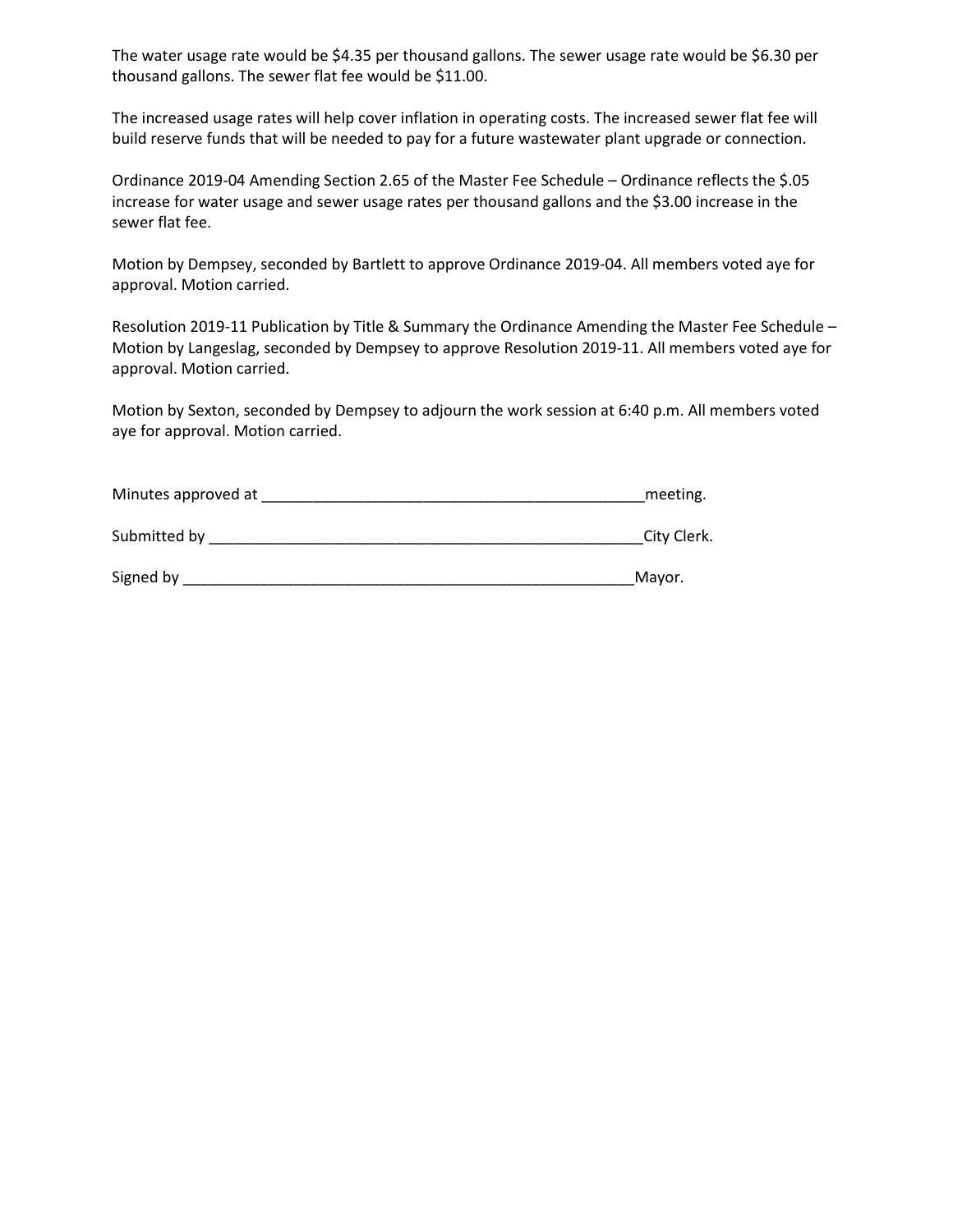Regular City Council Meeting July 22, 2019 7:00 p.m. City Hall

Members present were Nelson, Sexton, Dempsey, Bartlett, and Langeslag.

Members absent were: none.

City staff and consultants in attendance were Andy Welti, Elizabeth Jackson, Mark Rahrick, Craig O'Hearn, and James Wicks.

Others in attendance were Rick Hager, Kelly Schwartz, Michael Koranda, Rich Quiring, Stan Frank, Kathy Fedder, Michael Prondzinski, Amanda Mueller, Nikki Ardolf, Travis Ardolf, Sheri Quamme, Jake Thelan, Erin Sammon, Mary Brandvold, Tim Schlund, David Langen, Luke Brown, and Nick Sorensen.

Mayor Nelson called the meeting to order at 7:00 p.m.

Pledge of Allegiance.

Concerns/Requests from the General Public and Organizations – Many residents were in attendance to ask questions and make comments about the rezoning of the old football field from R-1 to R-2.

The following is a list of questions or statements made by residents concerning the rezoning.

Once the zoning is approved, can the developer rent to anyone? Response: Yes. The City does not regulate who the property is rented to.

Why does the back side of the apartment complex face the east? The two sides of the apartment complex are mirror images of each other, there isn't a "backside".

What would prevent a person from reselling the property to be developed in a different manner than the development presented by Mr. Nelson. The City does not regulate sales of properties; sales are private transactions. The developer would need to enter into a developer's agreement and submit plans to be approved by the City.

Lot 9 is in a flood area, is there a plan to address the storm water? The City's engineer will review storm water plans and the storm water plans must meet City requirements before being approved.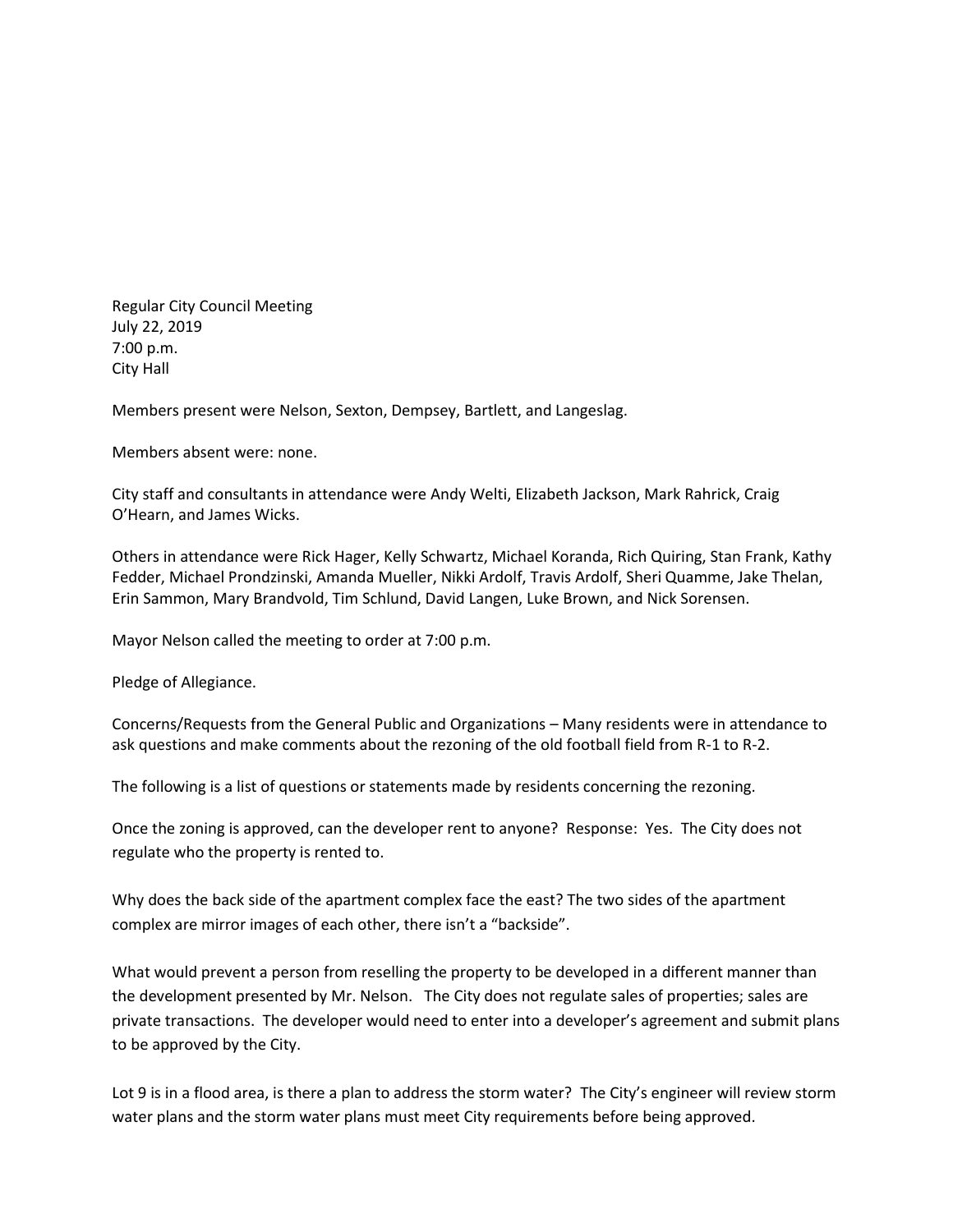What determined the size of the lots that are proposed for the single family homes? The lots meet the City's minimum size requirements. Mr. Nelson determined the size of the lots.

Has Mr. Nelson contracted with a builder? Does Mr. Nelson have a timeframe for the development? Mr. Nelson will be working with various contractors. He will develop the apartment within the next year and future phases as the City allows. He indicated he would prefer to move forward with a second phase within 3 years.

Will the developer pay for the cost of the wastewater upgrade? Mr. Nelson will be paying the required development trunk fees and hook-up fees to the City.

Who pays for the cost of the sewer mains, water mains, etc. that are necessary to develop the site? The developer is responsible for all infrastructure costs necessary to develop the site as outlined in the developer's agreement.

Property values will decline once the apartments are built. Administrator Welti and Mayor Nelson contacted an assessor. The assessor reported that based on past transactions, single family property values did not decrease because apartments or multifamily units were built across the street from single family homes.

How will all the extra traffic be handled? The apartment building units will be rented to 50+. The increase in traffic should not be an issue.

How will the garbage dumpsters be handled? Todd Nelson stated the dumpsters are hidden behind a fenced in area.

Why are the apartments being built first? Todd Nelson stated the apartment complex will generate the most revenue to continue will the other phases of the development.

Agenda – Motion by Langeslag, seconded by Dempsey to approve the agenda as presented. All members voted aye for approval. Motion carried.

Consent Agenda – Agenda items are approved by one motion unless a Council member requests separate action.

Approval of the June 24, 2019 special and regular city council meeting minutes and the July 11, 2019 special council meeting minutes.

Approval of the June and July city and liquor store bills.

Approval of the June check register numbers E3534-E3562, 15271-15322, and 47502-47594.

Resolution 2019-11 Accepting Grant Award from MN Forestry Division for new firefighter boots and fire hose for the Medford Fire Department in the amount of \$4,500.00

Motion by Sexton, seconded by Bartlett to approve the consent agenda as presented. All members voted aye for approval. Motion carried.

Mayor's Report – City Council had no questions concerning Mayor Nelson's report.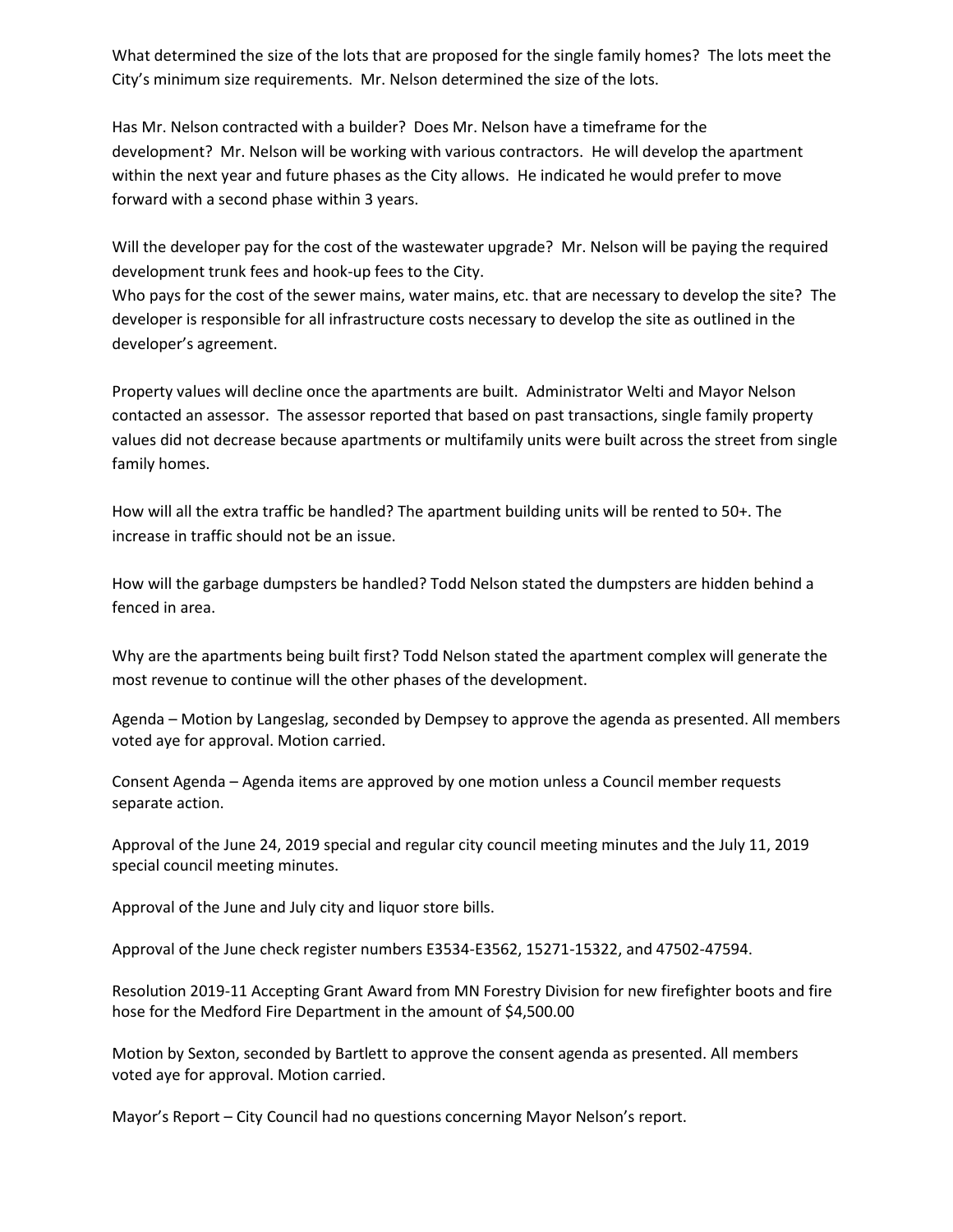Planning & Zoning Board – Chairman Quiring presented the minutes from the Planning and Zoning Board meeting.

Todd Nelson's request to rezone property from R-1 to R-2 – Todd Nelson gave a brief overview of his plan for the property.

Planning and Zoning recommended City Council approve the rezone request from R-1 to R-2 on a preliminary basis; the exact boundaries will be defined and approved on the plat. Motion by Nelson, seconded by Sexton to approve the Planning and Zoning Board's recommendation. Nelson voted aye, Sexton voted aye, Dempsey voted nay, Langeslag voted aye, Bartlett voted aye. Motion carried.

#### EDA Board – did not meet.

EDA Micro Grant Program – Administrator Welti presented an overview of the Micro Grant Program. Motion by Sexton, seconded by Bartlett to approve the Micro Grant Program with no more than \$2,500 given out per year. All members voted aye for approval. Motion carried.

Park Board – the minutes from the July 8, 2019 meeting were presented.

Municipal Liquor Store – Manager O'Hearn presented a report on Straight River Days 2019. The total 2019 Straight River Days profit was \$4,169.56.

City Attorney – none.

City Engineer – none.

City Administrator – Administrator Welti presented a memo. Welti stated Mayor Nelson, Council member Sexton and Administrator Welti attended the League of MN Cities annual meeting on June 26- 28.

Administrator Welti stated the City received another serious inquiry from a commercial developer.

The City welcomes James Wicks as the new Public Works Supervisor.

Administrator Welti stated Pearson has tentatively scheduled crack filling for Friday, July 19, 2019 and seal coating August 8, 2019.

Administrator Welti stated the City of Faribault is conducting an analysis of the wastewater system to determine whether Medford's wastewater flow could be accommodated within its system. The results of the analysis should be available within 3 months.

City Clerk – none.

Public Works – Public Works Supervisor gave a brief update to City Council on his first few weeks with the City.

Fire Department – Chief Hager thanked City Council for the time spent in the work session on June 24, 2019.

Resolution 2019-09 Accepting work of Improvement No. 2018-01 – tabled until the August meeting.

Golf carts on sidewalks – Administrator Welti presented a memo. Welti stated he had received phone calls from a couple of residents informing the City that golf carts or other special vehicles are being driven on the West Central Avenue sidewalk/trail. Welti stated current City Code does not state where special vehicles are prohibited from being driven.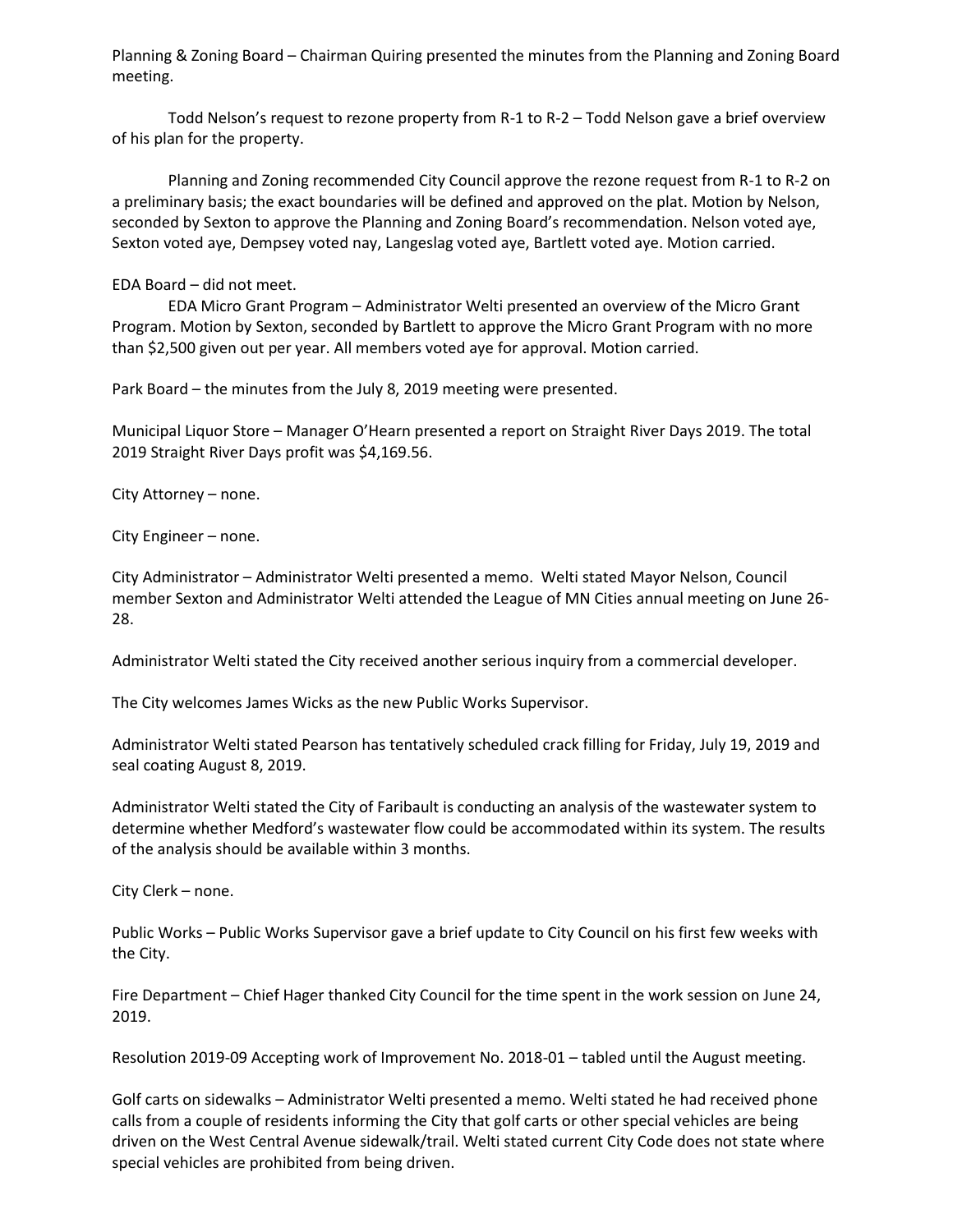Consensus of Council was to prohibit motorized vehicles on sidewalks with some exceptions. City staff will draft an ordinance amendment for Council consideration.

Water Tower Park – Administrator Welti presented a memo. Welti stated Council could pass a motion to support the project and establish a grant funding target with the understanding that the City would cover the remaining portion.

Park Board member, Nick Sorensen addressed the Council. Sorensen asked Council to set a dollar amount that Council would support for the project. Council requested the Park Board rework the proposal, working on obtaining grant funding and present it to Council at a later date.

Regular City Council Meeting – Monday, August 26, 2019, 7:00 p.m.

Council Work Session/Main Street Planning Session – Monday, August 26, 2019, 5:30 p.m.

Motion by Dempsey, seconded by Bartlett to adjourn the regular City Council meeting at 9:20 p.m.

| Minutes approved at | meeting. |
|---------------------|----------|
|                     |          |

Submitted by **Example 20** Submitted by **Example 20** Submitted by **Example 20** Submitted by **Example 20** Submitted by **Example 20** Submitted by **Example 20** Submitted by **Example 20** Submitted by **Example 20** Submitted by

| Signed by | Mavo |
|-----------|------|
|           |      |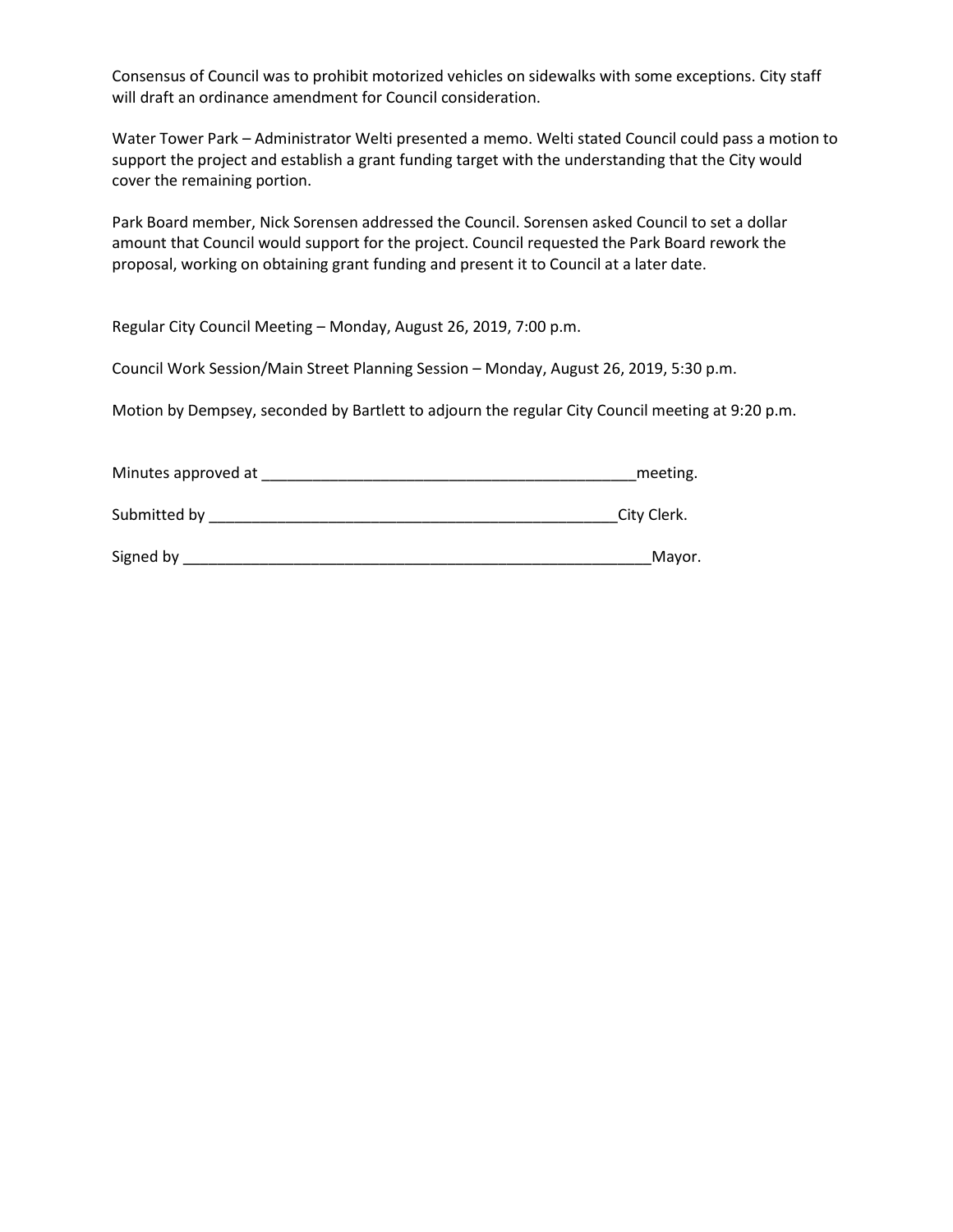Special Council Meeting August 21, 2019 4:30 p.m. City Hall

Members present were Nelson, Sexton, Dempsey, Langeslag, and Bartlett.

Members absent were: none.

City staff and consultants in attendance were Andy Welti, Seth Peterson, Mike Bubany, and James Wicks.

Others attending were Annie Granlund.

Mayor Nelson called the meeting to order at 4:30 p.m.

The purpose of the special council meeting is to discuss the potential wastewater connection to Faribault rate study.

Mike Bubany from David Drown & Associates gave a presentation with 4 scenarios with various increases in sewer rates to finance a wastewater project potential connection with Faribault. Bubany presented rate increase scenarios as follows:

- 1. 70% the first year, then 2.5% each year after (assuming significant development).
- 2. 50% the first year, then 5% for 4 years, and 3 % each year after.
- 3. 11% for 8 years, then 1% each year after.
- 4. 75% the first year, then 5% each year (after assuming no significant development nor sales tax).

Bubany's presentation stated payments would begin in 2022 based on a 2021 construction project. Flow payments (charges to Faribault) would begin in 2023.

Council consensus was to wait for Faribault capacity information before proceeding with discussions with Faribault.

Motion by Sexton, seconded by Bartlett to adjourn the special council meeting. All members voted aye for approval. Motion carried.

Minutes approved at \_\_\_\_\_\_\_\_\_\_\_\_\_\_\_\_\_\_\_\_\_\_\_\_\_\_\_\_\_\_\_\_\_\_\_\_\_\_\_\_\_\_\_meeting.

Submitted by **EXECUTE:** City Clerk.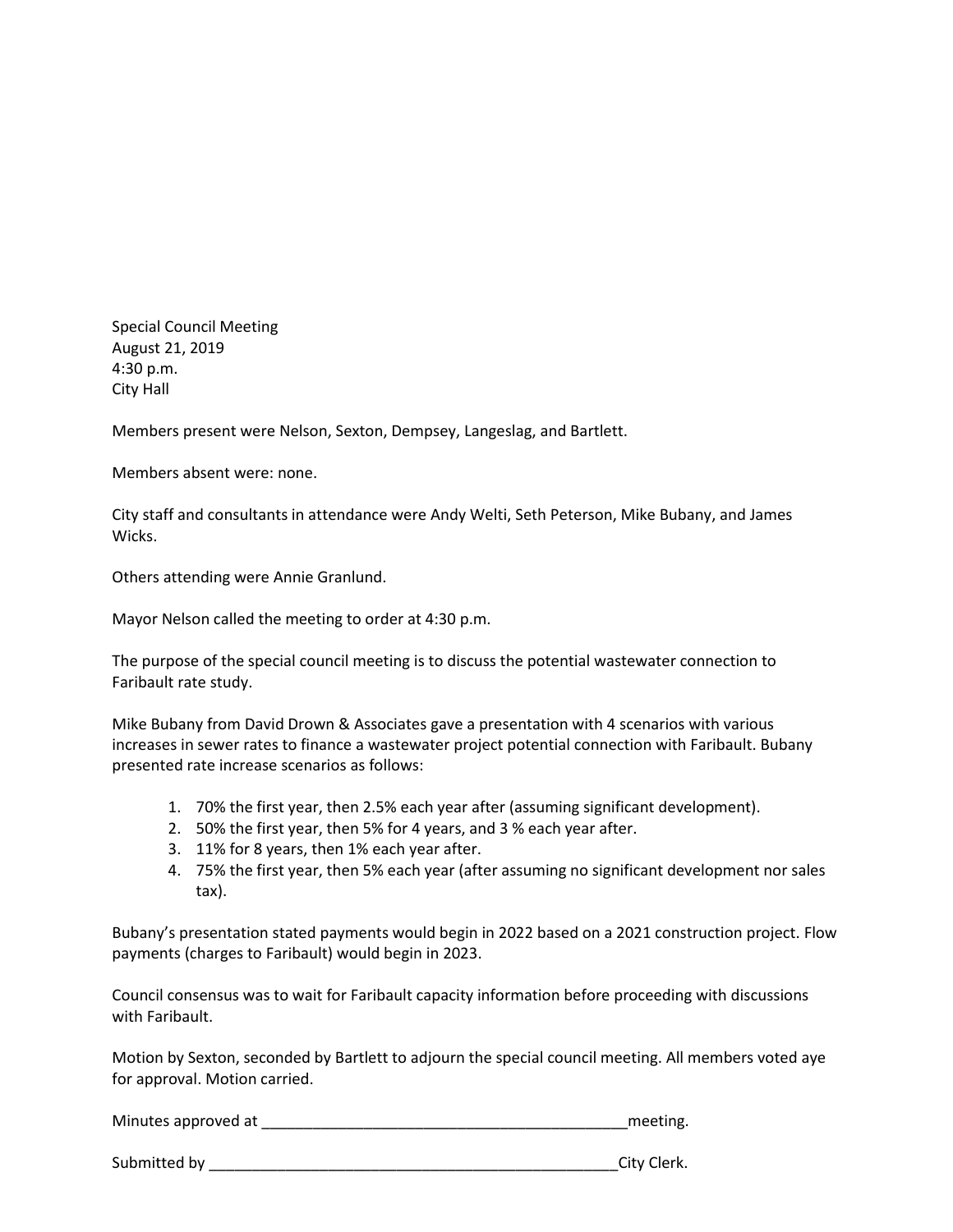Special Council Meeting/Workshop August 26, 2019 5:30 p.m. City Hall

Members present were Nelson, Sexton, Dempsey, Langeslag, and Bartlett.

Members absent were: none.

City staff and consultants in attendance were Andy Welti, Elizabeth Jackson, James Wicks, Joe Duncan, and Greg Ilkka.

Others in attendance were Ted Stadler, Andrew Miller, Cathi Gasner, Pete Roberts, Jamey Krogh, Malonna Krogh, John Anhorn, Tom Prondzinski, Michael Prondzinski, Jason Winter, Jerri Wencl, Chuck Wencl, Lisa Full, Angela Wener, Todd Borwege, Chad Merritt, Kandi Roberts, Don Schultz, Gary Wiersma, Judy Wiersma, Amanda Mueller, Mike Hager, John Prondzinski, and Michael Koranda.

Mayor Nelson called the meeting to order at 5:30 p.m.

The purpose of the special council meeting/workshop is to discuss the Main street open house summary and the Main street reconstruction project 2021.

Mayor Nelson gave the general public an opportunity to express any concerns regarding the Main Street Reconstruction Project.

The following list of concerns were expressed to Council:

- 1. 9 residents opposed the roundabout.
- 2. 4 residents had concerns on extending sidewalks and locations of sidewalks.
- 3. 3 residents had concerns about parking for downtown businesses.
- 4. 1 residents asked if the street would be made wider?
- 5. 2 residents asked about trees on Main Street.

Joe Duncan from Bolton & Menk gave a brief update on the survey results from the Open House. Duncan stated 87% of the responses were not in favor of a roundabout. Opinions were split 50/50 as to whether to include a sidewalk/trail along S. Main Street.

Council member Sexton stated she was not in favor of a roundabout but felt the sidewalk was necessary.

Council member Bartlett had no questions for Engineer Duncan.

Council member Dempsey asked if the entire sidewalk on Main Street would be replaced.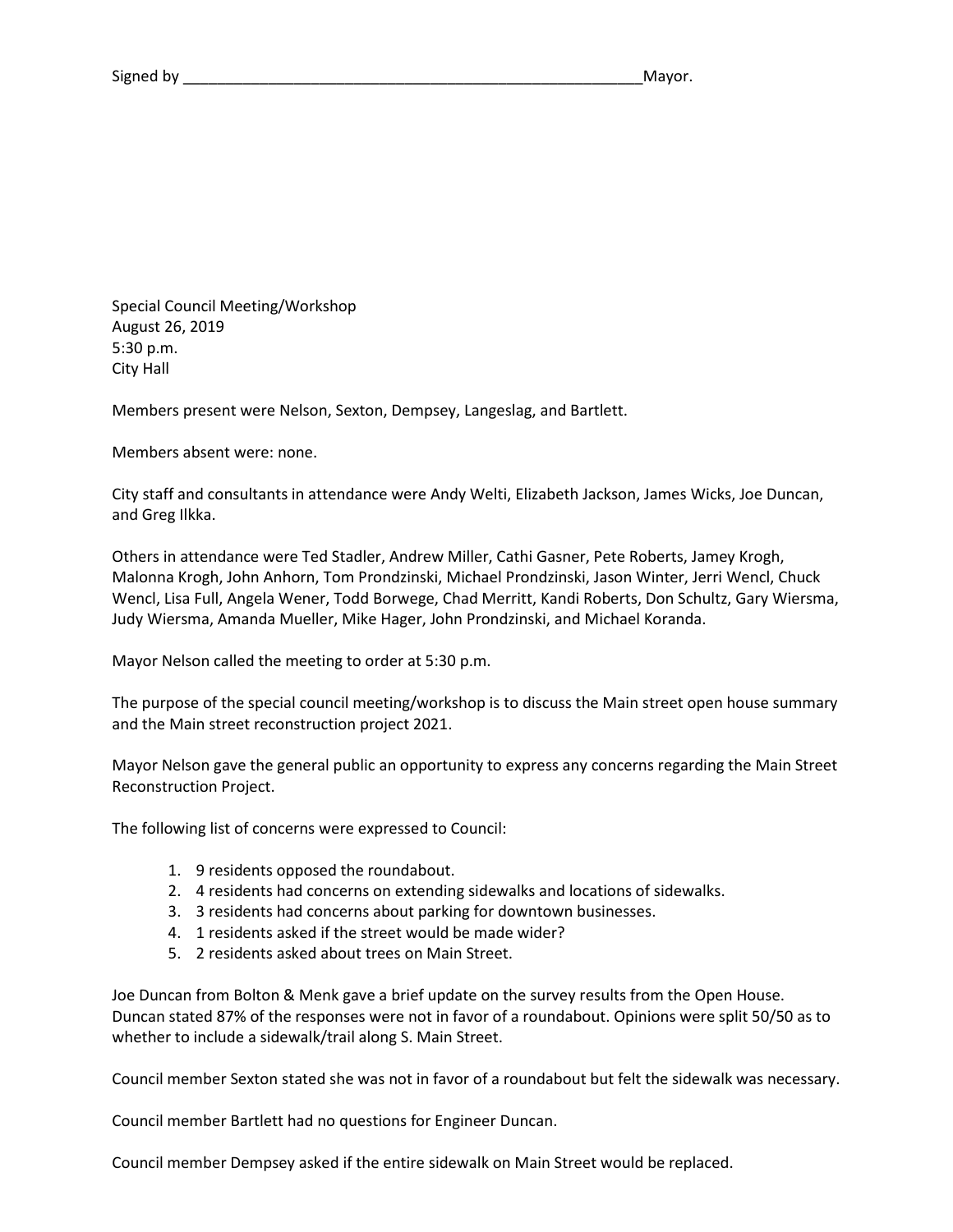Council member Langeslag asked if the reconstructed Main St. would keep the same footprint as the current Main Street. Langeslag also asked if the water lines would be replaced to the curb stops or all the way into the homes.

Mayor Nelson asked if a traffic study had been done. Nelson questioned if the flashing red light at the 4 way stop was useful and if it can be solar powered. Nelson asked about better signage alerting vehicles to the crosswalk by the post office. Nelson asked about diagonal parking. Nelson asked about a bike lane on Main Street, and the sidewalk around the Medford Municipal Liquor Store.

Engineer Duncan stated this is only the very early stages of the project and no absolute decisions have been made at this point.

Council consensus was to not proceed with a roundabout or planting of trees within the business district of Main Street.

Motion by Dempsey, seconded by Langeslag to adjourn the special council meeting at 6:57 p.m. All members voted aye for approval. Motion carried.

| Minutes approved at |  | meeting. |
|---------------------|--|----------|
|---------------------|--|----------|

Submitted by \_\_\_\_\_\_\_\_\_\_\_\_\_\_\_\_\_\_\_\_\_\_\_\_\_\_\_\_\_\_\_\_\_\_\_\_\_\_\_\_\_\_\_\_\_\_\_\_\_City Clerk.

Signed by \_\_\_\_\_\_\_\_\_\_\_\_\_\_\_\_\_\_\_\_\_\_\_\_\_\_\_\_\_\_\_\_\_\_\_\_\_\_\_\_\_\_\_\_\_\_\_\_\_\_\_\_\_\_\_\_Mayor.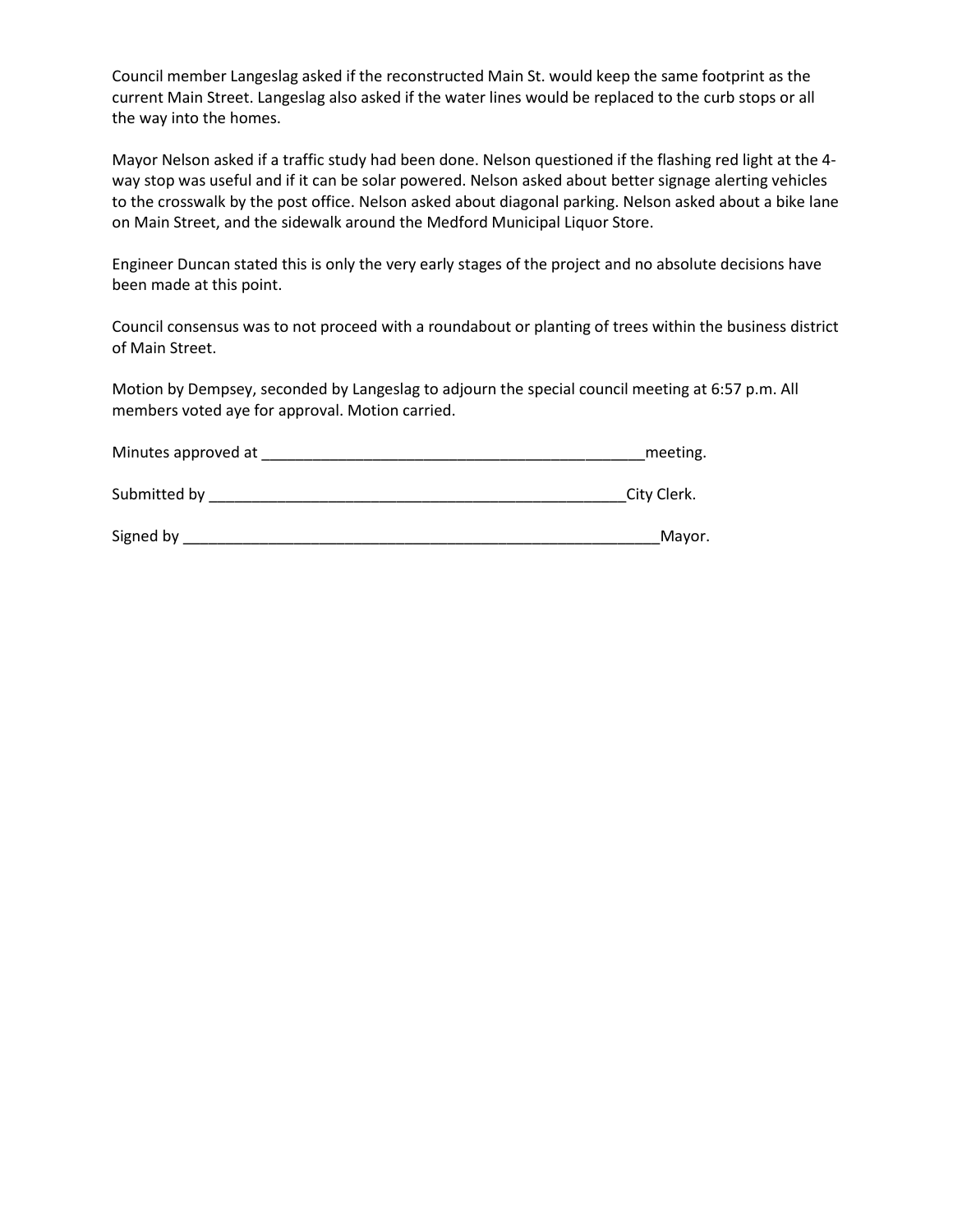Regular Council Meeting August 26, 2019 7:00 p.m. City Hall

Members present were Nelson, Sexton, Langeslag, Dempsey, and Bartlett.

Members absent were: None.

City Staff and consultants in attendance were Andy Welti, Elizabeth Jackson, Mark Rahrick, and James Wicks.

Others attending were John Anhorn, Chris Baldwin, Annie Granlund, and Kelly Schwartz.

Mayor Nelson called the meeting to order at 7:10 p.m.

Pledge of Allegiance.

Concerns/Requests from the General Public and Organizations: None.

Agenda – Motion by Sexton, seconded by Dempsey to approve the agenda as presented. All members voted aye for approval. Motion carried.

Consent Agenda – Agenda items are approved by one motion unless a Council member requests separate action.

Approval of the July 22, 2019 special council and regular council meeting minutes.

Approval of the July and August city and liquor store bills.

Approval of the July check register numbers E3563-E3593, 15323-15376, and 47595-47689.

Motion by Dempsey, seconded by Bartlett to approve the consent agenda as presented. All members voted aye for approval. Motion carried.

Mayor's Report – Mayor Nelson recognized Senator Jasinski for being recognized by the League of MN Cities for his work on City and League issues.

Council had no other questions concerning Mayor Nelson's report.

Planning & Zoning Board – did not meet.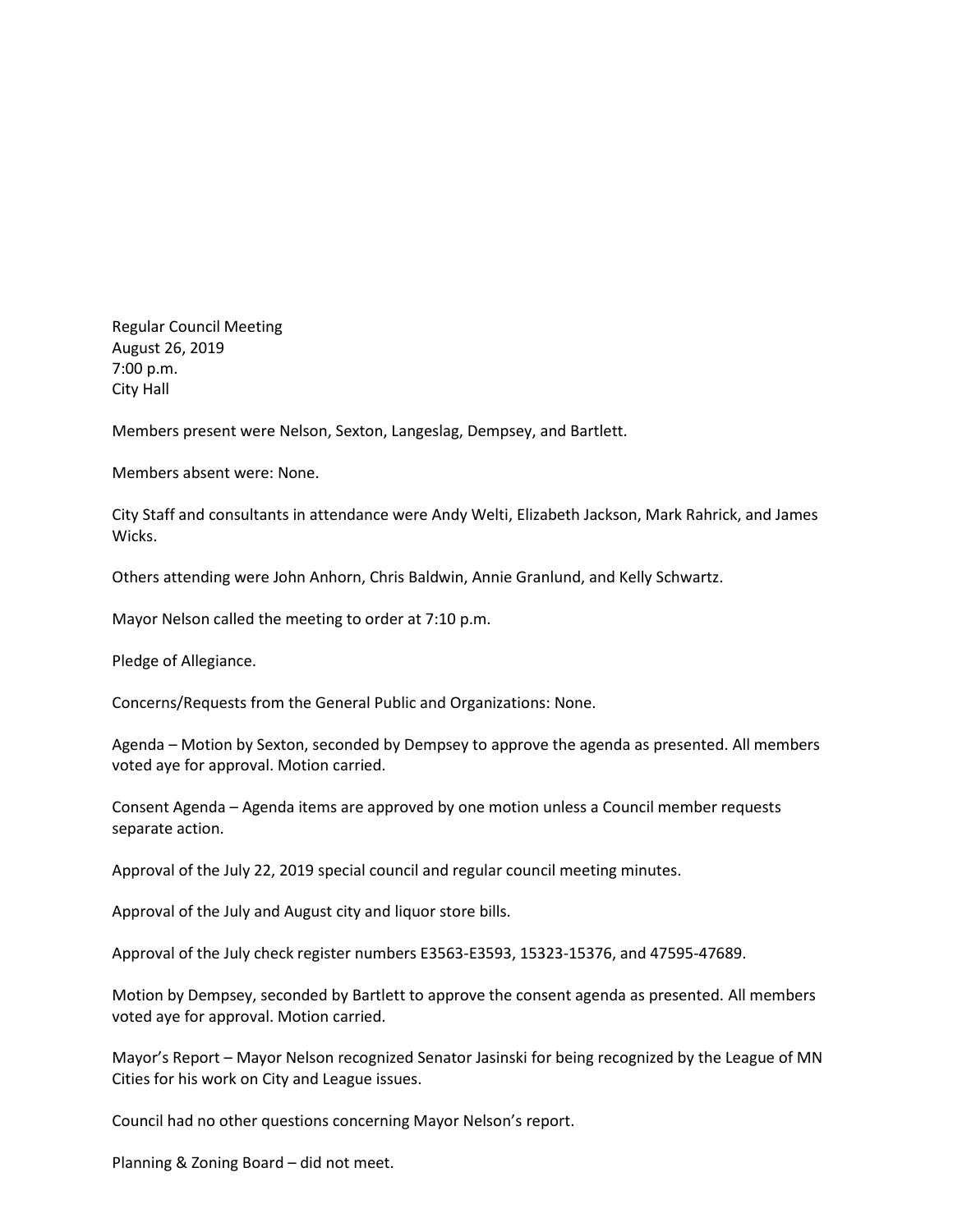Vacancy and Appointment – Mayor Nelson stated Robert Barbeau had resigned from the Planning & Zoning Board. Nelson recommended appointing Kris Stinocher immediately to the Planning & Zoning Board.

Motion by Langeslag, seconded by Sexton to approve appointing Kris Stinocher to the Planning & Zoning Board. All members voted aye for approval. Motion carried.

#### EDA Board –

Business Façade Improvement Program Application – Administrator Welti stated John Anhorn submitted a Business Façade Improvement Application. Anhorn is requesting \$2499.50 to replace the entry door, and two garage doors. He will also replace dented tin and replace shingles with steel.

Welti stated the Medford EDA recommended Council approve the Business Façade Improvement grant request. Motion by Sexton, seconded by Dempsey to approve the grant request. All members voted aye for approval. Motion carried.

Park Board – did not meet.

Fire Department – John Anhorn stated the Medford Fire Department had received the grain bin rescue equipment that a grant was awarded to buy.

City Attorney – none.

City Engineer – none.

City Administrator – Administrator Welti presented a memo. Welti stated Pearson completed the crack filling and seal coating. Welti stated the City submitted an insurance claim for \$3,298.50 to the LMCIT for repair of the lift station VFDs that were damaged by loss of power due to severe storms.

Welti stated August 23, 2019 was the last day of the 2019 pool season and the end of season report would be presented to Council at a future meeting. Welti also stated the large heater in the pool is 10 years old and failed twice during the season. City staff will be evaluating whether to replace the heater prior to the 2020 pool season.

Welti stated a permit was approved for construction of storage units on the site of the former United Snack property located on South Main Street.

City Clerk – none.

Public Works – Supervisor Wicks presented a memo. Wicks stated City Staff had been busy with street repair, pool maintenance, investigation and preparing for bio solids application, minor repairs at the WWTF, tree maintenance in Straight River Park, mowing and weed whipping at Frank Woodfill Refuge and equipment maintenance for the upcoming winter season.

### Unfinished Business:

Public Hearing for Adoption of Joint Resolution Between the Township of Medford and the City of Medford, Designating an Area for Orderly Annexation. Administrator Welti gave a brief overview of the agreed upon modifications to the agreement.

Welti stated the following changes had been agreed upon:

1. The current comprehensive plan does not align 100% with the "Designated Area" of the agreement. Language of the agreement was modified to reflect the difference.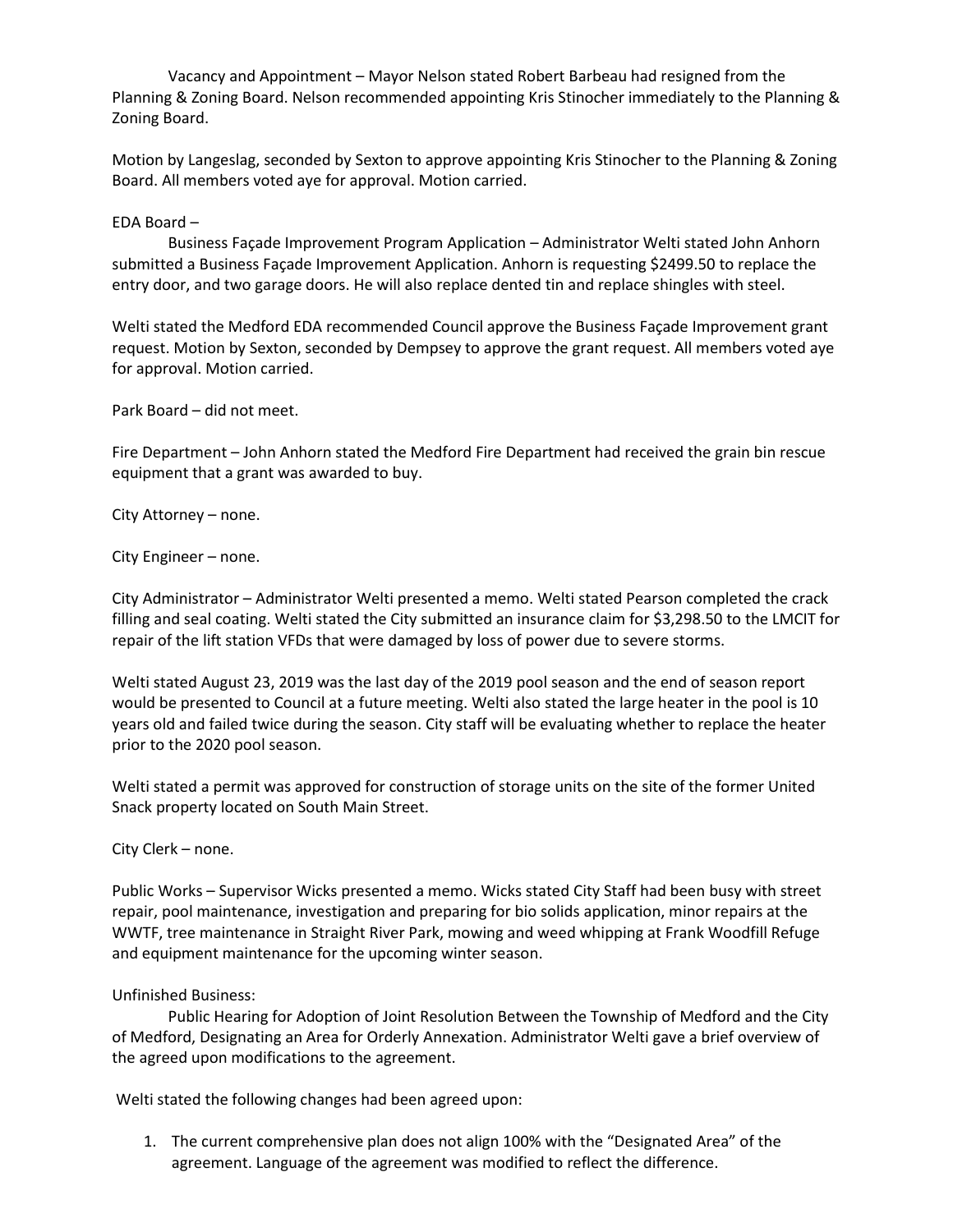- 2. The agreement shall be extended for 10 years instead of 5 years.
- 3. Language clarifying the definition of feedlot and the method used to measure a setback.
- 4. The phrase "The City and Township shall establish a Joint Planning Board" was changed to " "The City and Township may establish a Joint Planning Board".

Motion by Sexton, seconded by Bartlett to open the Public Hearing at 7:21 p.m. All members voted aye for approval. Motion carried.

Public Comments – none.

Motion by Langeslag, seconded by Dempsey to close the Public Hearing at 7:23 p.m. All members voted aye for approval. Motion carried.

Motion by Sexton, seconded by Langeslag to approve the Joint Resolution Between the Township of Medford and the City of Medford, Designating an Area for Orderly Annexation. All members voted aye for approval. Motion carried.

## New Business:

Ordinance Amending Medford City Code Section 7.10, An Ordinance Governing Sales and Use Tax. Administrator Welti presented a memo. Welti stated Department of Revenue suggested a review and update of the Ordinance to include language that will clarify the collection of sales and use taxes. Welti stated City Attorney Rahrick drafted Ordinance 2019-05 for Council consideration.

Motion by Dempsey, seconded by Langeslag to approve Ordinance 2019-05 as presented. All members voted aye for approval. Motion carried.

Approval of 2020 Preliminary Budget – Administrator Welti presented a memo. Welti gave a brief overview of the 2020 Preliminary Budget.

Motion by Sexton, seconded by Dempsey to approve the 2020 Preliminary Budget. All members voted aye for approval. Motion carried.

Resolution 2019-13, Resolution Adopting 2020 Preliminary Tax Levy of \$657,893, a 2.1% increase – motion by Dempsey, seconded by Sexton to approve Resolution 2019-13. All members voted aye for approval. Motion carried.

Truth in Taxation Meeting – Motion by Dempsey, seconded by Langeslag to set the Truth in Taxation Meeting for Monday, December 23, 2019 at 7:00 p.m. before the Regular Council Meeting. All members voted aye for approval. Motion carried.

Renewal of Franchise Agreement with Center Point Energy – Administrator Welti presented a memo. Welti stated the Franchise Agreement is up for renewal. The franchise agreement allows the City to charge a franchise fee. No franchise fee is currently charged on gas energy.

Motion by Dempsey, seconded by Sexton to include in the proposed Franchise Agreement Renewal the addition of negotiating and adding a 3% franchise fee. All members voted aye for approval. Motion carried.

HR Work Group – Mayor Nelson, Council member Bartlett, and Administrator Welti will be looking at health insurance options to bring forward for Council consideration at a future meeting.

Regular City Council Meeting – Monday, September 23, 2019, 7:00 p.m.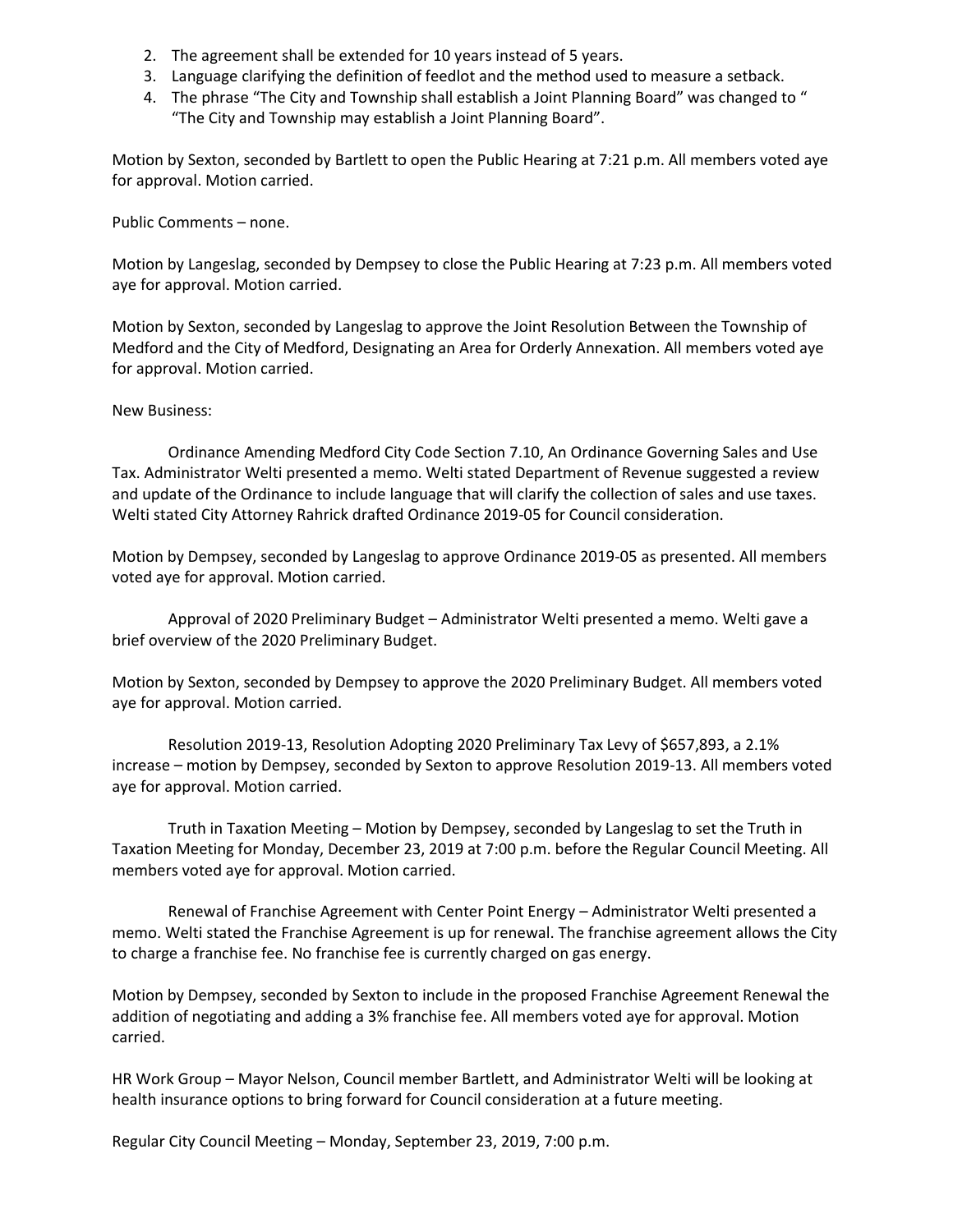Motion by Dempsey, seconded by Langeslag to adjourn the regular council meeting at 7:47 p.m. All members voted aye for approval. Motion carried.

| Minutes approved at | meeting.    |
|---------------------|-------------|
| Submitted by        | City Clerk. |
| Signed by           | Mayor.      |

Special Council Meeting September 23, 2019 5:30 p.m. City Hall

Members present were Nelson, Sexton, Dempsey, Bartlett, and Langeslag.

Members absent were: none.

City staff and consultants in attendance were Andy Welti, Elizabeth Jackson, Joe Duncan, and James Wicks.

Others in attendance were Jamey Krogh, Malonna Krogh, Danny Thomas, John Anhorn, Amanda Mueller, Mark Heaser, Ty Svenby, James Brady, and Kelly Schwartz, Chad Merritt, and Greg Ilkka.

Mayor Nelson called the meeting to order at 5:30 p.m.

The purpose of the special council meeting/workshop is to discuss the Main Street reconstruction project 2021.

City Engineer, Joe Duncan presented a list of items that were discussed at the meeting on September 4, 2019.

Items discussed included:

| Reconnection of CSAH 12 at 2 <sup>nd</sup> Ave NE                |
|------------------------------------------------------------------|
| Crosswalk at 2 <sup>nd</sup> Ave NE                              |
| Overhead flasher at Central Ave                                  |
| Traffic control at Central Ave                                   |
| Deflection/curve between 2 <sup>nd</sup> Ave NW and River Bridge |
| Center left turn lane                                            |
| CSAH 12 bike/pedestrian path                                     |
| Bump outs/crosswalks                                             |
| Modality                                                         |
| Parking lanes in residential area                                |
| Project limits                                                   |
| Curb and gutter                                                  |
| Lighting suggestion                                              |
| Pavers at Post Office                                            |
| Parking configuration                                            |
| Driveway locations and dimensions                                |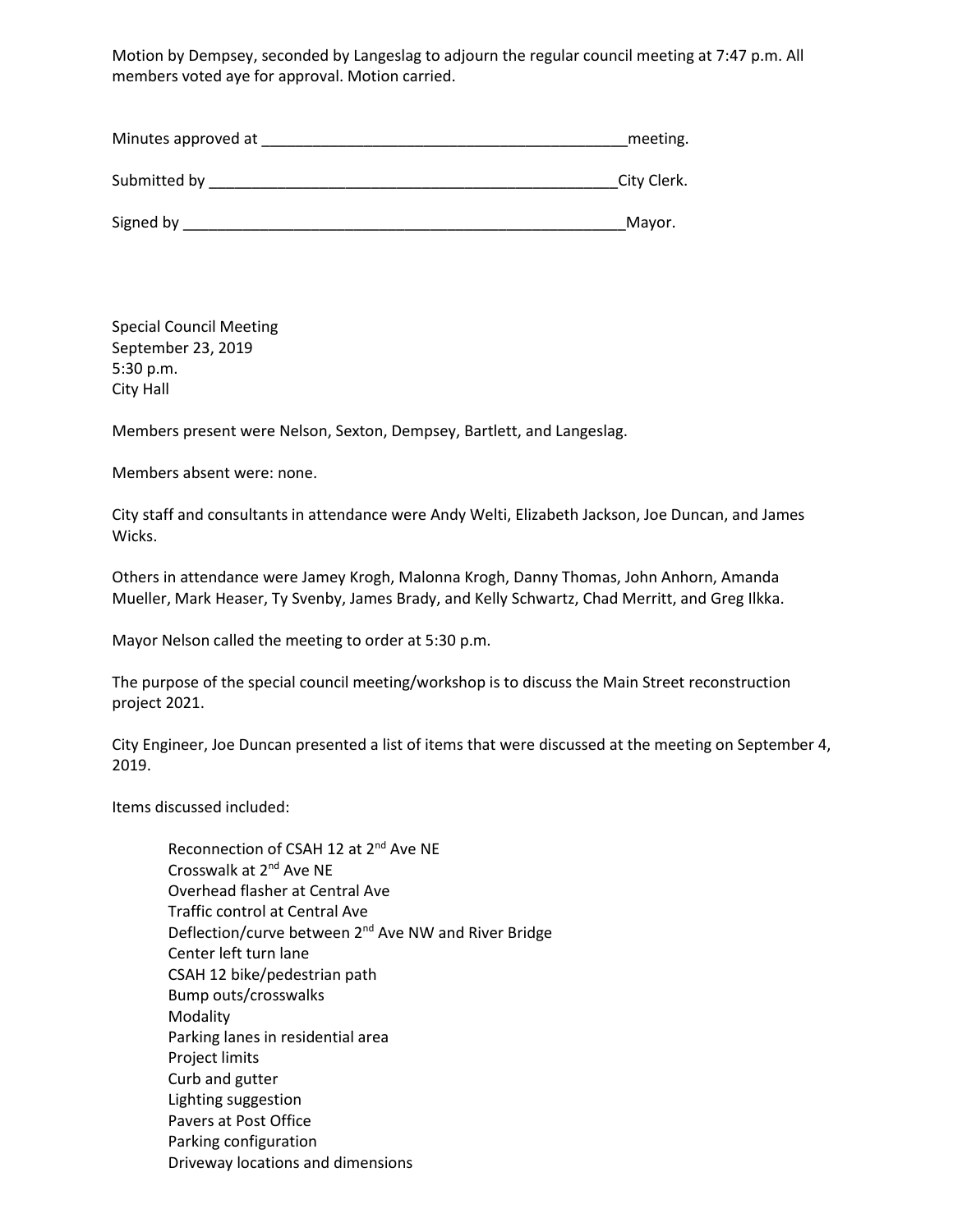# Possible extension of city services south of 5<sup>th</sup> Ave SE

Council consensus was to send a letter to Residents south of 5<sup>th</sup> Ave SE asking about interest in connecting to city services.

The general public was given time to express concerns and ask questions.

No action was taken at this meeting.

Motion by Dempsey, seconded by Bartlett to adjourn at 6:57 p.m. All members voted aye for approval. Motion carried.

| Minutes approved at | meeting.    |
|---------------------|-------------|
| Submitted by        | City Clerk. |
| Signed by           | Mayor.      |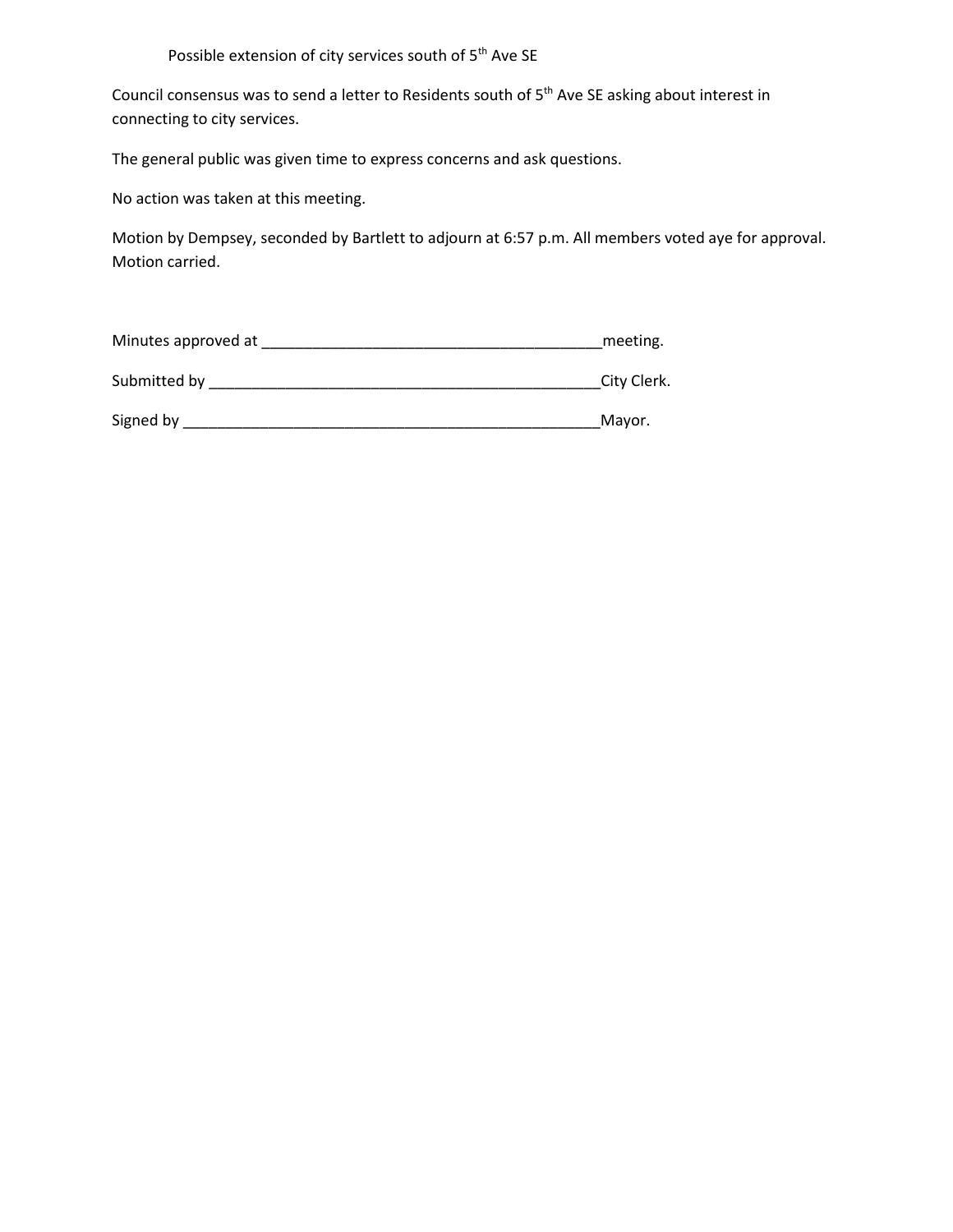Regular City Council Meeting September 23, 2019 7:00 p.m. City Hall

Members present were Nelson, Sexton, Dempsey, Bartlett, and Langeslag.

Members absent were: none.

City staff and consultants in attendance were Andy Welti, Elizabeth Jackson, James Wicks, and Mark Rahrick.

Others in attendance were Chris Baldwin, Annie Granlund, Todd Borwege, Deb Arlt, Kelly Schwatz, Ty Svenby, Joe Round, and Cathi Gasner, and Bill Singer.

Mayor Nelson called the meeting to order at 7:03 p.m.

Pledge of Allegiance.

Concerns/Requests from General Public and Organizations – Todd Borwege stated he opposed the special assessment policy of assessment property owners on corner lots for both streets if work has been done on both streets. Mayor Nelson stated the assessment policy is being reviewed.

Agenda – Move New Business Item A – 2020 Health Insurance, Bill Singer from AT Group, to after presentation by Deb Arlt, U of M Extension.

Motion by Dempsey, seconded by Bartlett to approve the agenda as amended. All members voted aye for approval. Motion carried.

Presentation by Deb Arlt, U of M Extension – information about Emerald Ash Borer was presented. Emerald Ash Borer has been found in the City of Medford. Administrator Welti presented a memo. Welti stated a survey of green ash trees in the parks within Medford showed 4 ash trees in Central Park, 7 ash trees in Radel Park, and 41 - 46 ash trees in Straight River Park. More information is available at Medford City Hall.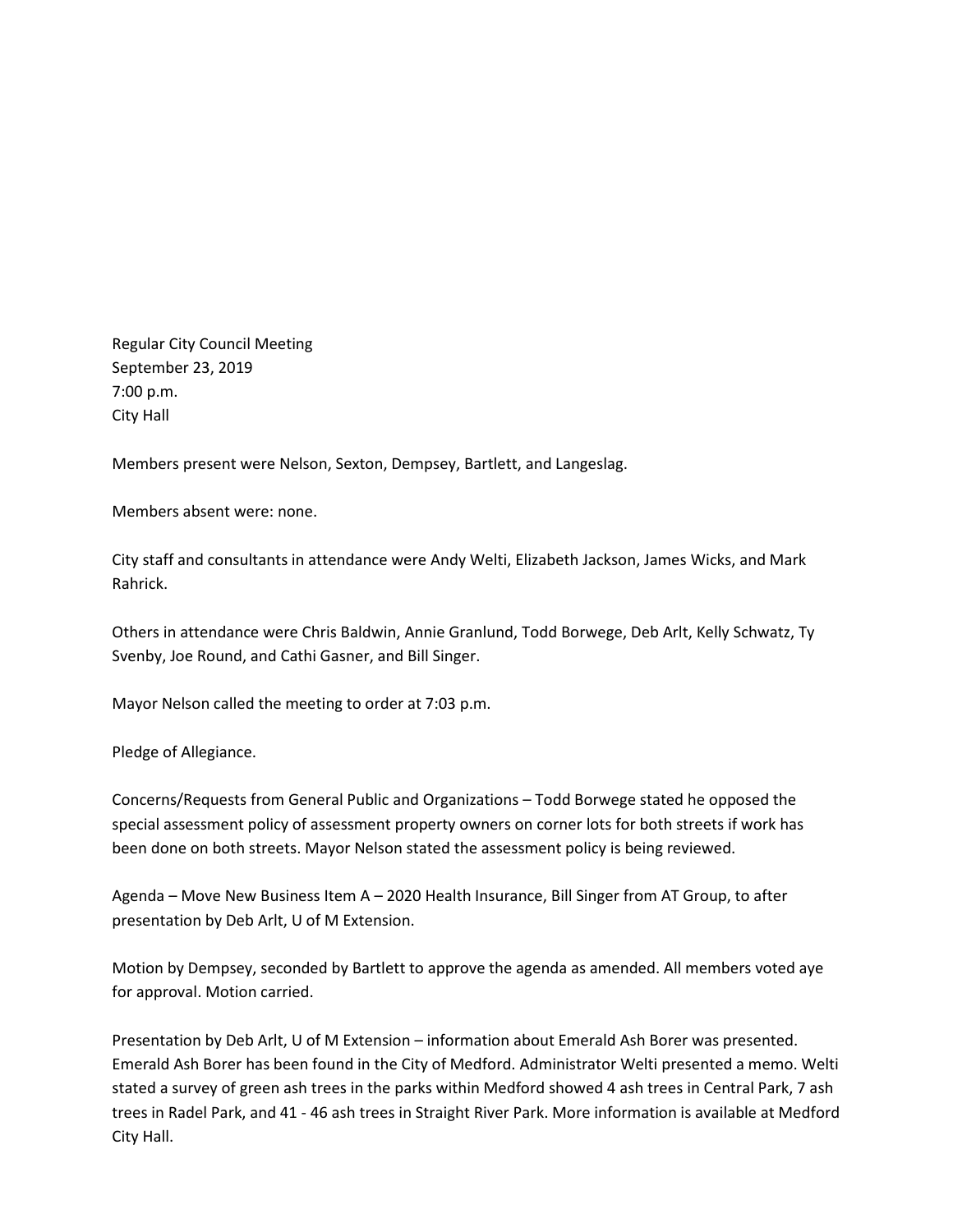Presentation by Bill Singer from AT Group on the Public Employees Insurance Program (PEIP).

Consent Agenda – Agenda items are approved by one motion unless a Council member requests separate action.

Approval of the August 21, 2019 special council meeting minutes and the August 26, 2019 special and regular council meeting minutes.

Approval of the August and September city and liquor store bills.

Approval of the August check register numbers E3594-E3621, 15377-15427, and 47690-47764.

Motion by Sexton, seconded by Dempsey to approve the consent agenda as presented. All members voted aye for approval. Motion carried.

Mayor's Report – City Council had no questions concerning Mayor Nelson's report.

Planning & Zoning – did not meet.

EDA Board – did not meet.

Park Board – Council member Sexton presented the minutes from the September 9, 2019 meeting.

Motion by Sexton, seconded by Nelson to officially designate and name the park at the former water tower site as Old Water Tower Park. Dempsey, Bartlett, and Langeslag voted nay, Nelson and Sexton voted aye. Motion did not carry.

Fire Department – none.

City Attorney – none.

City Engineer – none.

City Administrator – Administrator Welti presented a memo. Welti stated the large water tower is scheduled to be inspected in October. The City's proposed site for biosolids for the fall of 2019 had been approved. Welti stated he would be attending the MAOSC meeting in October.

City Clerk – Clerk Jackson stated the paperwork had been filed for her to received her Certified Municipal Clerk designation.

Public Works – Supervisor Wicks presented a memo. Wicks stated Public Works had been working on winterized the swimming pool, meeting with contractors for future improvements to Straight Rive Park and the pool, decanting at the wastewater treatment plant, equipment maintenance, and meeting with contractors for repairs to the Baker lift station and the Outlet mall water tower.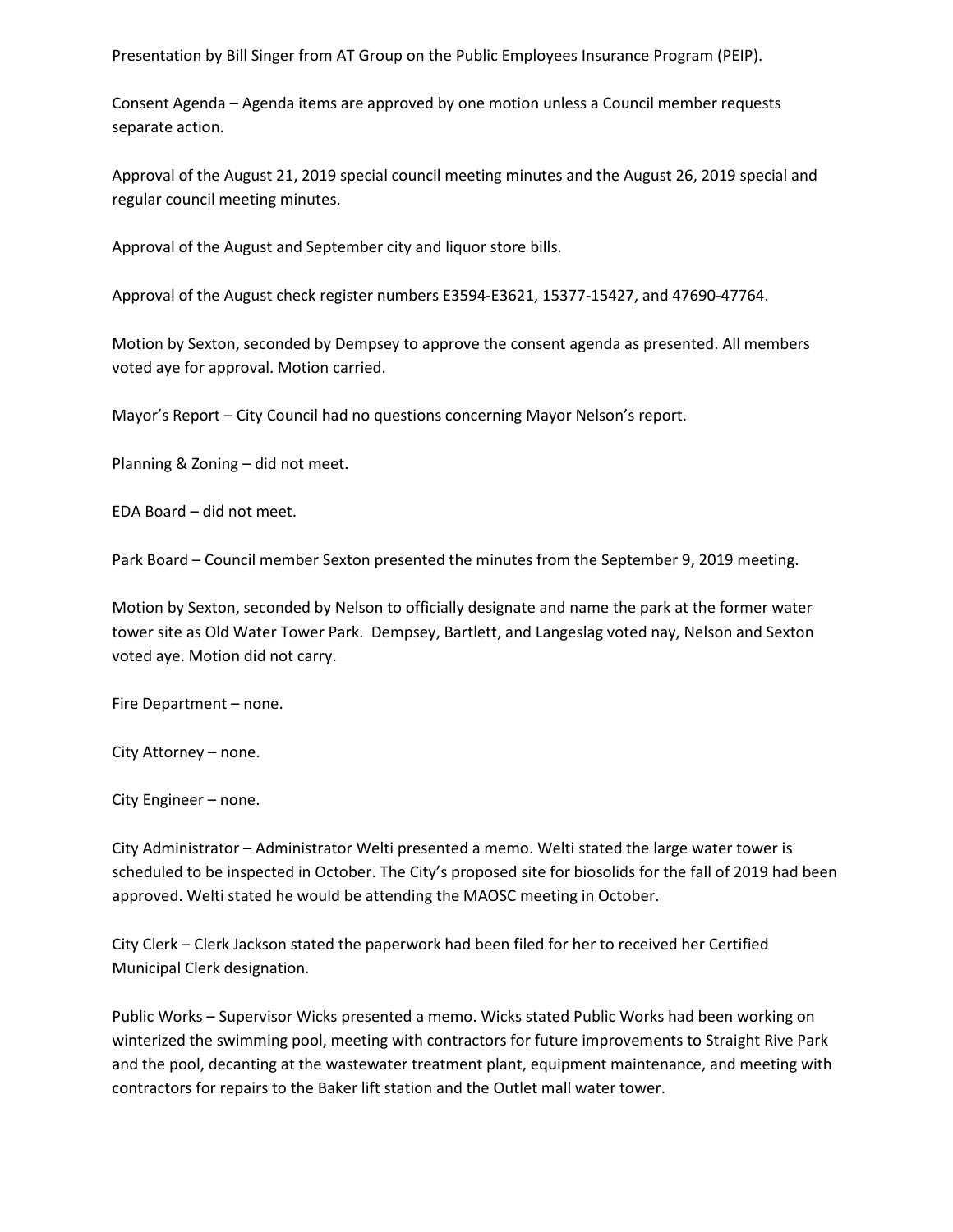Resolution 2019-09 Accepting work of Improvement No. 2018-01 – motion by Dempsey, seconded by Langeslag to approve Resolution 2019-09 and pay final contractor's pay request of \$15,011.53. All members voted aye for approval. Motion carried.

## New Business –

2020 Health Insurance – Administrator Welti presented a memo. Welti stated several cities are now covered through the Public Employees Insurance Program (PEIP). Welti stated the HR work group reviewed the information obtained and recommended the City proceed with offering PEIP Health Insurance through the AT Group.

Welti stated under the PEIP plans and proposed 2020 health insurance policy, the City would pay up to 100% of an individual's health insurance premium. The City would continue to pay up to \$900 of a family health insurance premium.

Welti stated the proposed 2020 health insurance policy includes a waiting period prior to new employees being enrolled in the City's health insurance plan. Welti stated the proposed 2020 health insurance plan would provide annual health savings account contributions by the City if an employee enrolls in the PEIP HSA Compatible Option. An employee enrolled in a family plan would receive a \$2,000 deposit in an HSA and an employee enrolled in an individual plan would receive a \$1,000 deposit in an HSA.

Motion by Dempsey, seconded by Langeslag to approve the 2020 Health Insurance Policy. All members voted aye for approval. Motion carried.

Motion by Dempsey, seconded by Bartlett to enroll with AT Group and PEIP. All members voted aye for approval. Motion carried.

Ordinance 2019-06 Amending Section 9.06, an Ordinance Regulating Special Vehicles – Ordinance 2019- 06 prohibits special vehicles from being operated on city sidewalks and trails, and makes an exception for City staff who are preforming city related duties.

Motion by Dempsey, seconded by Sexton to approve Ordinance 2019-06. All members voted aye for approval. Motion carried.

Regular City Council Meeting – Monday, October 28, 2019, 7:00 p.m. Truth in Taxation Meeting – Monday, December 23, 2019, 7:00 p.m.

Motion by Dempsey, seconded by Langeslag to adjourn the Regular City Council meeting at 8:55 p.m. All members voted aye for approval. Motion carried.

| Minutes approved at |  | meeting. |
|---------------------|--|----------|
|---------------------|--|----------|

Submitted by \_\_\_\_\_\_\_\_\_\_\_\_\_\_\_\_\_\_\_\_\_\_\_\_\_\_\_\_\_\_\_\_\_\_\_\_\_\_\_\_\_\_\_\_\_\_\_\_\_\_\_City Clerk.

Signed by \_\_\_\_\_\_\_\_\_\_\_\_\_\_\_\_\_\_\_\_\_\_\_\_\_\_\_\_\_\_\_\_\_\_\_\_\_\_\_\_\_\_\_\_\_\_\_\_\_\_\_\_\_\_Mayor.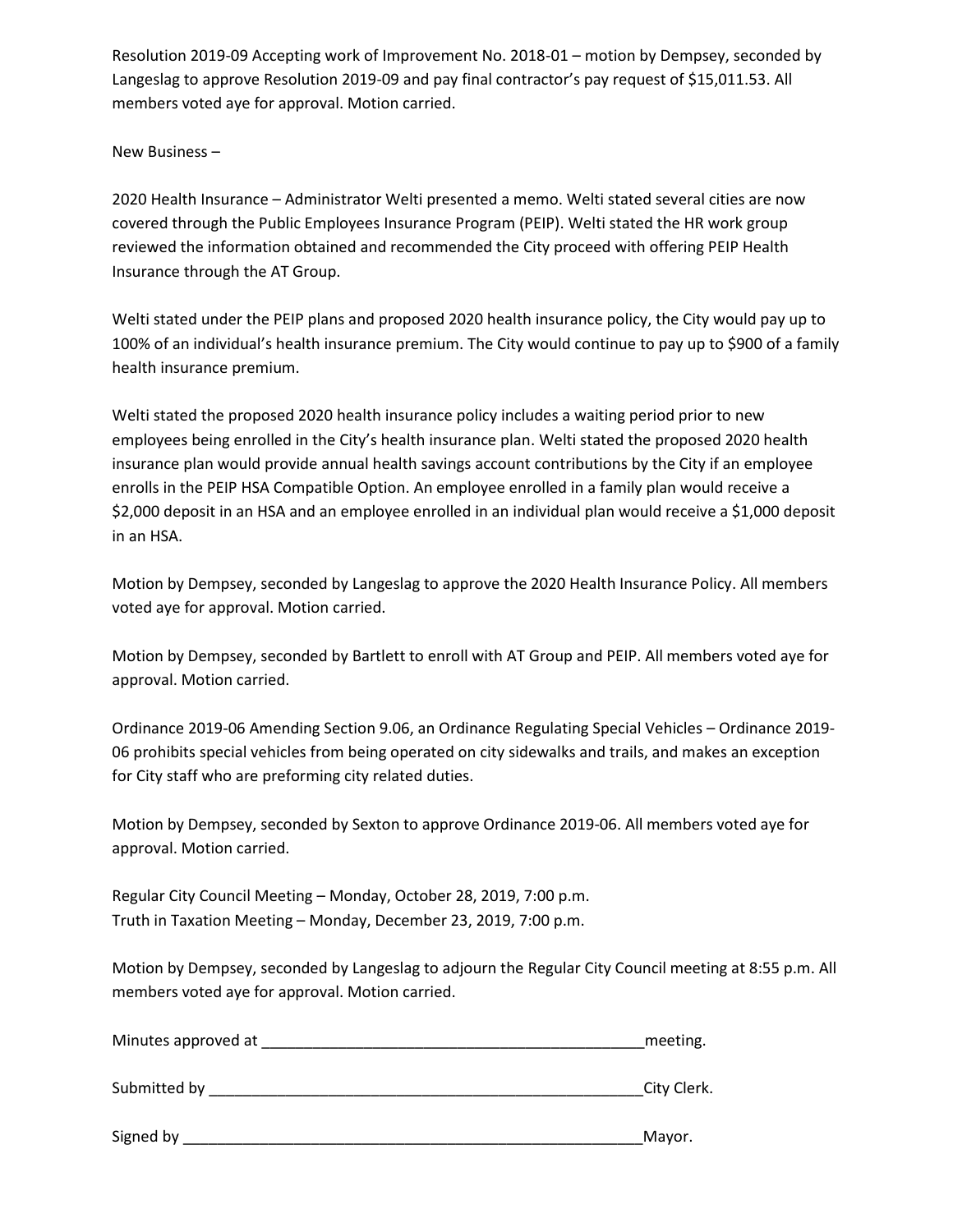Regular Council Meeting October 28, 2019 7:00 p.m. City Hall

Members present were: Nelson, Sexton, Dempsey, Bartlett, and Langeslag.

Members absent were: None.

City staff and consultants in attendance were: Andy Welti, Elizabeth Jackson, James Wicks, and Mark Rahrick.

Others in attendance were: Kelly Schwartz, Mary Urch, Rich Quiring, Danny Thomas, Jeremy Stadler, Amy Caron, John Iverson, Greg Sanborn, Annie Granlund, Chris Baldwin, and John Anhorn.

Mayor Nelson called the meeting to order at 7:00 p.m.

Pledge of Allegiance.

Concerns/Requests from the General Public and Organizations: none.

Agenda – Motion by Sexton, seconded by Dempsey to approve the agenda as presented. All members voted aye for approval. Motion carried.

Presentation by Mary Urch, Steele County Public Health – Mary Urch gave Council a presentation on education regarding the vaping issue and potential next steps for the City.

Consent Agenda – Agenda items are approved by one motion unless a Council member requests separate action.

Approval of the September 23, 2019 special and regular meeting minutes.

Approval of the September and October city and liquor store bills.

Approval of the September check register numbers E3622-E3644, 15428-15468, 47765-47800.

Motion Sexton, seconded by Langeslag to approve the consent agenda as presented. All members voted aye for approval. Motion carried.

Mayor's Report – Mayor Nelson presented her memo.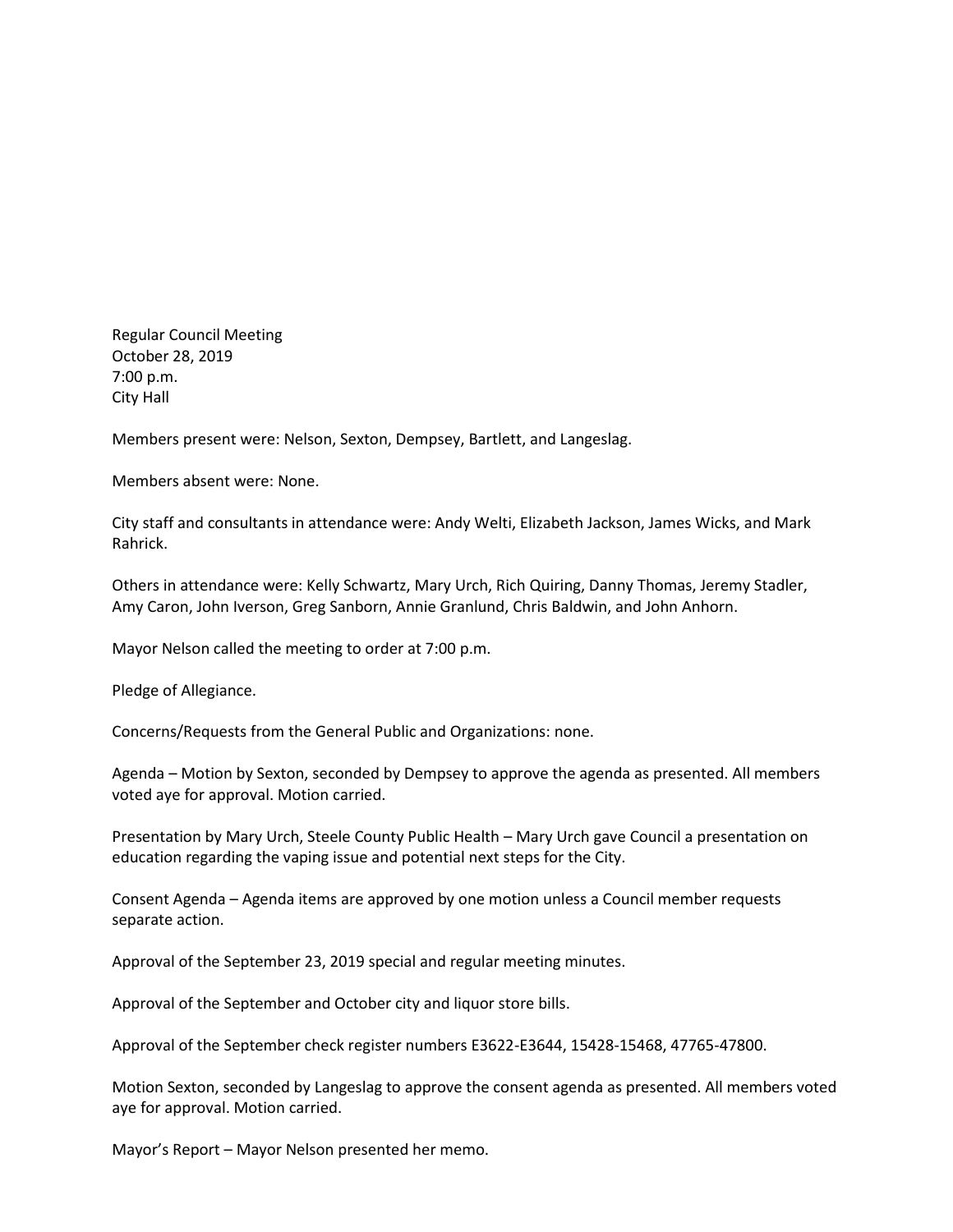Planning & Zoning Board – Chairman Quiring presented the minutes from the Public Hearing held on October 21, 2019 for Jeremy Stadler's front yard setback variance request.

Motion by Dempsey, seconded by Bartlett to approve the variance request to reduce the front yard setback by 11 feet (14-foot front yard setback) to place an accessory structure (utility/storage shed) located at 411 4<sup>th</sup> St NE, Medford. Planning & Zoning Board finds that the proposed variance is in harmony with the general purposes and intent of the Land Use Ordinance, the variance is consistent with the comprehensive plan, the property owner proposes to use the property in a reasonable manner, the landowner's problem is due to circumstances unique to the property not caused by the landowner (the property is 70 ft. X 100 ft., less than the minimum lot size of 75 ft. X 120 ft. established by the City), and granting the variance will not alter the essential character of the locality. All members voted aye for approval. Motion carried.

EDA Board – Administrator Welti presented the minutes from the October 9, 2019 meeting. Welti stated the EDA Board approved and recommended Council approve printing 1,000 copies of the City of Medford brochure at an amount not to exceed \$1,250.

Motion by Sexton, seconded by Bartlett to approve printing 1,000 copies of the City of Medford brochure at an amount not to exceed \$1,250. All members voted aye for approval. Motion carried.

Park Board – did not meet.

Fire Department – none.

City Attorney – none.

City Engineer – none.

City Administrator – Administrator Welti presented a memo. Welti stated he attended the MAOSC meeting. Welti stated the electrical contractor had been scheduled to add electrical outlets to Straight River Park to accommodate vendors for Straight River Days. The contractor had been scheduled to install the polyaspartic type floor covering in the pool and park restroom bathrooms. Welti stated the Steele County Recreation Assistance grant request had been submitted. Welti stated the Medford Fire Department intends to begin recruiting firefighters and accepting applications.

City Clerk – Clerk Jackson presented Resolution 2019-14 Designating Polling Places for the 2020 Primary and General Elections.

Motion by Sexton, seconded by Langeslag to approve Resolution 2019-14. All members voted aye for approval. Motion carried.

Public Works Department – Supervisor Wicks presented a memo. Wicks stated public works staff had been busy with hydrant flushing, Baker Lift Station rebuild, new water tower inspection, tree trimming in Central Park and Straight River Park, jetting on 3<sup>rd</sup> St SW, inventory of fading and missing street signs, wastewater certification testing and training, and EAB awareness.

Unfinished Business –

Main Street water line improvements – Administrator Welti presented a memo. Welti stated upon consulting with the City's financial advisor, he was informed that "Unless the City wishes to take over maintenance responsibility of the line from the curb to the house, we cannot include that in our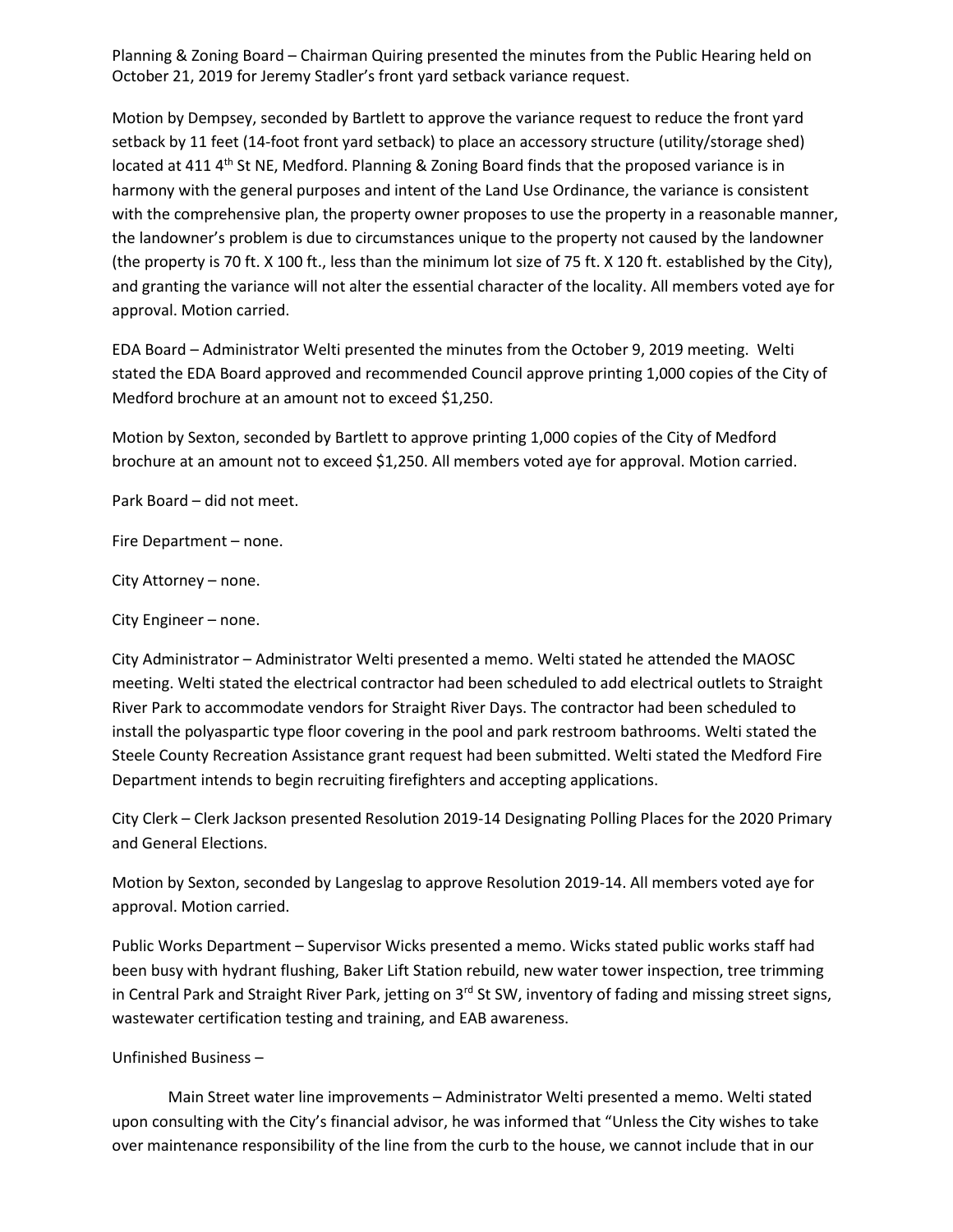TAX EXEMPT bond issue. The line from the curb to the house is private and not eligible for tax exempt status."

Motion by Sexton, seconded by Nelson to have the contract state that the City's general contractor must coordinate/cooperate on the installation of water services, with an identified, privately secured contractor to perform the installation from the curb stop into the home for homeowners that choose to install new water lines on Main Street during the reconstruction project. The contractor would bill the individual home owners for the work performed. All members voted aye for approval. Motion carried.

Invitation to extend water and sewer services to property owners south of Medford city limits – Administrator Welti stated only 2 home owners responded to the invitation and there was not enough interest to proceed.

#### New Business –

Methods for calculating assessments – Administrator Welti presented a memo showing a possible change in the ordinance regarding irregular lots. The City Attorney drafted the proposed language for Council consideration.

The language being proposed is frontage of irregular lots would be assessed at 2/3 that of a regular lot. The 2/3 amount is based upon the formula used for corner lots, and is in near the amount negotiated by the owner of the Central Avenue irregular lot.

Council consensus was to continue with preparing an ordinance for Council consideration.

2019 Medford Pool season report – Clerk Jackson presented the 2019 Year End Pool Report.

Jackson stated the membership had decreased from 2019. Swimming lessons had increased slightly over 2018.

Medford Fire Relief Association request –Administrator Welti presented a memo. Welti recommended Council request \$9,100 to offset operation and maintenance expenses at the Medford Pool and \$900 to offset the purchase of the replacement Muni popcorn machine.

Motion by Sexton, seconded by Dempsey to approve the recommended request to the Medford Fire Relief Association. All members voted aye for approval. Motion carried.

Drinking Water Service Connection Fee – Administrator Welti presented a memo. Welti stated the Minnesota Department of Health will be increasing the drinking water service connection fee from \$6.36 to \$9.72 annually, per connection, beginning January 1, 2020.

Welti stated the City of Medford currently includes a surcharge on the monthly utility bill of \$0.53. the monthly surcharge would need to be increased to \$0.81, beginning on the January utility bill, to cover the cost of the new drinking water service connection fee.

Motion by Sexton, seconded by Langeslag to increase the utility bill surcharge from \$0.53 to \$0.81 beginning on the January 2020 utility bill. All members voted aye for approval. Motion carried.

Lease Agreement for brush site – Administrator Welti presented a memo. Welti stated upon Council approval, the City had a lease agreement that would allow City employees only to access and maintain a brush and compost site for City generated brush and compost.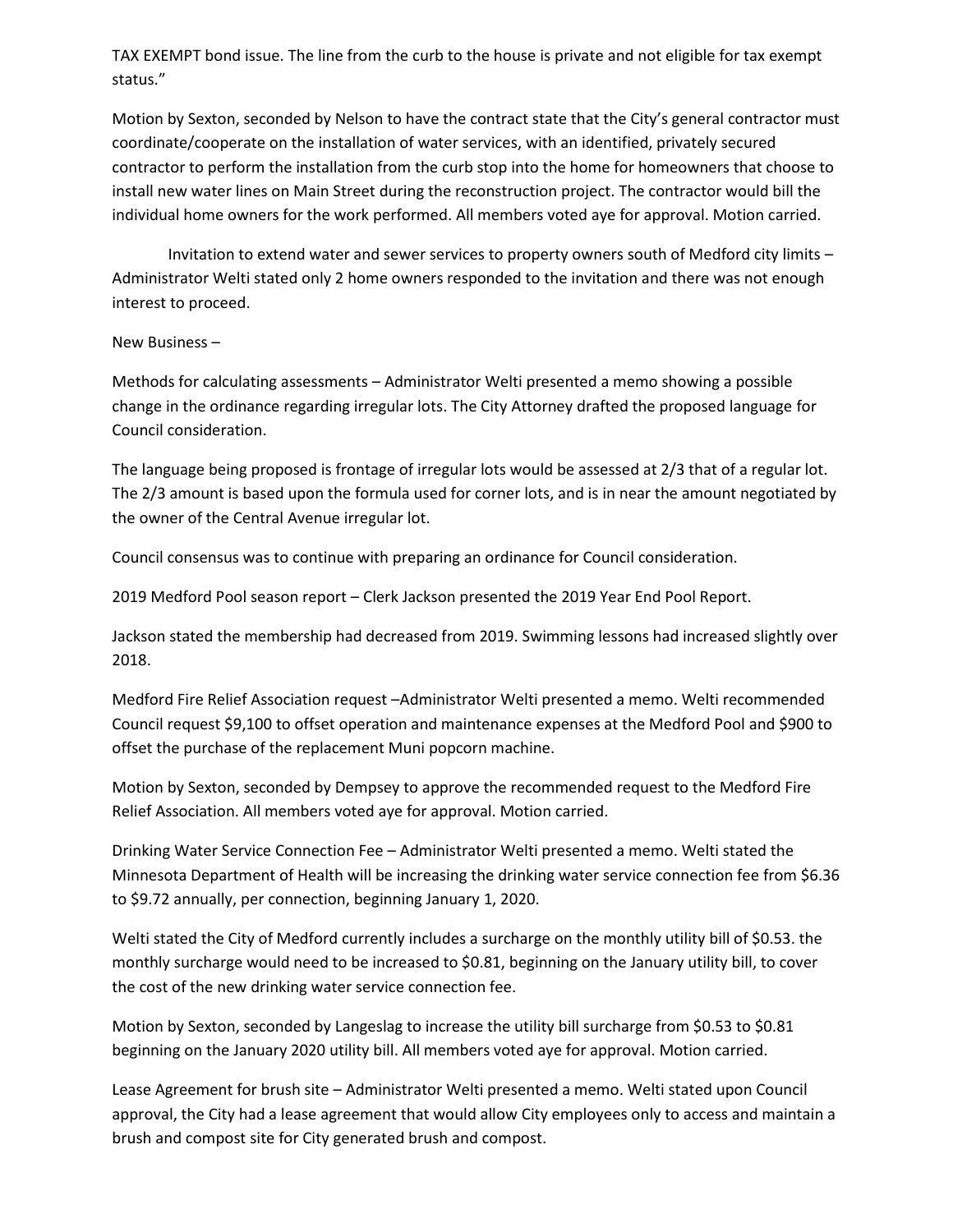Welti stated the City had contacted a couple of property owners to find a spot for the public to use. At this time, no one is willing to lease or sell property for public use. Council consensus was to put another ad in the CAST looking for property for public use if another option isn't found.

Motion by Langeslag, seconded by Sexton to approve the lease agreement if no other option is available by January 1, 2020. All members voted aye for approval. Motion carried.

Resolution 2019-15 Authorizing Participation in a Regional Safety Group – Administrator Welti presented a memo. Welti stated the regional safety group includes the communities of Mantorville, Claremont, Byron, Brownsdale, Hayfield, and West Concord. By joining the regional safety group, the City will be provided with the benefits and training materials provided through the League of Minnesota Cities Regional Safety Group program at a savings to the City.

Motion by Bartlett, seconded by Dempsey to approve Resolution 2019-15 Authorizing Participation in a Regional Safety Group. All members voted aye for approval. Motion carried.

Emerald Ash Borer plan for City Parks – Supervisor Wicks presented a memo. Wicks stated 5 trees would be good candidates for treatment, and 25 trees in Straight River Park would need to be replaced. Wicks stated it would cost approximately \$900 to treat the 5 trees once every 3 years. Wicks stated the cost to replace the 25 trees would be approximately \$1500.

Council consensus was to include in the 2020 budget \$1500 for tree replacement and \$900 for tree treatment.

Regular City Council Meeting – Monday, November 25, 2019, 7:00 p.m.

Truth in Taxation Meeting – Monday, December 23, 2019, 7:00 p.m.

Motion by Bartlett, seconded by Langeslag to adjourn the Regular City Council Meeting at 9:10 p.m.

| Minutes approved at | meeting.    |
|---------------------|-------------|
| Submitted by        | City Clerk. |
| Signed by           | Mayor.      |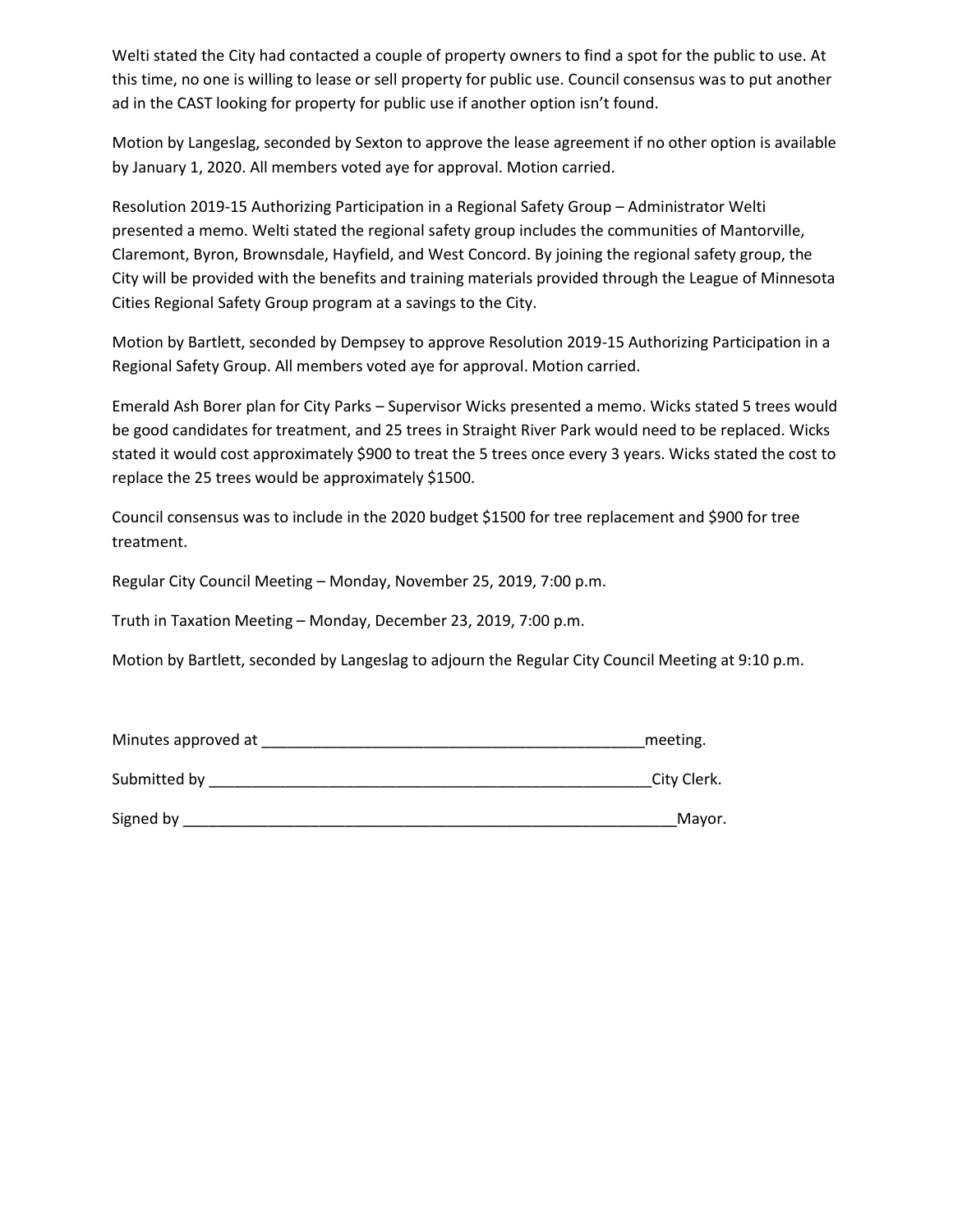Special Council Meeting November 25, 2019 6:00 p.m. City Hall

Members present were Nelson, Sexton, Langeslag, and Dempsey.

Members absent were Bartlett.

City staff and consultants in attendance were Andy Welti, Elizabeth Jackson, Joe Duncan, and James Wicks.

Others attending were Greg Ilkka, Malonna Krogh, Jamey Krogh, Amanda Mueller, Danny Thomas, John Anhorn, Chad Merritt, Mark Heaser, and Don Schultz.

Mayor Nelson called the meeting to order at 6:00 p.m.

The purpose of the special council meeting/workshop is to discuss the Main Street reconstruction project 2021.

City Engineer, Joe Duncan presented an area overview and potential options for the north and south segment of Main Street.

Topics discussed included:

Sidewalks Parking Lanes Width of driving lanes and parking lanes Design of the street/sidewalk sections.

Council consensus was to move forward with the preliminary feasibility study and include the North segment of Main Street having a 19' sidewalk, 12' driving lanes, and 10' parking lanes (each side). The South segment of Main Street would include 12' driving lanes, 10' parking lanes (each side), 6' sidewalks (each side), and 8' boulevards (each side).

The general public was given time to express concerns and ask questions.

No action was taken at this meeting.

Meeting was adjourned at 7:01 p.m.

Minutes approved at the setting of the setting of the setting of the setting.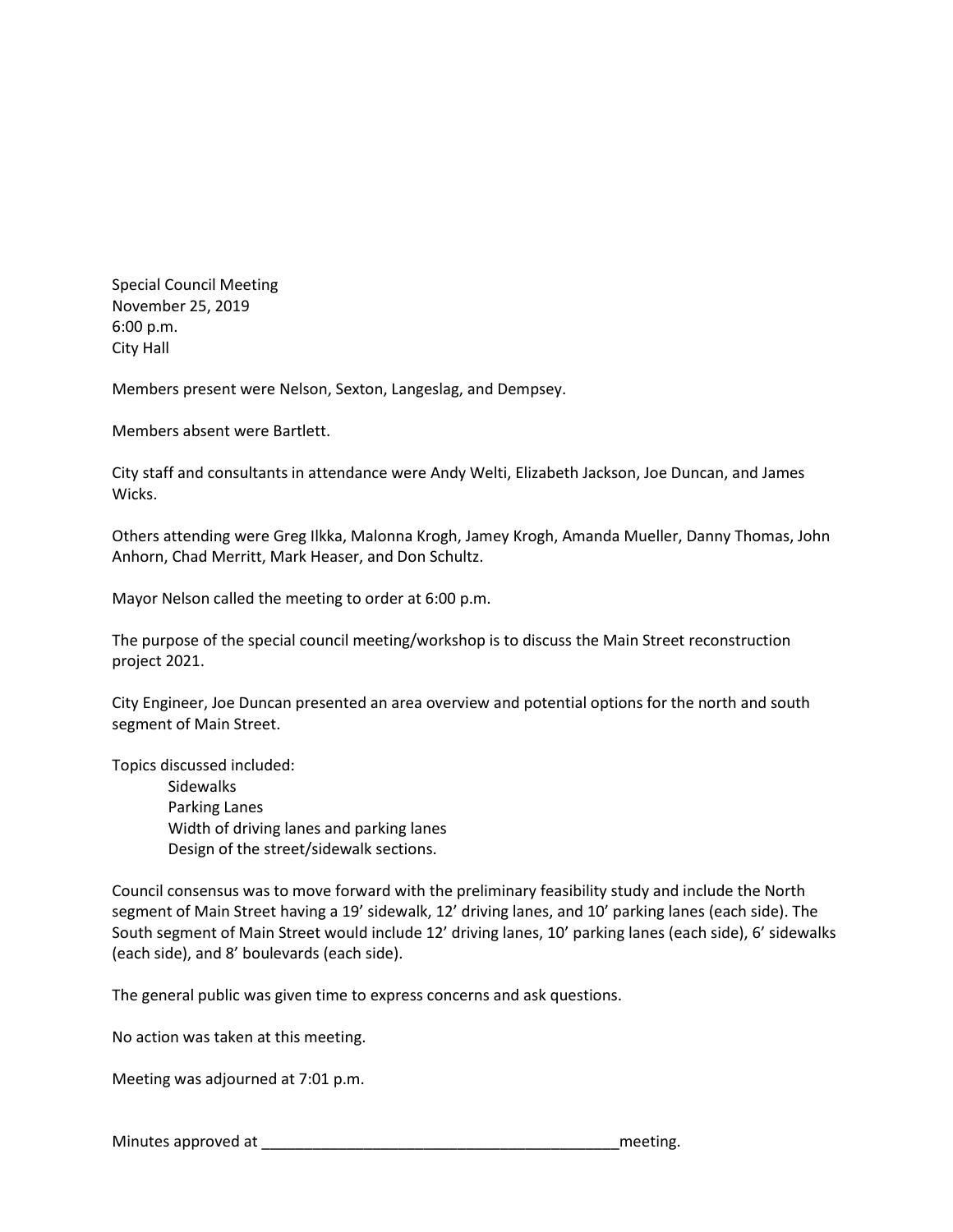| Submitted by | City Clerk. |
|--------------|-------------|
|              |             |
| Signed by    | Mayor.      |

Regular City Council Meeting November 25, 2019 7:00 p.m. City Hall

Members present were Nelson, Sexton, Dempsey, and Langeslag.

Members absent were Bartlett.

City staff and consultants in attendance were Andy Welti, Elizabeth Jackson, James Wicks, and Mark Rahrick.

Others attending were Kelly Schwartz, Annie Granlund, Chad Merritt, Greg Sanborn, Rick Hager, Danny Thomas, Richard Quiring, and Chris Baldwin, Jamie Catike, and Simone Hellevik.

Mayor Nelson called the meeting to order at 7:09 p.m.

Pledge of Allegiance.

Concerns/Requests from the General Public and Organizations: None.

Agenda – Motion by Langeslag, seconded by Dempsey to approve the agenda as presented. All members voted aye for approval. Motion carried.

Consent Agenda – Agenda items are approved by one motion unless a Council member requests separate action.

Approval of the October 28, 2019 regular meeting minutes.

Approval of the October and November city and liquor store bills.

Approval of the October check register numbers E3645-E3671, 15469-15500, and 47801-47892.

Resolution 2019-18 Accepting Donation from the Medford Fire Relief Association in the amount of \$10,000.00 for the Medford Pool and Medford Municipal Liquor Store.

Motion by Dempsey, seconded by Langeslag to approve the consent agenda as presented. All members voted aye for approval. Motion carried.

Mayor's Report – Mayor Nelson presented her memo.

Planning & Zoning Board – Chairman Quiring presented the minutes from the November 18, 2019 meeting.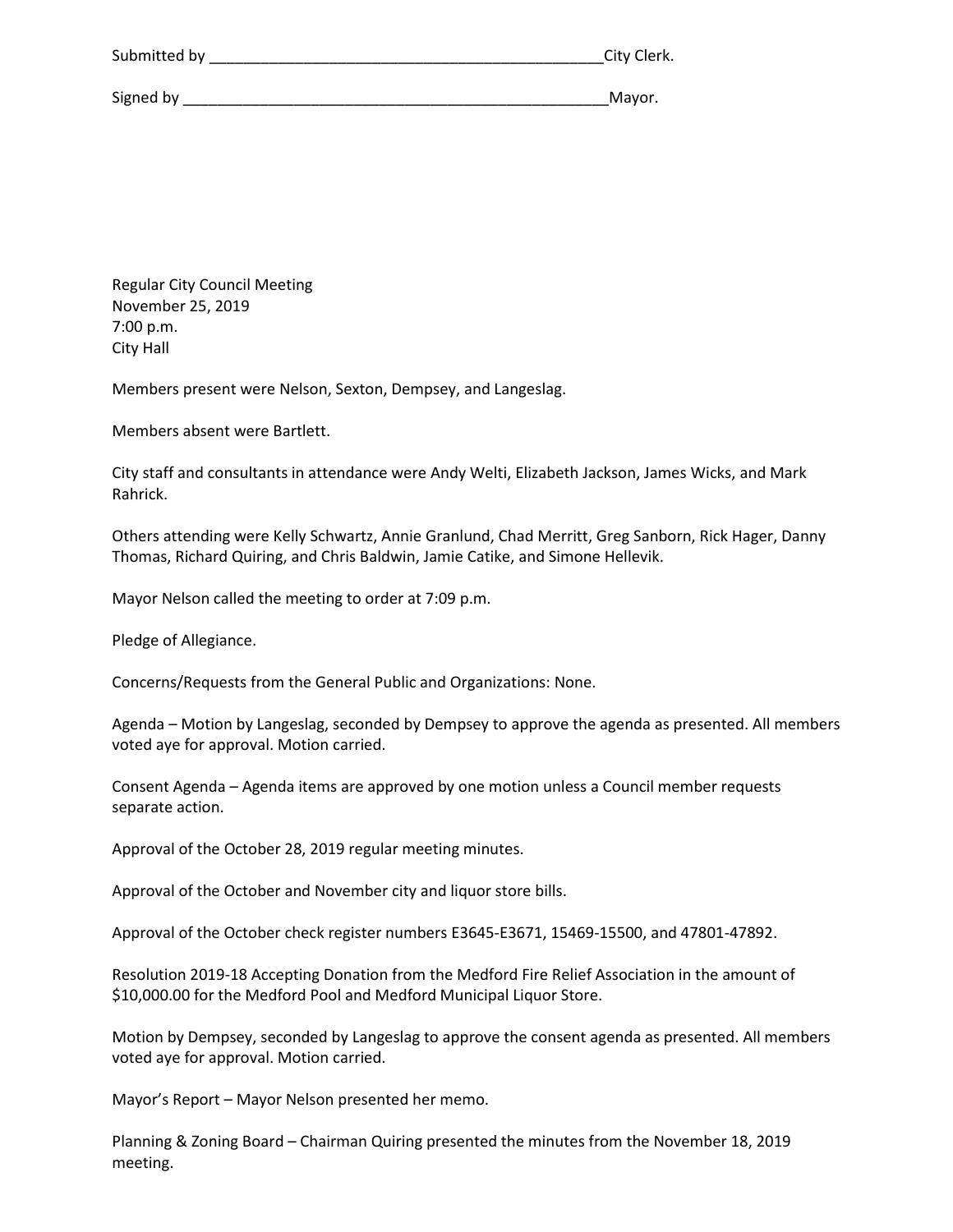Chairman Quiring presented the minutes from the November 18, 2019 Public Hearing for Lot Combination and Vacation of Utility and Drainage Easements Request.

Planning & Zoning recommended City Council approve the administrative land survey, lot combination, and vacation of utility and drainage easements for the properties located at 602 and 608 3rd Ave SE Medford, MN as requested by Todd and Camille Kavitz.

Motion by Sexton, seconded by Langeslag to approve the Planning and Zoning Board recommendation to approve the administrative land survey, lot combination, and vacation of utility and drainage easements for the properties located at 602 and 608 3 $^{rd}$  Ave. SE Medford, MN. All members voted aye for approval. Motion carried.

Resolution 2019-17 Resolution Vacating Public Utility and Drainage Easements on Property Located at 602 and 608 3<sup>rd</sup> Ave SE, Medford, MN. Motion by Sexton, seconded by Langeslag to approve Resolution 2019-17. All members voted aye for approval. Motion carried.

Chairman Quiring gave a brief review of the Public Hearing held on November 25, 2019 on Amending Sections 4.32, Commercial Uses, and 4.33, Performance Standards of Medford City Code to allow pet stores and zoos within City limits.

The Planning and Zoning Board recommended City Council approve amending City Code to allow pet stores and zoos within the specified commercial districts of City limits. Motion by Dempsey, seconded by Langeslag to approve the Planning and Zoning Board's recommendation. All members voted aye for approval. Motion carried.

EDA Board – did not meet.

Park Board – did not meet.

#### Fire Department -

Township Fire Service Contracts – Chief Hager presented a memo. Chief Hager recommended City Council approve a one-year fire protection contract for the year 2020 with the Medford Township for \$7,500 and Deerfield Township for \$11,100. Motion by Sexton, seconded by Dempsey to approve Chief Hager's recommendation. All members voted aye for approval. Motion carried.

Firefighter Applications – Chief Hager presented a memo. Chief Hager stated the Medford Fire Department would be accepting applications until January 3, 2020.

Fire Hall – Chief Hager presented a memo. Chief Hager asked Council about a future meeting to discuss the planning for a new building/ renovation of existing buildings.

City Attorney – none.

City Engineer – none.

City Administrator – Administrator Welti presented a memo. Welti stated he attended an update/training presented by the City's auditor. The City's audit will begin December 6, 2019 and continue through the last week of January.

Welti stated the park and pool bathroom flooring project had been put on hold until Spring due to the cold weather. Welti stated he met with a couple Medford Businesses as part of business retention and expansion outreach. Both businesses continue to be satisfied with City services.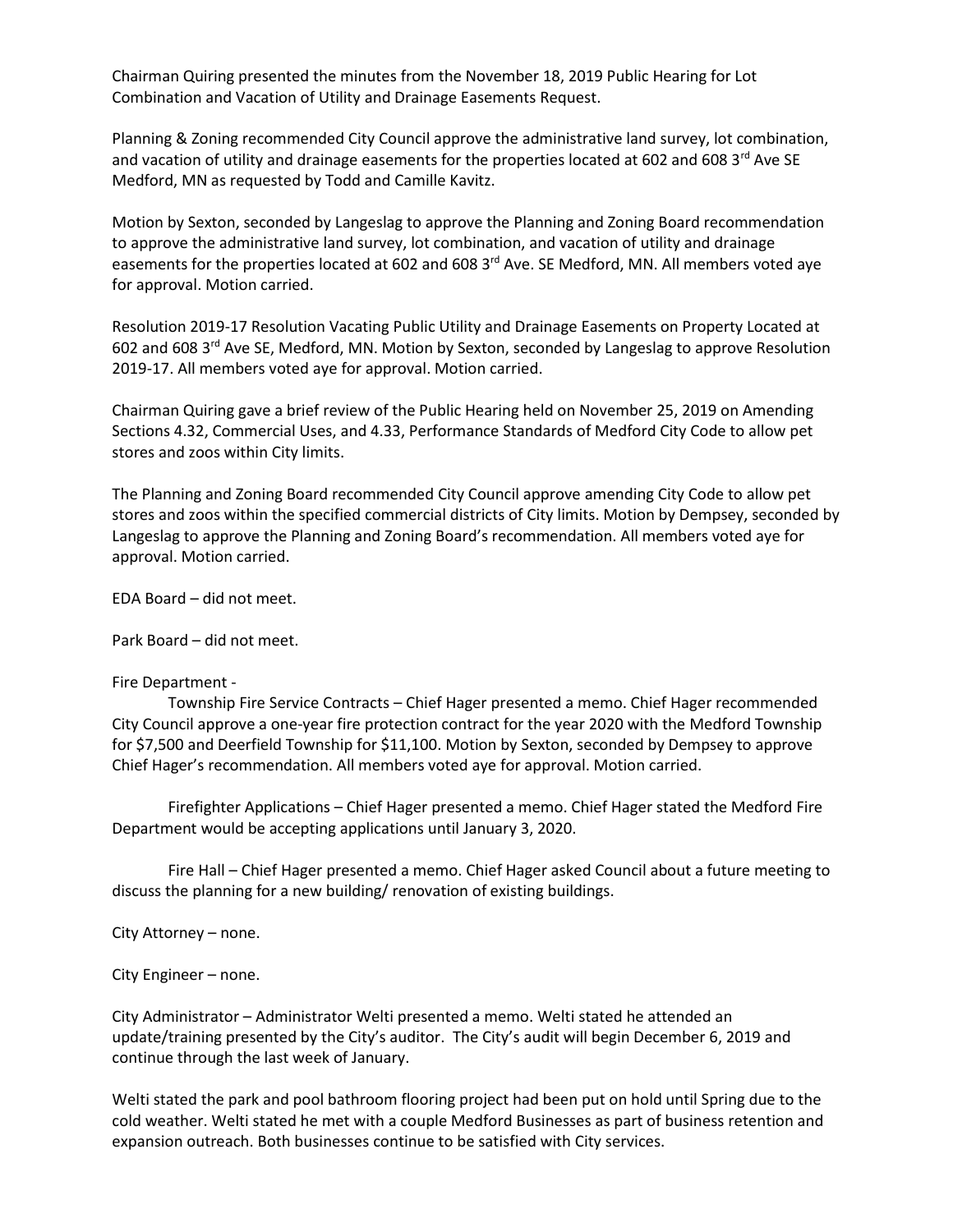Welti stated the Mayor and Welti presented the potential wastewater connection project to the Senate Bonding Committee. The goal of the presentation was to raise awareness of the project among the legislature so that the City would be in a position to request funding if the project moves forward.

#### City Clerk – none.

Public Works – Supervisor Wicks presented a memo. Wicks stated Public Works had been busy with bio solids application, outlet mall water tower flow meter replacement, installation of two new home meters, radio repairs, snow plowing, pothole patching, and valve cover adjustments.

### Unfinished Business –

Ordinance 2019-08 Ordinance Amending Section 8.03, City Assessment Policy – Administrator Welti presented a memo. Welti stated the language being proposed is written to address the parcels that are located behind other parcels but receive access or utilities from the street being repaired. Frontage of these lots would be assessed at 2/3 that of a regular lot. The 2/3 amount is based upon the formula used for corner lots.

Motion by Sexton, seconded by Dempsey to approve Ordinance 2019-08. All members voted aye for approval. Motion carried.

Center Point Franchise Agreement Update – Administrator Welti presented a memo. Welti stated if Council did not object, the City would present the draft to Center Point to begin the process of drafting a final franchise agreement. Motion by Dempsey, seconded by Langeslag to proceed with the process of drafting a final franchise agreement with Center Point, subject to negotiation and final adoption. All members voted aye for approval. Motion carried.

#### New Business –

Resolution 2019-16 Closing and Transferring Funds – Administrator Welti presented a memo. Welti stated Resolution 2019-16 authorizes the City to close the 2018 Street Project Fund #404 and transfer the remaining balance to the 2018 Street Project Bond Fund #310. Motion by Dempsey, seconded by Sexton to approve Resolution 2019-16. All members voted aye for approval. Motion carried.

2020 Final Budget – Administrator Welti presented a memo. Welti reviewed the adjustments that had been made to the preliminary budget to establish the final budget that will have action taken in December. Motion by Dempsey, seconded by Nelson to proceed with the proposed changes to the budget. All members voted aye for approval. Motion carried.

Newspaper Quote – Administrator Welti presented a memo. Welti stated he received publishing rates from the Owatonna People's Press and from the Steele County Times. The Owatonna People's Press is a daily paper and the Steele County Times is a weekly paper.

Welti received the following quotes from the papers: Owatonna People's Press - \$12.50/column inch, index price of 1.495 Steele County Times - \$10.00/column inch, index price of .833

Welti stated several times throughout the year, the City publishes notices in which a day or two is critical in calling for a public hearing or implementing an ordinance change. Due to the timing issues associated with a weekly paper, Welti recommended the City continue with the Owatonna People's Press, daily paper, as the City's Official Paper. Motion by Sexton, seconded by Langeslag to accept the quote from the Owatonna People's Press. All members voted aye for approval. Motion carried.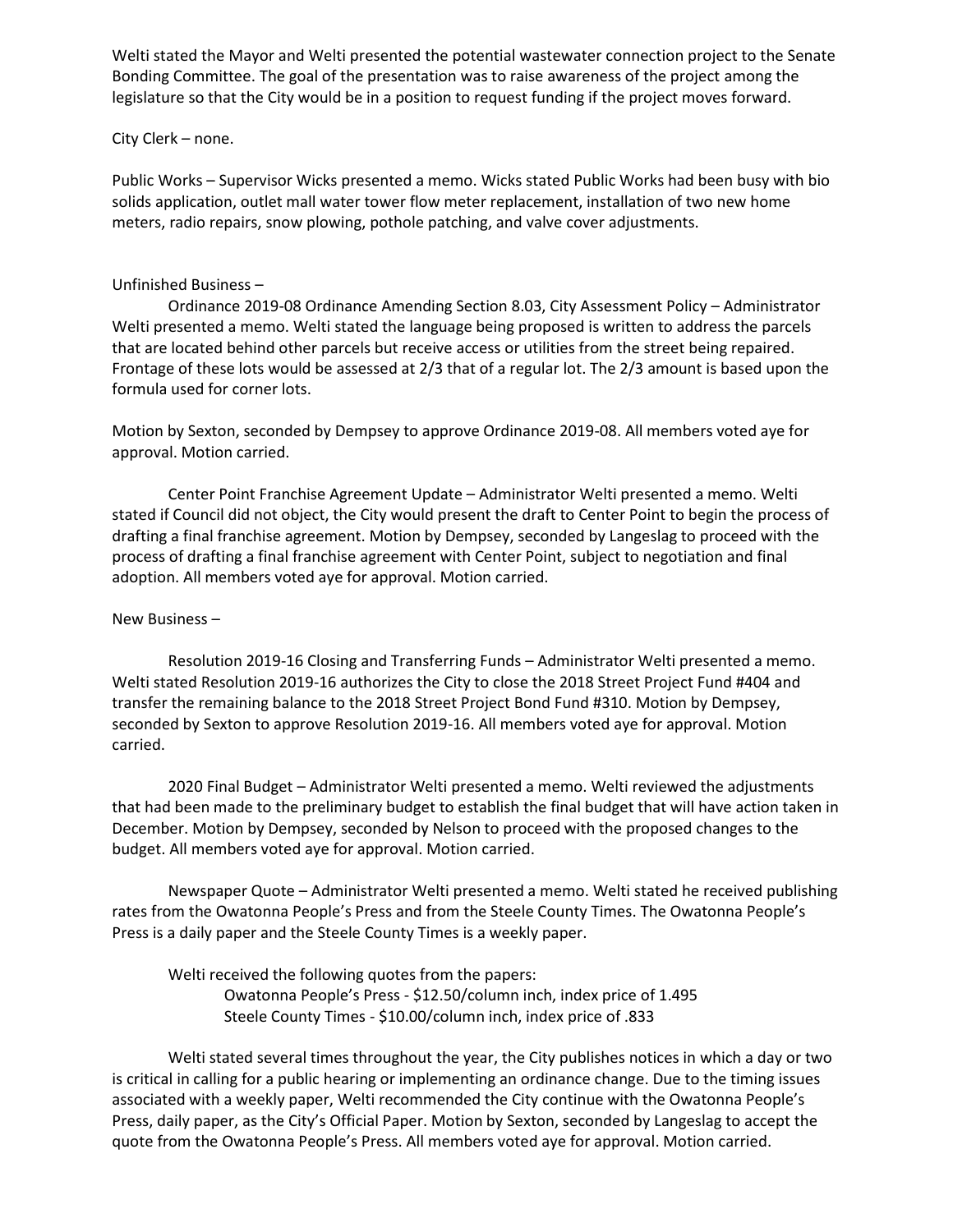Truth in Taxation and Regular City Council Meeting – Monday, December 23, 2019, 7:00 p.m.

Motion by Dempsey, seconded by Langeslag to adjourn the Regular City Council Meeting at 8:10 p.m.

| Minutes approved at | meeting. |
|---------------------|----------|
|---------------------|----------|

Submitted by \_\_\_\_\_\_\_\_\_\_\_\_\_\_\_\_\_\_\_\_\_\_\_\_\_\_\_\_\_\_\_\_\_\_\_\_\_\_\_\_\_\_\_\_\_\_\_\_\_\_\_\_City Clerk.

Signed by \_\_\_\_\_\_\_\_\_\_\_\_\_\_\_\_\_\_\_\_\_\_\_\_\_\_\_\_\_\_\_\_\_\_\_\_\_\_\_\_\_\_\_\_\_\_\_\_\_\_\_\_\_\_\_\_Mayor.

Regular Council Meeting December 23,2019 7:00 p. m. City Hall

Members present were Nelson, Sexton, Dempsey, Bartlett, and Langeslag.

Members absent were: none.

City staff and consultants in attendance were Andy Welti, Elizabeth Jackson, and Mark Rahrick.

Others attending were Kelly Schwartz, Greg Sanborn, Amanda Mueller, and John Anhorn.

Mayor Nelson called the meeting to order at 7:00 p.m.

Pledge of Allegiance.

Concerns/Requests from the General Public and Organizations – none.

Agenda – Motion by Sexton, seconded by Bartlett to approve the agenda as presented. All members voted aye for approval. Motion carried.

Truth in Taxation Hearing

Administrator Welti presented the Final 2020 Levy.

| <b>General Fund</b> | \$587,015 |
|---------------------|-----------|
| <b>Fire Relief</b>  | \$20,000  |
| 2014 Central Ave    | \$19,250  |
| 2015 Scenic Heights | \$1,200   |
| 2018 Street Project | \$17,143  |
| <b>EDA</b>          | \$13,285  |
| <b>Total Levy</b>   | \$657,893 |

This is a 2.1% increase over the 2019 overall levy.

Administrator Welti reviewed the 2020 budget and levy increase.

Motion by Langeslag, seconded by Sexton to open the Truth in Taxation Hearing at 7:05 p.m.

Public Comment – none.

Motion by Sexton, seconded by Dempsey to close the Truth in Taxation Hearing at 7:06 p.m.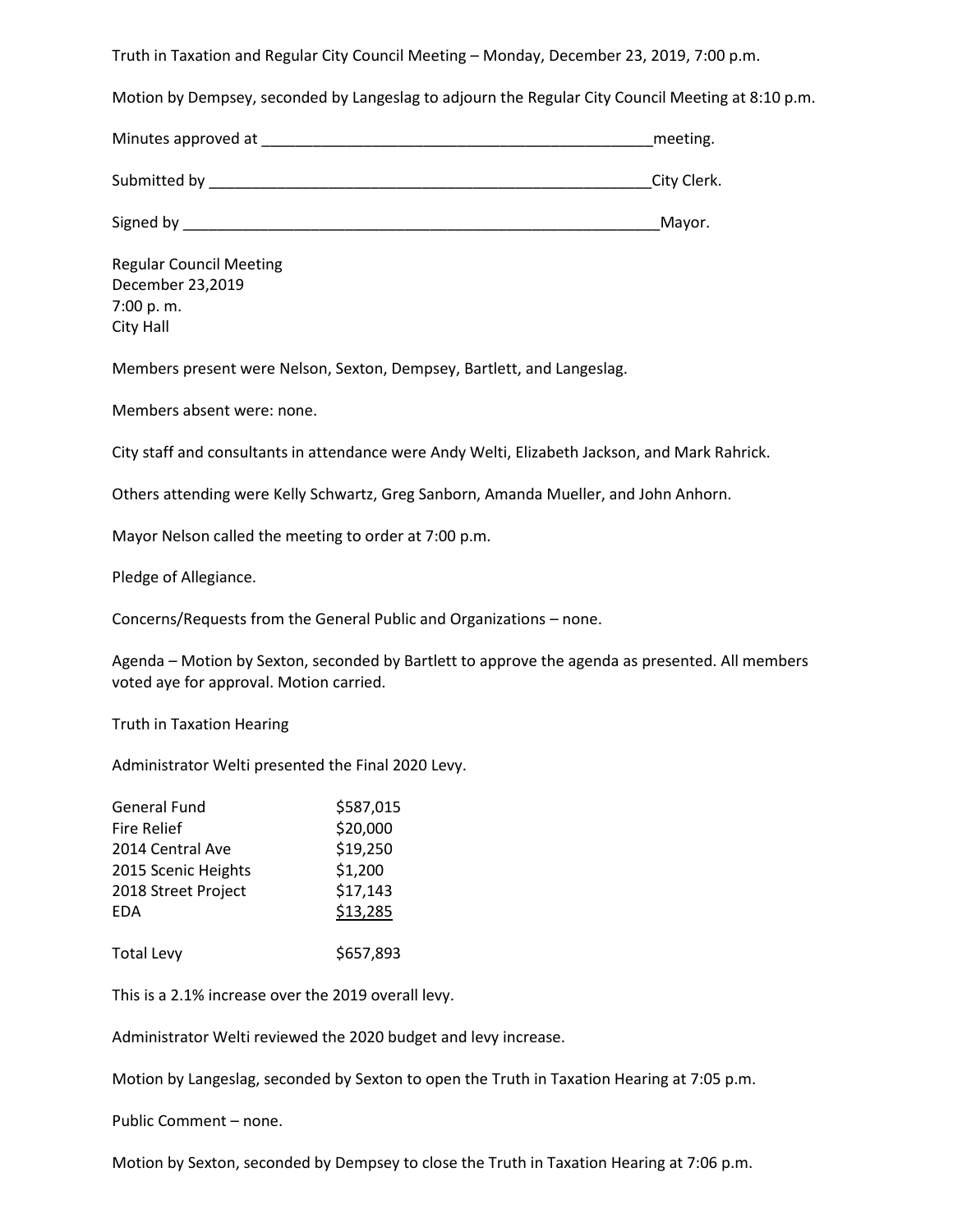Motion by Bartlett, seconded by Sexton to approve Resolution 2019-19 adopting the 2020 Final Tax Levy. All members voted aye for approval. Motion carried.

Motion by Nelson, seconded by Bartlett to approve the final 2020 City Budget including approval of wages for regular (non-seasonal) full time and part time employees hired prior to June 1, 2019 be adjusted for a step increase of the City's Classification and Compensation System. Approval of wages for liquor store employees be adjusted for a ½ step increase of the City's Classification and Compensation System as included in the budget.

All members voted aye for approval. Motion carried.

Consent agenda – Agenda items are approved by one motion unless a Council member requests separate action.

Approval of the November 25, 2019 regular and special Council meeting minutes.

Approval of the November and December city and liquor store bills.

Approval of the November check register numbers E3672-E3700, 15501-15545, and 47893-47975.

Approval of Bernie LaCanne Escrow refund.

Approval of hiring Paige Davis and Brielle Smith as Ice Rink/Warming House Staff.

Approval of wages for regular (non-seasonal) full time and part time employees hired prior to June 1, 2019 be adjusted for a step increase of the City's Classification and Compensation System.

Approval of wages for liquor store employees be adjusted for a ½ step increase of the City's Classification and Compensation System.

Motion by Dempsey, seconded by Sexton to approve the consent agenda as presented. All members voted aye for approval. Motion carried.

Mayor's Report – City Council had no questions concerning Mayor Nelson's report.

Planning & Zoning Board – did not meet.

EDA Board – Administrator Welti presented the minutes from the December 11, 2019 meeting.

CEDA Contract – The EDA Board made a recommendation to City Council to approve the CEDA contract. Motion by Bartlett, seconded by Nelson to approve the CEDA contract. Nelson voted aye, Dempsey voted aye, Bartlett voted aye, Sexton voted aye, Langeslag voted nay. Motion carried.

Advertising at the Chicago Travel and Adventure Show and purchase of EDA/City brochure holders – The EDA Board made a recommendation to City Council to purchase up to \$200 of rack cards to be displayed at the 2020 Travel and Adventure Show in Chicago. The EDA Board made a recommendation to City Council to approve EDA authorization to purchase up to \$35 worth of brochure holders.

Motion by Nelson, seconded by Sexton to approve advertising at the 2020 Travel and Adventure Show in Chicago and to approve the purchase of up to \$35 worth of brochure holders. All members voted aye for approval. Motion carried.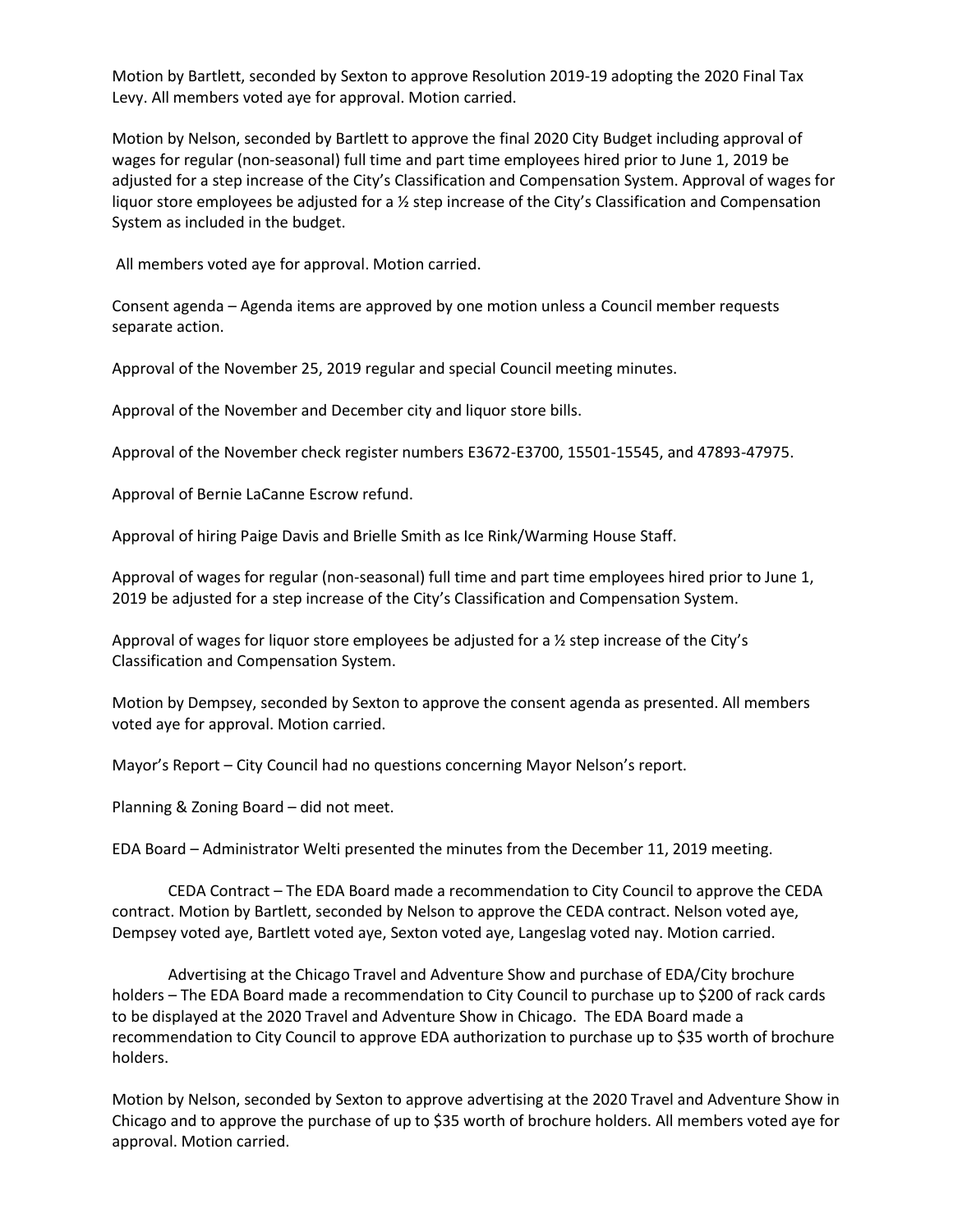Park Board – did not meet.

City Attorney – none.

City Engineer – none.

City Administrator – Administrator Welti presented a memo. Welti stated the preliminary audit work had begun. Welti stated the preliminary plat is nearly complete for the former football/athletic field site and would likely be reviewed by Planning and Zoning in January.

Administrator Welti stated he spoke to a couple of contractors regarding potential upgraded to the Medford Municipal Liquor Store.

Administrator Welti stated the inspection of the 200,000-gallon water tower on top of the hill was completed.

City Clerk – Clerk Jackson presented Resolution 2019-21 Certifying Unpaid Utility Bills to Steele County. Motion by Langeslag, seconded by Dempsey to approve Resolution 2019-21. All members voted aye for approval. Motion carried.

Public Works – Welti presented a memo. Welti stated bio solid soil testing for spring application site had been done. The recirculation pump was installed in the new water tower. A chemical feed pump repair had been completed. Welti stated there had been 3 snow events and 3 salt sand events. Welti stated prep for the ice rink had begun.

#### Fire Department –

Fire Relief Association Retirement Benefit – Administrator Welti presented a memo. Welti stated the Medford Fire Relief Association asked for Council approval to increase the benefits multiplier from \$1,700 per year of service to \$2,200 per year of service.

Greg Sanborn gave a brief overview of the retirement process and the Medford Fire Relief Association's funds and balances. Sanborn also gave an overview of the bylaw changes that would be necessary if the benefits multiplier was increased.

Motion by Bartlett, seconded by Sexton to increase the benefits multiplier from \$1,700 per year of service to \$2,200 per year of service and to approve the necessary bylaw changes. All members voted aye for approval. Motion carried.

### Unfinished Business –

Ordinance 2019-09 Renewing and Amending a Franchise Agreement with Center Point Energy. Motion by Dempsey, seconded by Langeslag to approve Ordinance 2019-09. All members voted aye for approval. Motion carried.

Ordinance 2019-10 Establishing a Franchise Fee with CenterPoint Energy. Motion by Dempsey, seconded by Bartlett to approve Ordinance 2019-10. All members voted aye for approval. Motion carried.

Resolution 2019-20 Publication by title & summary the ordinances renewing and amending franchise agreement, and establishing a Franchise Fee, with CenterPoint Energy. Motion by Dempsey, seconded by Bartlett to approve Resolution 2019-20. All members voted aye for approval. Motion carried.